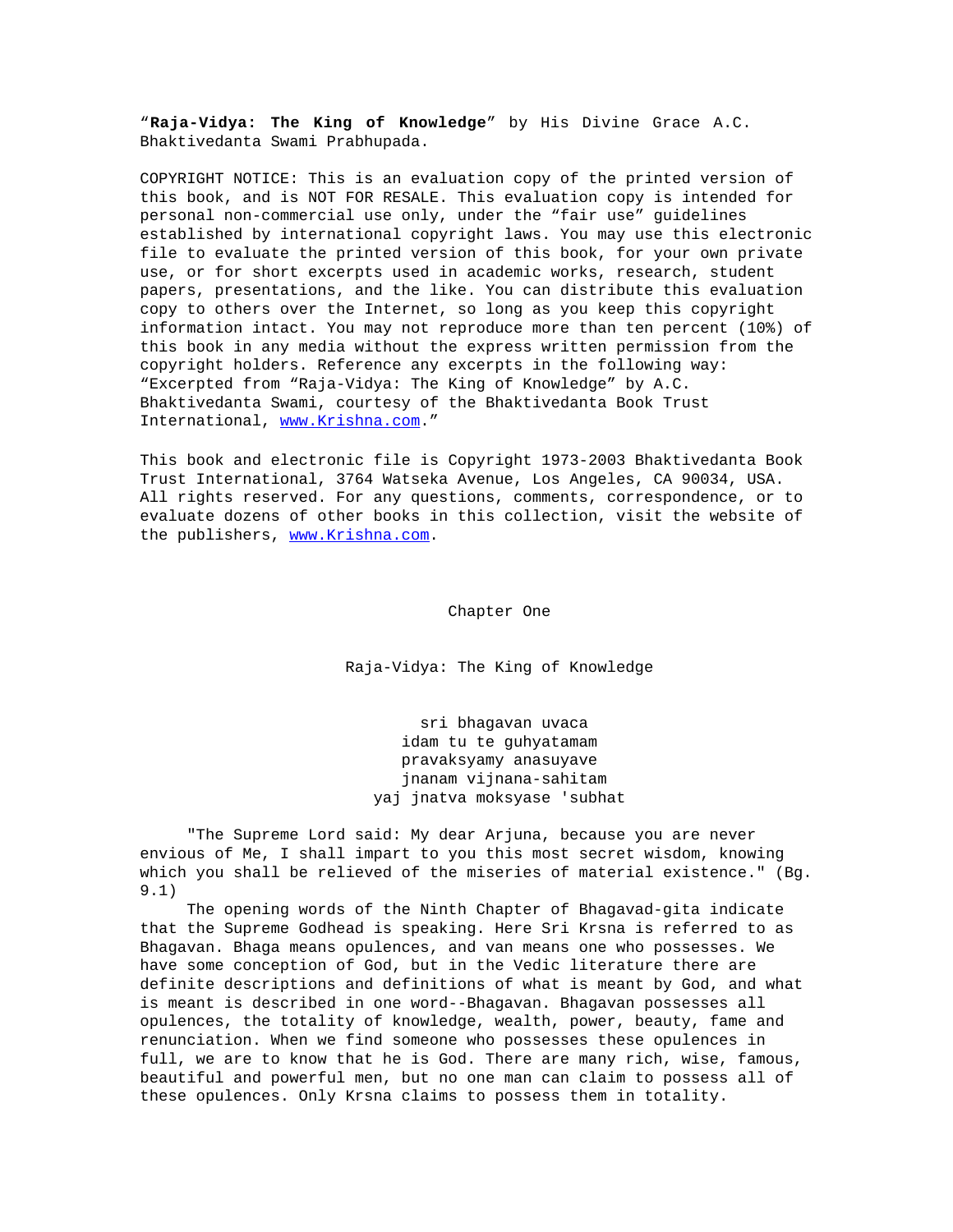bhoktaram yajna-tapasam sarva-loka-mahesvaram suhrdam sarva-bhutanam jnatva mam santim rcchati

 "The sages, knowing Me as the ultimate purpose of all sacrifices and austerities, the Supreme Lord of all planets and demigods and the benefactor and well-wisher of all living entities, attain peace from the pangs of material miseries." (Bg. 5.29)

 Here Krsna proclaims that He is the enjoyer of all activities and the proprietor of all planets (sarva-loka-mahesvaram). An individual may possess a large tract of land, and he may be proud of his ownership, but Krsna claims to possess all planetary systems. Krsna also claims to be the friend of all living entities (suhrdam sarva-bhutanam). When a person understands that God is the proprietor of everything, the friend of everyone and the enjoyer of all, he becomes very peaceful. This is the actual peace formula. No one can have peace as long as he thinks, "I am the proprietor." Who is capable of claiming proprietorship? Only a few hundred years ago the red Indians were considered to be the proprietors of America. Today we in our turn are claiming that proprietorship, but in four hundred or a thousand years perhaps someone else will come to claim the same. The land is here, and we come here and falsely claim ourselves to be proprietors of it. This philosophy of false proprietorship is not in line with Vedic injunctions. Sri Isopanisad states that "everything animate or inanimate that is within the universe is controlled and owned by the Lord (isavasyam idam sarvam)." The truth of this statement is factual, but under illusion we are thinking that we are the proprietors. In actuality God owns everything, and therefore He is called the richest.

 Of course there are many men who claim to be God. In India, for instance, at any time, one has no difficulty in finding at least one dozen people claiming to be God. But if you ask them if they are the proprietor of everything, they find this difficult to answer. This is a criterion by which we can understand who God is. God is the proprietor of everything, and, being so, He must be more powerful than anyone or anything else. When Krsna was personally present on this earth, no one could conquer Him. There is no record of His ever having lost a battle. He belonged to a ksatriya (warrior) family, and the ksatriyas are meant to give protection to the weak. As far as His opulence is concerned, He married 16,108 wives. Every wife had her own separate palace, and Krsna expanded Himself 16,108 times in order to enjoy them all. This may seem difficult to believe, but it is stated in Srimad-Bhagavatam, and the great sages of India recognize this as scripture and recognize Krsna as God.

 In the first verse of this Ninth Chapter, by the word guhyatamam, Sri Krsna intimates that He is imparting the most confidential knowledge to Arjuna. Why is He proclaiming this to Arjuna? It is because Arjuna is anasuyu--non-envious. In the material world if someone is greater than us, we are envious. We are not only envious of one another, but of God. Also when Krsna says, "I am the proprietor," we disbelieve it. But this is not the case with Arjuna, who listens to Krsna without envy. Arjuna does not cavil with Krsna but agrees with whatever He says. This is his special qualification, and this is the way of understanding Bhagavad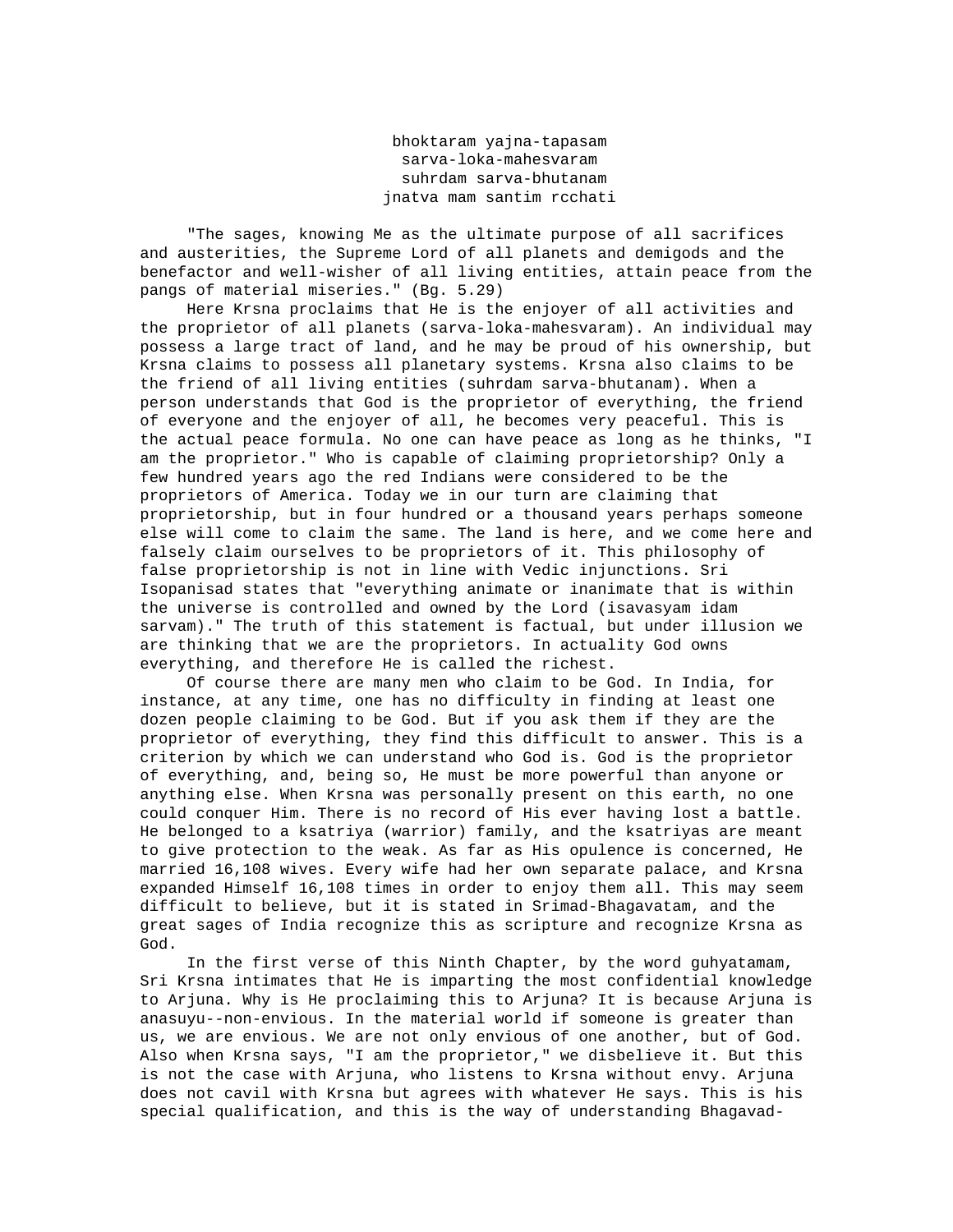gita. It is not possible to understand what God is by our own mental speculations; we have to hear, and we have to accept.

 Because Arjuna is not envious, Krsna speaks this special knowledge to him. This is not only theoretical knowledge but practical knowledge (vijnana-sahitam). Whatever knowledge we receive from Bhagavad-gita should not be taken for sentimentality or fanaticism. The knowledge is both jnana and vijnana, theoretical wisdom and scientific knowledge. If one becomes well-versed in this knowledge, liberation is certain. Life in this material world is by nature inauspicious and miserable. Moksa means liberation, and the promise is that by dint of understanding this knowledge one will attain liberation from all miseries. It is important then to understand what Krsna says about this knowledge.

> raja-vidya raja-guhyam pavitram idam uttamam pratyaksavagamam dharmyam susukham kartum avyayam

 "This knowledge is the king of education, the most secret of all secrets. It is the purest knowledge, and because it gives direct perception of the self by realization, it is the perfection of religion. It is everlasting, and it is joyfully performed." (Bg. 9.2)

 According to Bhagavad-gita, the topmost knowledge (raja-vidya rajaguhyam) is Krsna consciousness because in Bhagavad-gita we find that the symptom of one who is actually in knowledge is that he has surrendered unto Krsna. As long as we go on speculating about God but do not surrender, it is understood that we have not attained the perfection of knowledge. The perfection of knowledge is:

> bahunam janmanam ante jnanavan mam prapadyate vasudevah sarvam iti sa mahatma sudurlabhah

 "After many births and deaths, he who is actually in knowledge surrenders unto Me, knowing Me to be the cause of all causes and all that is. Such a great soul is very rare." (Bg. 7.19)

 As long as we do not surrender, we cannot understand God. Surrender to God may take many births, but if we accept that God is great, it is possible to surrender unto Him immediately. But generally this is not our position in the material world. We are characteristically envious and consequently think, "Oh, why should I surrender unto God? I am independent. I shall work independently." Therefore in order to rectify this misgiving, we have to work for many births. In this regard, the name of Krsna is especially significant. Krs means "repetition of birth," and na means "one who checks." Our repetition of birth can be checked only by God. No one can check his repetition of birth and death without the causeless mercy of God.

 The subject matter of the Ninth Chapter is raja-vidya. Raja means "king," and vidya means "knowledge." In ordinary life we find one person king in one subject and another in another subject. This knowledge, however, is sovereign over all others, and all other knowledge is subject or relative to it. The word raja-guhyam indicates that this sovereign knowledge is very confidential, and the word pavitram means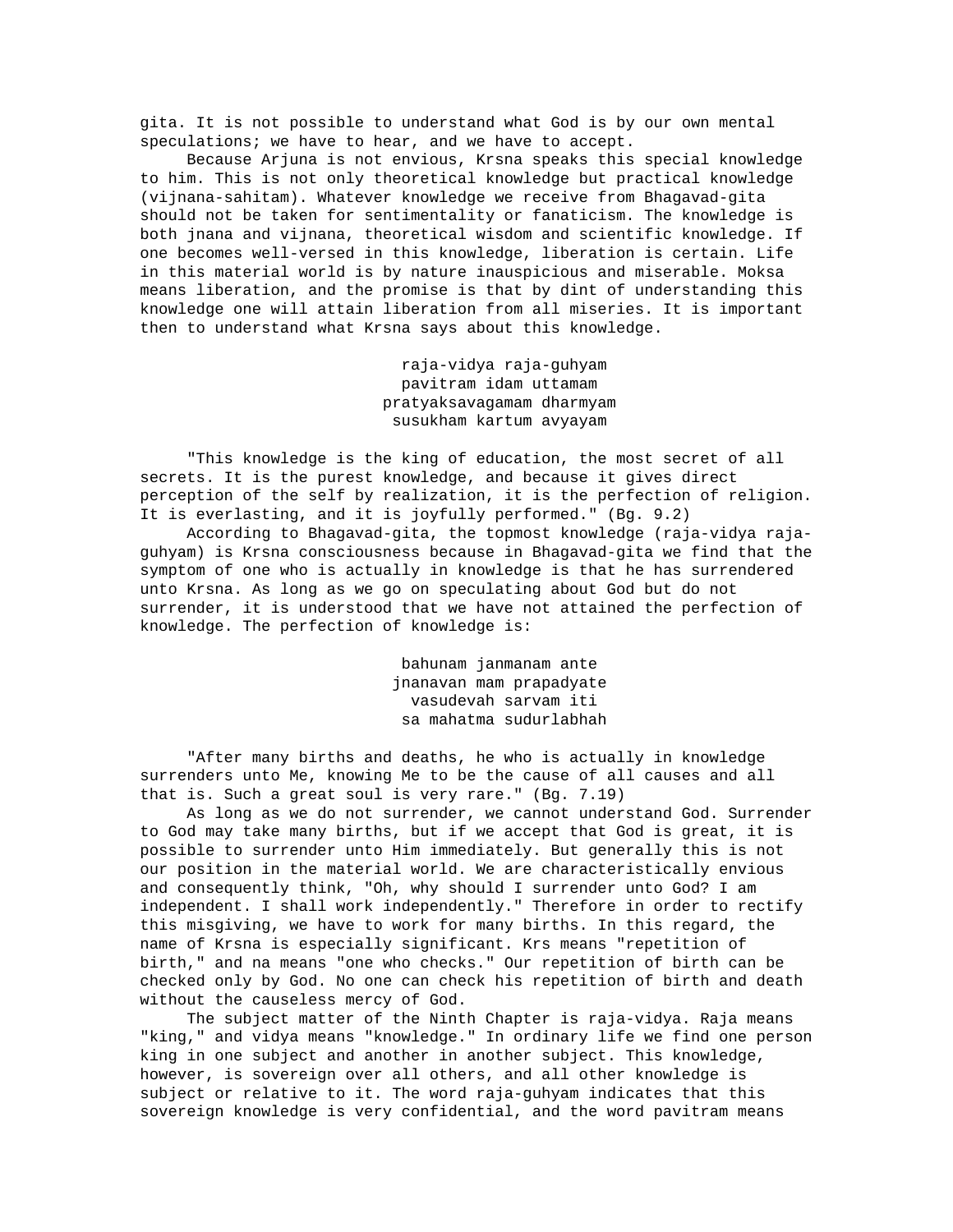that it is very pure. This knowledge is also uttamam; ud means "transcend," and tama means "darkness," and that knowledge which surpasses this world and the knowledge of this world is called uttamam. It is the knowledge of light, and darkness has been separated from it. If one follows this path of knowledge, he will personally understand how far he has progressed down the path of perfection (pratyaksavagamam dharmyam). Susukham kartum indicates that this knowledge is very happy and joyful to execute. And avyayam indicates that this knowledge is permanent. We may work in this material world for education or riches, but these things are not avyayam, for as soon as this body is finished, everything else is also finished. With death, our education, advanced degrees, bank balances, family--everything--are all finished. Whatever we're doing in this material world is not eternal. However, this knowledge is not like that.

> nehabhikrama-naso 'sti pratyavayo na vidyate svalpam apy asya dharmasya trayate mahato bhayat

 "In this endeavor there is no loss or diminution, and a little advancement on this path can protect one from the most dangerous type of fear." (Bg. 2.40)

 Knowledge in Krsna consciousness is so perfect that if one performs work in Krsna consciousness and yet does not attain perfection, in his next life he takes up from wherever he left off. In other words, actions performed in Krsna consciousness are durable. On the other hand, material achievements, because they pertain to the body, are vanquished at death. Knowledge that pertains to designations does not endure. I am thinking that I am a man or a woman, an American or Indian, a Christian or Hindu--these are all designations pertaining to the body, and when the body is finished, they will also be finished. We are actually spirit, and therefore our spiritual activities will go with us wherever we go.

 Sri Krsna indicates that this king of knowledge is also happily performed. We can easily see that activities in Krsna consciousness are joyfully done. There is chanting and dancing, eating prasadam (food that has been offered to Krsna) and discussing Bhagavad-gita. These are the main processes. There are no stringent rules and regulations that we have to sit so straight for so long or do so many gymnastics, or control our breath. No, the process is very easily and happily done. Everyone wants to dance, to sing, to eat and to hear the truth. This process is truly susukham--very happy.

 In the material world there are so many gradations of education. Some people never finish grammar school or high school, whereas others go on and receive a university education, a BA, MA, PhD, and so on. But what is this raja-vidya, the king of education, the summum bonum of knowledge? It is this Krsna consciousness. Real knowledge is understanding "what I am." Unless we come to the point of understanding what we are, we cannot attain real knowledge. When Sanatana Gosvami left his government post and came to Caitanya Mahaprabhu for the first time, he asked the Lord, "What is education?" Although Sanatana Gosvami knew a number of languages, including Sanskrit, he still inquired about real education. "The general populace calls me highly educated," Sanatana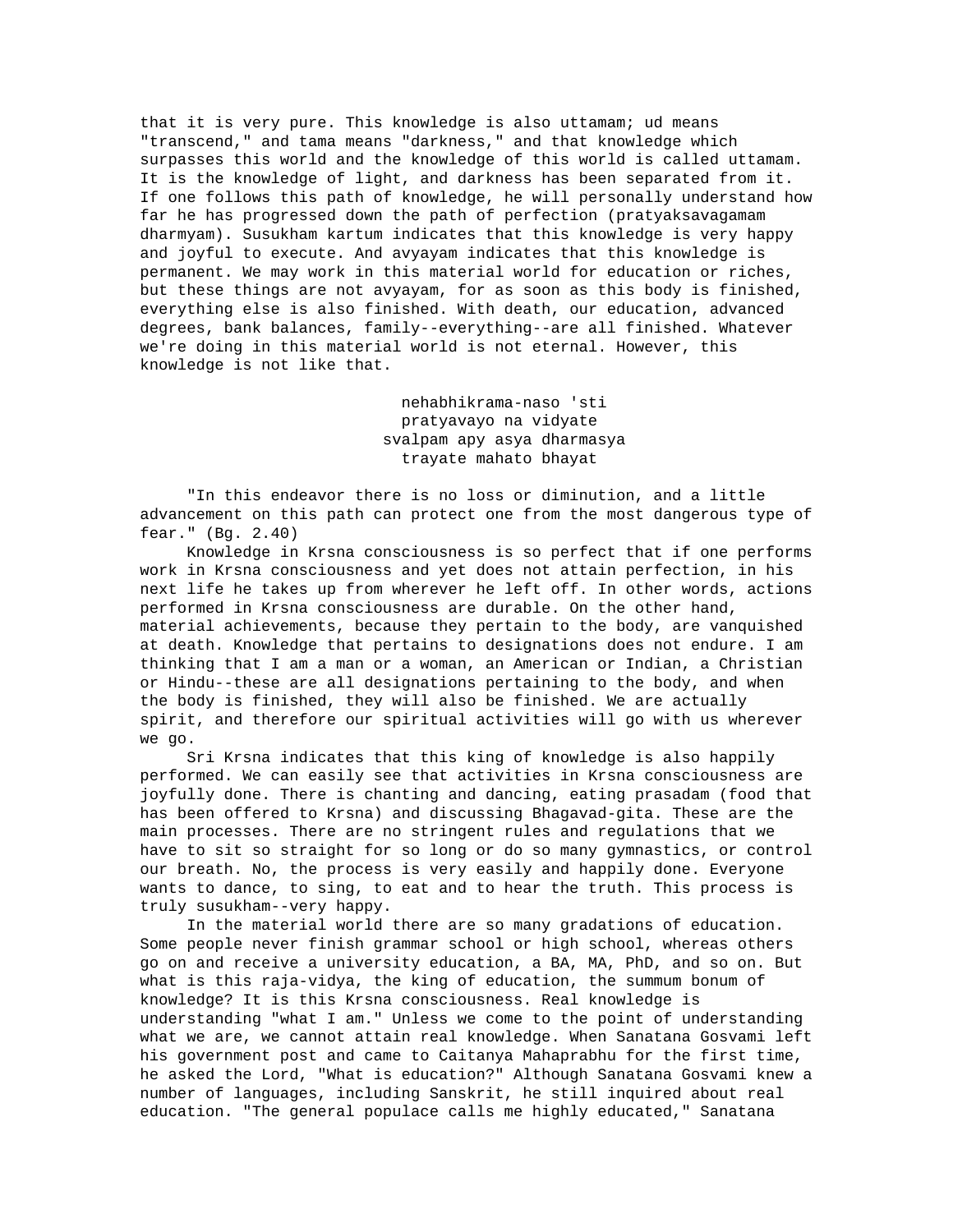Gosvami told the Lord, "and I am such a fool that I actually believe them."

 The Lord replied, "Why should you not think you're well educated? You're a great scholar in Sanskrit and Persian."

 "That may be," Sanatana Gosvami said, "but I do not know what I am." He then went on to tell the Lord: "I do not wish to suffer, but these material miseries are forced upon me. I neither know where I've come from nor where I'm going, but people are calling me educated. When they call me a great scholar, I am satisfied, but in truth I am such a great fool that I know not what I am." Sanatana Gosvami was actually speaking for all of us, for this is our present situation. We may be proud of our academic education, but if asked what we are, we are not able to say. Everyone is under the conception that this body is the self, but we learn from Vedic sources that this is not so. Only after realizing that we are not these bodies can we enter into real knowledge and understand what we actually are. This then, is the beginning of knowledge.

 Raja-vidya may be further defined as not only knowing what one is, but acting accordingly. If we do not know who we are, how can our activities be proper? If we are mistaken about our identity, we will also be mistaken about our activities. Simply knowing that we are not these material bodies is not sufficient; we must act according to the conviction that we are spiritual. Action based on this knowledge- spiritual activity--is work in Krsna consciousness. This kind of knowledge may not seem to be so easily attainable, but it is made very easy by the mercy of Krsna and Lord Caitanya Mahaprabhu who made this knowledge easily available through the process of chanting Hare Krsna, Hare Krsna, Krsna Krsna, Hare Hare/ Hare Rama, Hare Rama, Rama Rama, Hare Hare.

 Caitanya Mahaprabhu divided the living entities into two major categories: those that are moving and those that are not moving. Trees, grass, plants, stones, etc., do not move because they do not have sufficiently developed consciousness. Their consciousness is there, but is covered. If a living being does not understand his position, he is stonelike, although dwelling in a human body. The living entities- birds, reptiles, animals, insects, human beings, demigods, etc.--number over 8,000,000 species, and of these a very small number are human beings. Lord Caitanya further points out that out of 400,000 species of human beings, some are civilized; and out of many civilized persons, there are only a few who are devoted to the scriptures.

 In the present day most people claim to be devoted to some religion--Christian, Hindu, Moslem, Buddhist, etc.--but in fact they do not really believe in the scriptures. Those who do believe in the scriptures are, by and large, attached to pious philanthropic activities. They believe that religion means yajna (sacrifice), dana (charity) and tapas (penance). One who engages in tapasya undertakes voluntarily very rigid regulations, such as brahmacari students (celibates) or sannyasis (renounced order) undertake. Charity means voluntarily giving away one's material possessions. In the present age there is no sacrifice, but from historical literatures like the Mahabharata we get information that kings performed sacrifices by distributing rubies, gold and silver. Yajna was primarily for kings, and charity, on a much smaller scale, was meant for householders. Those who actually believed in scriptures usually adopted some of these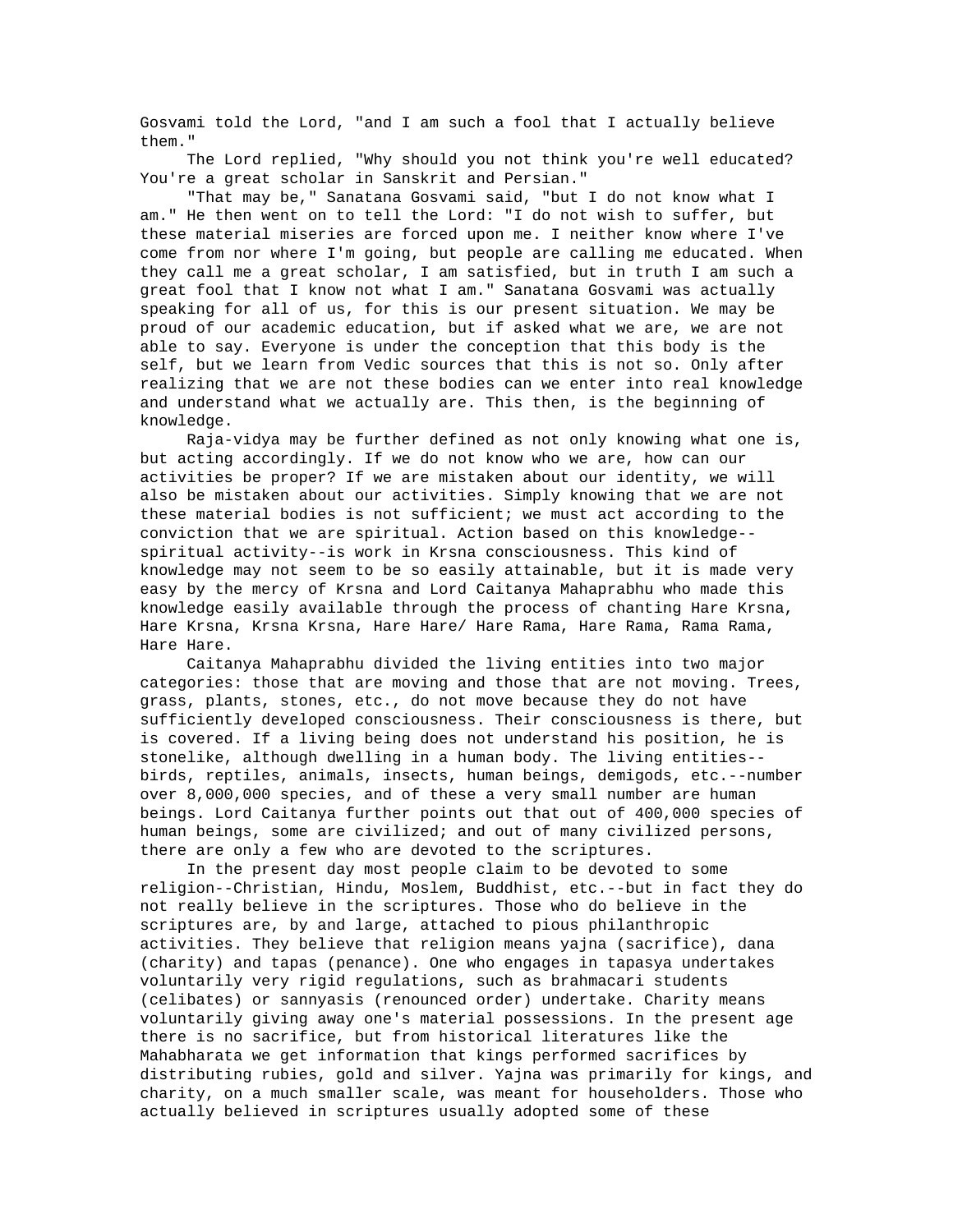principles. But generally in this age people simply say that they belong to a religion but in actuality do nothing. Out of millions of such people, a very small number actually perform charity, sacrifice and penance. Caitanya Mahaprabhu further points out that out of millions who perform such religious principles all over the universe, only a few attain perfect knowledge and understand what they are.

 Just knowing "I am not this body but am spirit soul" is not sufficient. We have to escape this entanglement of material nature. This is called mukti, liberation. Out of many thousands of persons who are in self-knowledge as to what and who they are, only one or two may be actually liberated. And out of many thousands who are liberated, only one or two may understand what and who Krsna is. So understanding Krsna is not such an easy job. Thus in this age of Kali, an age characterized by ignorance and chaos, liberation is out of the reach of practically everyone. One has to go through the whole ordeal of becoming civilized, then religious, and then one has to perform charities and sacrifices and come to the platform of knowledge, then to the stage of liberation, and finally, after liberation, to the understanding of what Krsna is. This process is also indicated in Bhagavad-gita:

> brahma-bhutah prasannatma na socati na kanksati samah sarvesu bhutesu mad-bhaktim labhate param

 "One who is thus transcendentally situated at once realizes the Supreme Brahman. He never laments or desires to have anything; he is equally disposed to every living entity. In that state he attains pure devotional service unto Me." (Bg. 18.54)

 These are the signs of liberation. The first symptom of one who is liberated is that he is very happy. It is not possible to find him morose. Nor does he have any anxiety. He never frets, "This thing I don't have. Oh, I must secure this thing. Oh, this bill I have to pay. I have to go here, there." One who is liberated has no anxieties at all. He may be the poorest man in the world, but he neither laments nor thinks that he is poor. Why should he think that he is poor? When we think that we are these material bodies and that we have possessions to go with them, then we think that we are poor or rich, but one who is liberated from the material conception of life has nothing to do with possessions or lack of possessions. "I have nothing to lose and nothing to gain," he thinks. "I am completely separate from all this." Nor does he see anyone else as rich or poor, educated or uneducated, beautiful or ugly, etc. He does not see any material dualities, for his vision is completely on the spiritual platform, and he sees that every living entity is part and parcel of Krsna. Thus seeing all entities in their true identity, he tries to take them back to Krsna consciousness. His viewpoint is that everyone--whether he be brahmana or sudra, black or white, Hindu, Christian, or whatever--should come to Krsna consciousness. When one is situated in this way, then: mad-bhaktim labhate param--he becomes eligible for becoming a pure devotee of Krsna's.

 Practically speaking, this process is not very easy in this age of Kali. In Srimad-Bhagavatam a description is given of the people of this age. Their duration of life is said to be very short, they tend to be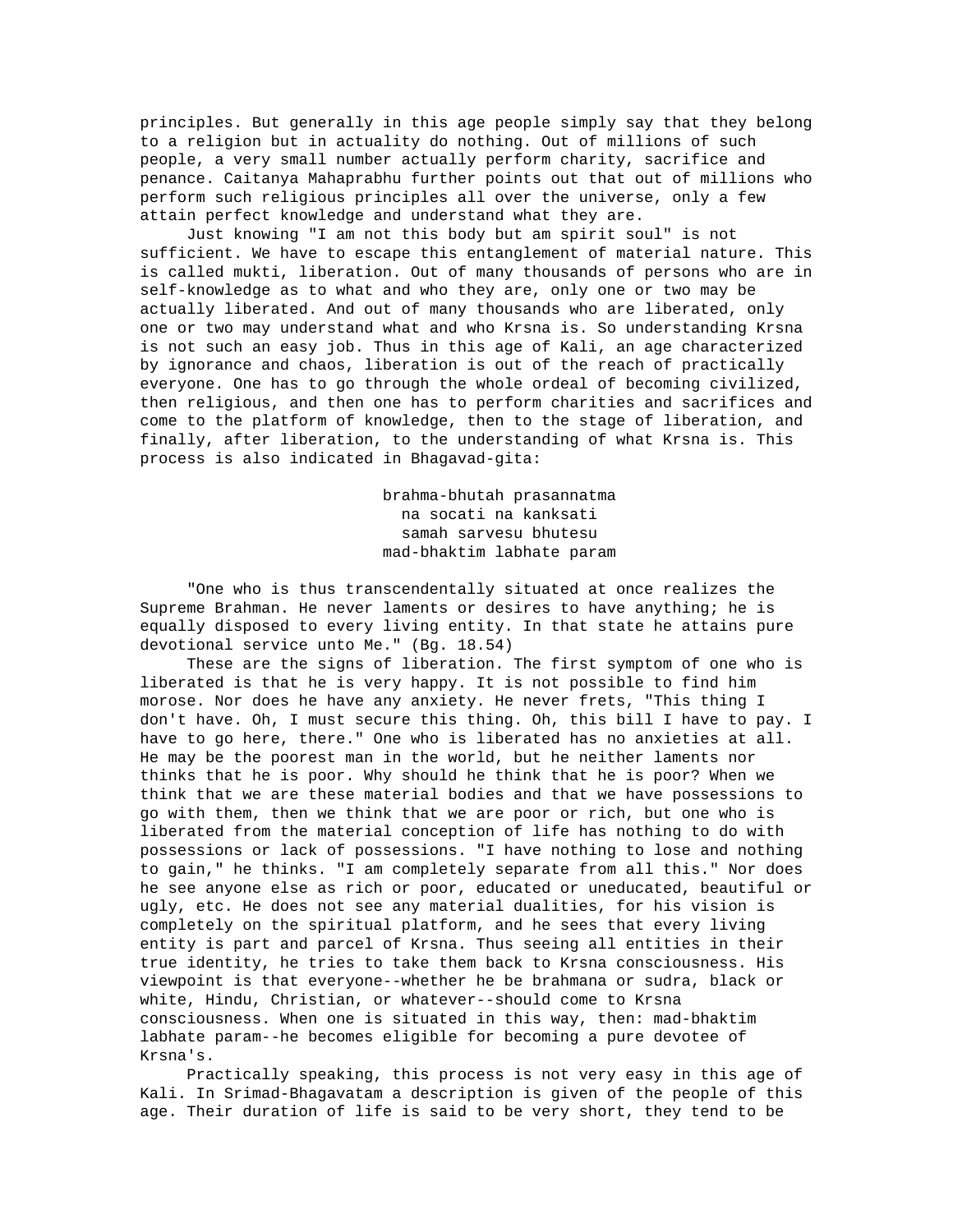phlegmatic and slow and to sleep a great deal, and when they're not sleeping, they are busy earning money. At the most they only have two hours a day for spiritual activities, so what is the hope for spiritual understanding? It is also stated that even if one is anxious to make spiritual progress, there are many pseudo-spiritual societies to take advantage of him. People are also characterized in this age as being unfortunate. They have a great deal of difficulty meeting the primary demands of life--eating, defending, mating, and sleeping--necessities which are met even by the animals. Even if people are meeting these necessities in this age, they are always anxious about war, either defending themselves from aggressors or having to go to war themselves. In addition to this, there are always disturbing diseases and economic problems in Kali-yuga. Therefore Lord Sri Krsna considered that in this age it is impossible for people to come to the perfectional stage of liberation by following the prescribed rules and regulations.

 Thus out of His causeless mercy, Sri Krsna came as Lord Caitanya Mahaprabhu and distributed the means to the highest perfection of life and spiritual ecstasy by the chanting of Hare Krsna, Hare Krsna, Krsna Krsna, Hare Hare/ Hare Rama, Hare Rama, Rama Rama, Hare Hare. This process of chanting is most practical, and it does not depend on whether one is liberated or not, or whether one's condition is conducive to spiritual life or not--whoever takes to this process becomes immediately purified. Therefore it is called pavitram (pure). Furthermore, for one who takes to this Krsna consciousness process, the seeds of latent reactions to his sinful actions are all nullified. just as a fire turns whatever we put into it to ashes, this process turns to ashes all the sinful reactions of our past lives.

 We must understand that our suffering is due to our sinful activity, and sinful activity is due to our ignorance. Sins, or transgressions, are committed by those who do not know what is what. A child, for instance, will naively put his hand in a fire because of ignorance. He is thus burned immediately, for the fire is impartial and does not allow any special consideration for the innocent child. It will simply act as fire. Similarly, we do not know how this material world is functioning, who its controller is, nor how it is controlled, and due to our ignorance we act in foolish ways, but nature is so stringent that she does not allow us to escape the reactions to our actions. Whether we commit an act knowingly or unknowingly, the reactions and consequent sufferings are there. However, through knowledge we can understand what the actual situation is, who God is, and what our relationship with Him is.

 This knowledge by which we can gain release from suffering is possible in the human form of life, not in the animal form. To give us knowledge, to give us proper direction, there are scriptures written in various languages in all parts of the world. Lord Caitanya Mahaprabhu pointed out that people are forgetful from time immemorial about their relationship with the Supreme Lord; therefore Krsna has sent so many representatives to impart the scriptures to man. We should take advantage of these, especially of Bhagavad-gita, which is the prime scripture for the modern world.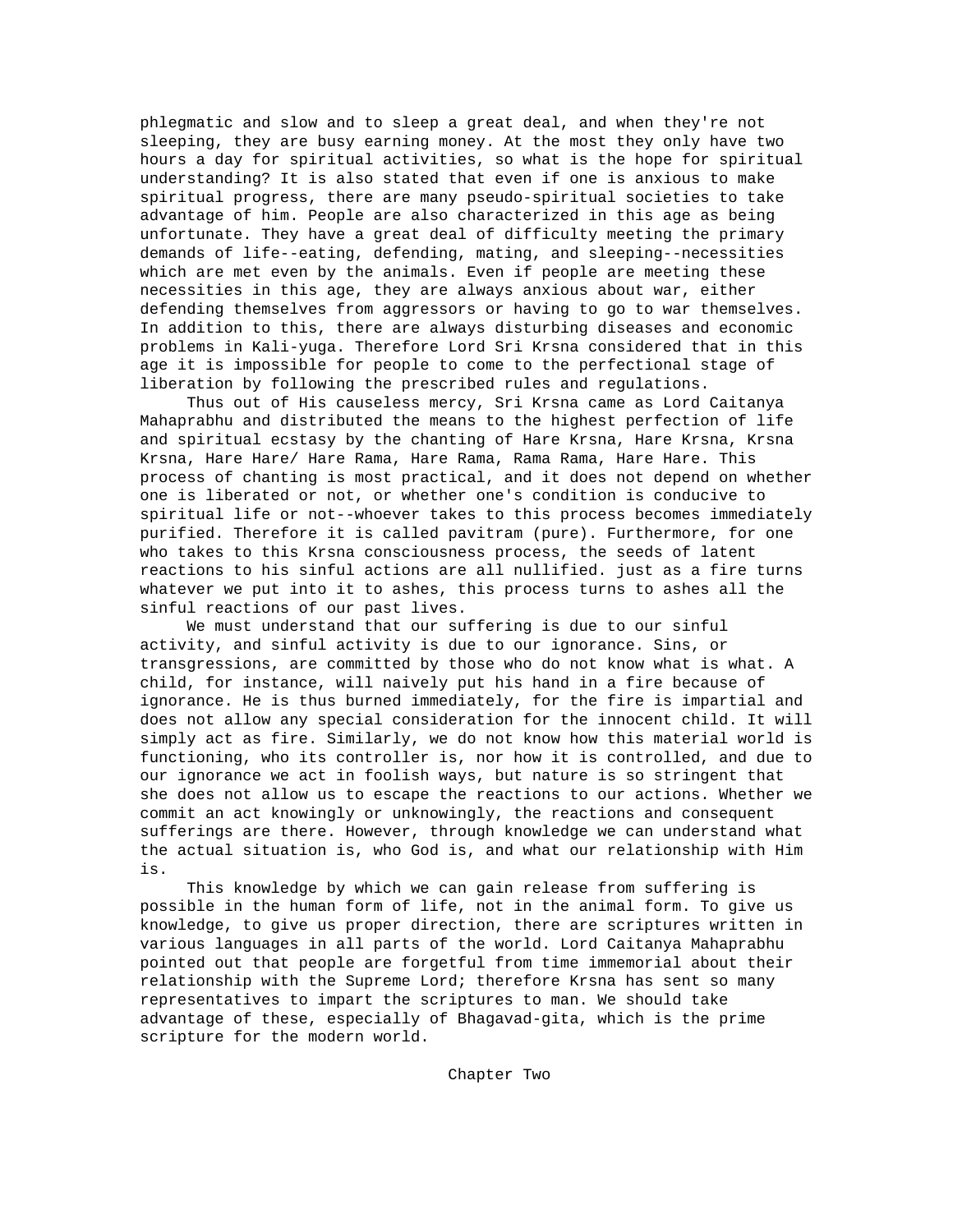Krsna specifically states that this process of Krsna consciousness is susukham, very pleasant and easy to practice. Indeed, the devotional process is very pleasant; we melodiously sing with instruments, and someone will listen and also join (sravanam kirtanam). Of course the music should be in relation with the Supreme Lord, in glorification of Him. Hearing Bhagavad-gita is also part of devotional service, and in addition to hearing it one should be eager to apply it in his life. Krsna consciousness is a science and should not be accepted blindly. There are nine processes of devotional service recommended (hearing, chanting, remembering, worshiping, praying, serving, engaging as a servitor of the Lord, establishing friendly relations with the Lord, offering everything to the Lord). These are all easy to practice and should be joyfully performed.

 Of course if one thinks that Bhagavad-gita and the Hare Krsna mantra are part of the Hindu system and doesn't want to accept them because of this, he can nonetheless attend the Christian church and sing there. There is no difference between this process and that process; the point is whatever process one follows, he must become God conscious. God is neither Moslem nor Hindu nor Christian--He is God. Nor are we to be considered Hindu, Moslem or Christian. These are bodily designations. We are all pure spirit, part and parcel of the Supreme. God is pavitram, pure, and we are also pure. Somehow or other, however, we have fallen into this material ocean, and as the waves toss, we suffer. Actually we have nothing to do with the tossing waves of material miseries. We must simply pray, "Krsna, please pick me up." As soon as we forget Krsna, the ocean of illusion is there, and it at once captures us. The chanting of Hare Krsna is most important in order to escape from this ocean. Hare Krsna, Hare Krsna, Krsna Krsna, Hare Hare/ Hare Rama, Hare Rama, Rama Rama, Hare Hare is a sound (sabda) that is non-different from Krsna. The sound Krsna and the original Krsna are the same. When we chant Hare Krsna and dance, Krsna is also dancing with us. Of course we may say, "Well, I do not see Him," but why do we put so much stress on seeing? Why not hearing? Seeing, tasting, smelling, touching, and hearing are all instruments for experience and knowledge. Why do we put such exclusive stress on seeing? A devotee does not wish to see Krsna; he is satisfied by simply hearing of Krsna. Seeing may eventually be there, but hearing should not be considered any less important. There are things which we hear but do not see--the wind may be whistling past our ears, and we can hear it, but there is no possibility of seeing the wind. Since hearing is no less an important experience or valid one than seeing, we can hear Krsna and realize His presence through sound. Sri Krsna Himself says, "I am not there in My abode, or in the heart of the meditating yogi but where my pure devotees are singing." We can feel the presence of Krsna as we actually make progress.

 It is not that we should simply take things from Krsna and offer Him nothing. Everyone is taking something from God, so why not give something? We are taking from Krsna so much light, air, food, water and so on. Unless these resources are supplied by Krsna, no one can live. Is it love to simply keep taking and taking and taking without ever offering anything in return? Love means taking and giving also. If we just take from someone and give him nothing in return, that is not love-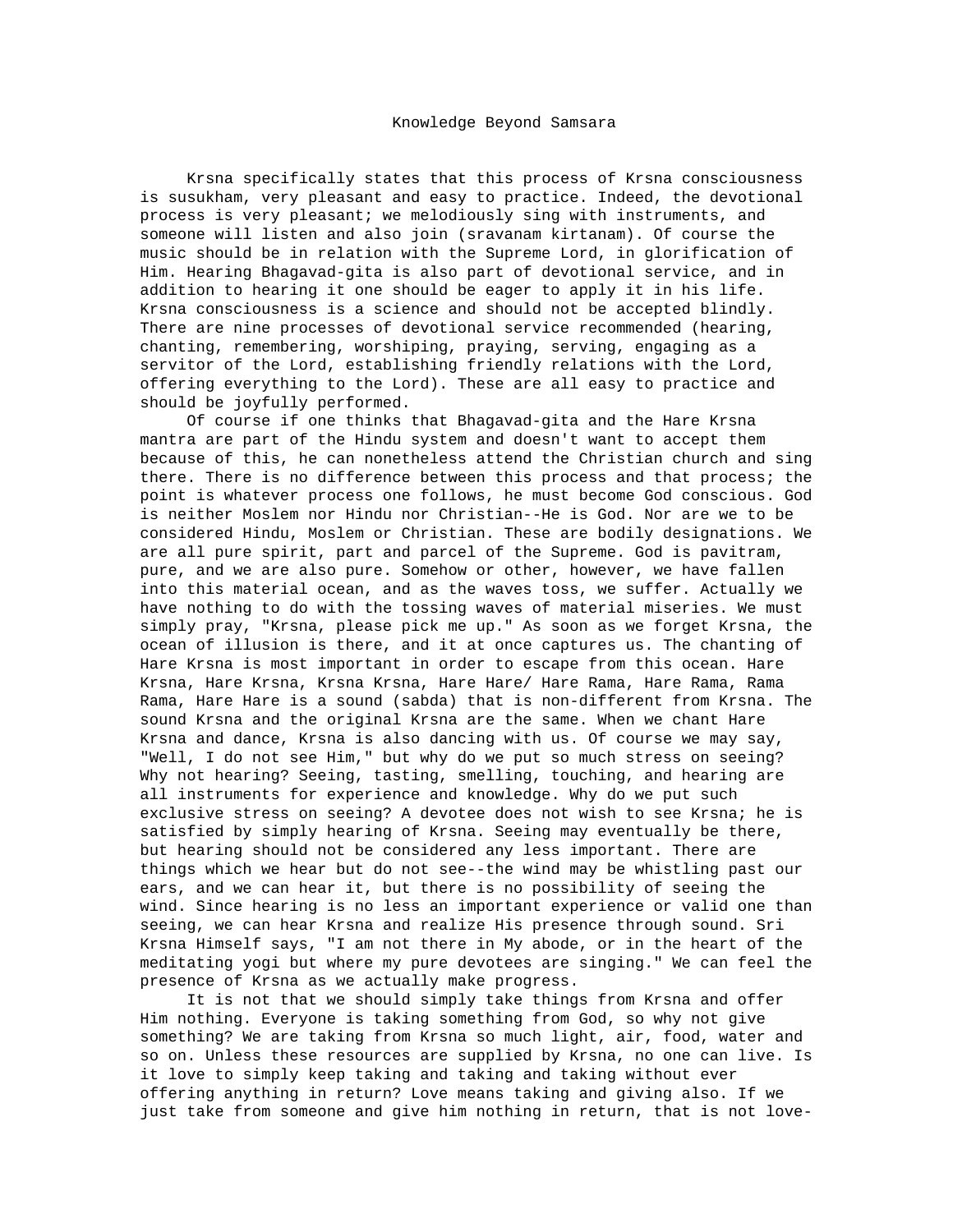-it is exploitation. It is not that we should just continue eating without ever offering anything to Krsna. In Bhagavad-gita Krsna says:

> patram puspam phalam toyam yo me bhaktya prayacchati tad aham bhakty-upahrtam asnami prayatatmanah yat karosi yad asnasi yaj juhosi dadasi yat yat tapasyasi kaunteya tat kurusva mad arpanam

 "If one offers Me with love and devotion a leaf, a flower, fruit or water, I will accept it. O son of Kunti, all that you do, all that you eat, all that you offer and give away, as well as all austerities that you perform, should be done as an offering unto Me." (Bg. 9.26-27)

 In addition to giving and receiving, in the execution of devotional service one has to submit to Krsna whatever distress or confidential problem he has. He should say, "Krsna, I am suffering in this way. I have fallen in this tossing ocean of material illusion. Kindly pick me up. I understand now that am simply put here, as if thrown into the Atlantic Ocean. I may not in any way identify with the Atlantic Ocean, but I am subject to the tossing of the ocean. Actually I am a spiritual spark, a fragmental part of You." To our misfortune, we try to identify with this ocean and stop its tossing. We must not try to stop the tossing. It is not possible. In any case, the tossing will go on, for that is the law of nature. Only the foolish try to adjust to this world; the real problem is how to get out of it. Those who do attempt to adjust and who never turn to Krsna are continually subject to transmigration in the ocean of birth and death.

> asraddadhanah purusa dharmasyasya parantapa aprapya mam nivartante mrtyu-samsara-vartmani

 "Those who are not faithful on the path of devotional service cannot attain Me, O conqueror of foes, but return to birth and death in this material world." (Bg. 9.3)

 By definition, religion is that which connects us with God. If it is not capable of connecting us with God, it is no religion. Religion means searching for God, understanding God and establishing a relationship with God. This is religion. Those who are engaged in devotional service are acting for Krsna or God, and since in this way there is connection with God, Krsna consciousness is a religion.

 It is not possible to manufacture a religion. A true religion must come from an authorized source, and that source is either God or His representative. Religion has been called the law of God. It is not possible for a person to manufacture a State law. The law is there, and it is given by the State. One may create some bylaws for his own society, but these laws must be sanctioned by the law of the State. Similarly, if we wish to make some principle of religion, it must be sanctioned by the Vedic authority.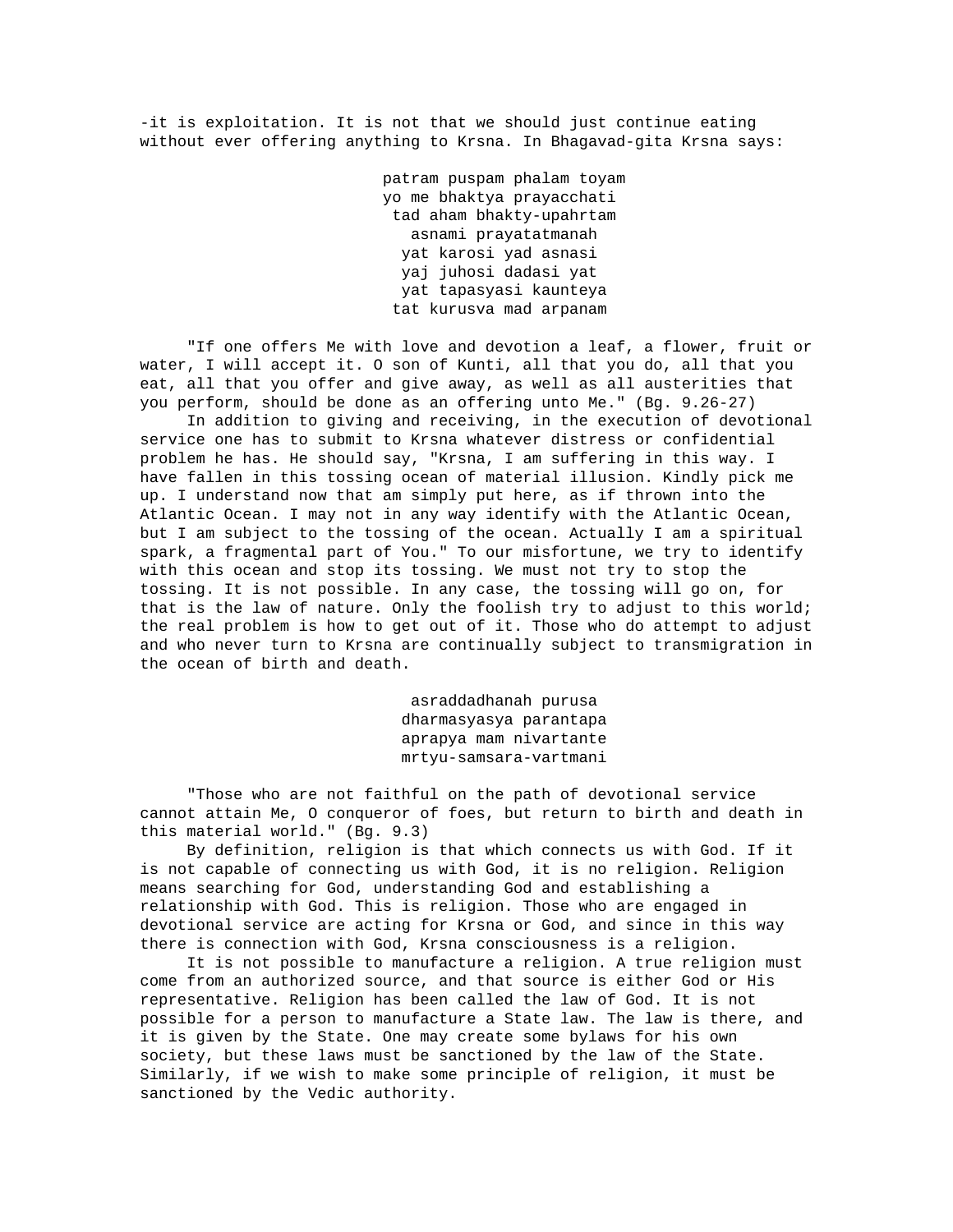Bhagavad-gita is also religion. Great authorities like Ramanujacarya, Madhvacarya, Visnusvami, Lord Caitanya, Sankaracarya, and so many others have accepted Bhagavad-gita as the supreme principle of religion and Krsna as the Supreme Personality of Godhead. There is no doubt about it. In the West also Bhagavad-gita is accepted as a great book of philosophy, and many great scholars and philosophers in the West have read it and commented upon it. Despite acceptance by the scholars and acaryas, there are persons who do not accept Bhagavad-gita and who have no faith. They do not accept it at all as authority, for they think that it is some sentimental exaggeration by a man known as Krsna. Thus Krsna states in the above quoted verse that those who reject Bhagavadgita as authority cannot have any connection with Him, and because they have no relation to Him, they remain in the cycle of birth and death. Aprapya mam nivartante mrtyu-samsara-vartmani. Being subjected to samsara, the cycle of birth and death, does not guarantee that one will necessarily get a similar facility for understanding Bhagavad-gita in the next life. One may not necessarily be born again as a human being, or in America, or in India, or even on this planet. There is no certainty; it all depends on our work. On the path of birth and death we take our birth, remain for some time, enjoy or suffer, then again give up this body and enter into the womb of a mother, either human being or animal, then prepare another body to come out and begin our work again. This is called mrtyu-samsara-vartmani. If one wants to avoid this path, he must take to Krsna consciousness.

 When Yudhisthira Maharaja was asked, "What is the most wonderful thing in the world?" he replied, "The most wonderful thing is that every day, every moment, people are dying, and yet everyone thinks that death will not come for him." Every minute and every second we experience that living entities are going to the temple of death. Men, insects, animals, birds--everyone is going. This world, therefore, is called mrtyuloka- the planet of death. Every day there are obituaries, and if we bother to go to the cemetery or crematorium grounds we can validate them. Yet everyone is thinking, "Somehow or other I'll live." Everyone is subject to the law of death, yet no one takes it seriously. This is illusion. Thinking we will live forever, we go on doing whatever we like, feeling that we will never be held responsible. This is a very risky life, and it is the densest part of illusion. We should become very serious and understand that death is waiting. We have heard the expression, "as sure as death." This means that in this world death is the most certain thing; no one can avoid it. When death comes, no longer will our puffedup philosophy or advanced degrees help us. At that time our stout and strong body and our intelligence--which don't care for anything--are vanquished. At that time the fragmental portion (jivatma) comes under the dictation of material nature, and prakrti (nature) gives us the type of body for which we are fit. If we want to take this risk, we can avoid Krsna; if we don't want to take it, Krsna will come to help us.

Chapter Three

Knowledge of Krsna's Energies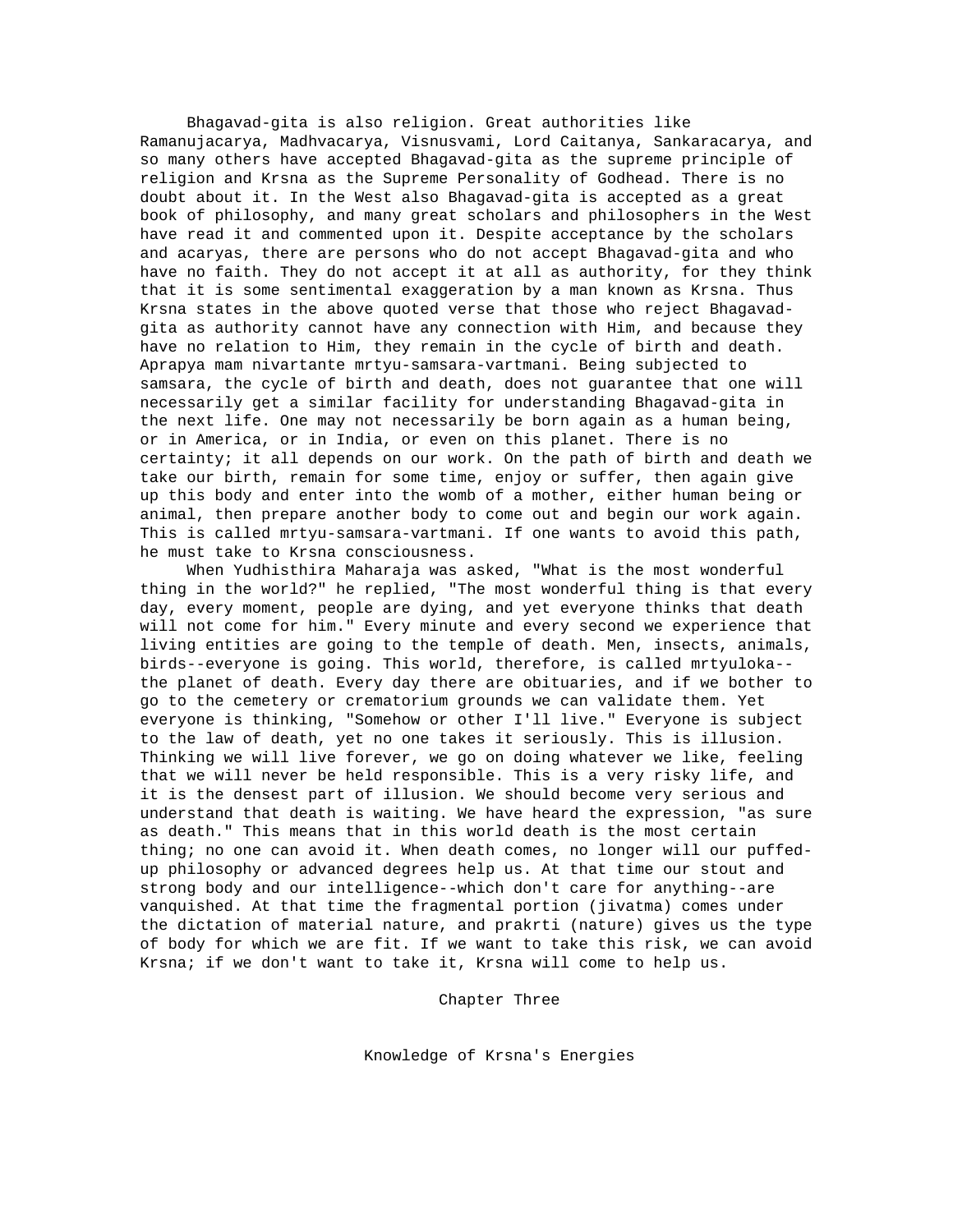It may be noted at this point that the Ninth Chapter of Bhagavadgita is especially meant for those who have already accepted Sri Krsna as the Supreme Personality of Godhead. In other words, it is meant for His devotees. If one does not accept Sri Krsna as the Supreme, this Ninth Chapter will appear as something different from what it actually is. As stated in the beginning, the subject matter of the Ninth Chapter is the most confidential material in the entire Bhagavad-gita. If one doesn't accept Krsna as the Supreme, he will think the chapter to be a mere exaggeration. This is especially the case with the verses dealing with Krsna's relationship with His creation.

> maya tatam idam sarvam jagad avyakta-murtina mat-sthani sarva-bhutani na caham tesv avasthitah

 "By Me, in My unmanifested form, this entire universe is pervaded. All beings are in Me, but I am not in them." (Bg. 9.4)

 The world which we see is also Krsna's energy, His maya. Here, maya means "by Me," as if one says, "This work has been done by me." This "by Me" does not mean that He has done His work and has finished or retired. If I start a large factory and I say, "This factory was started by me," in no case should it be concluded that I am lost or in any way not present. Although a manufacturer may refer to his products as being "manufactured by me," it does not mean that he personally created or constructed his product, but that the product was produced by his energy. Similarly, if Krsna says, "Whatever you see in the world was created by Me," we are not to suppose that He is no longer existing.

 It is not very difficult to see God everywhere in the creation, for He is everywhere present. Just as in the Ford factory the workers see Mr. Ford in every corner, those who are conversant with the science of Krsna can see Him in every atom of the creation. Everything is resting on Krsna (mat-sthani sarva bhutani), but Krsna is not there (na caham tesv avasthitah). Krsna and His energy are non-different, yet the energy is not Krsna. The sun and the sunshine are not different, but the sunshine is not the sun. The sunshine may come through our window and enter our room, but this is not to say that the sun is in our room. The Visnu Purana states: parasya brahmanah saktih: parasya means supreme, brahmanah means Absolute Truth, and saktih means energy. The energy of the Supreme Absolute is everything, but in that energy Krsna is not to be found.

 There are two kinds of energy--material and spiritual. Jivas, or individual souls, belong to the superior energy of Krsna, but because they are prone to be attracted to the material energy, they are called marginal energy. But actually there are only two energies. All of the planetary systems and universes are resting on the energies of Krsna. Just as all the planets in the solar system are resting in the sunshine, everything within the creation is resting on Krsna-shine. All of these potencies of the Lord give pleasure to a devotee, but one who is envious of Krsna rejects them. When one is a nondevotee, the statements of Krsna seem to be so much bluff, but when one is a devotee, he thinks, "Oh, my Lord is so powerful," and he becomes filled with love and adoration. Nondevotees think that because Krsna says, "I am God," they and everyone else can say the same. But if asked to show their universal form, they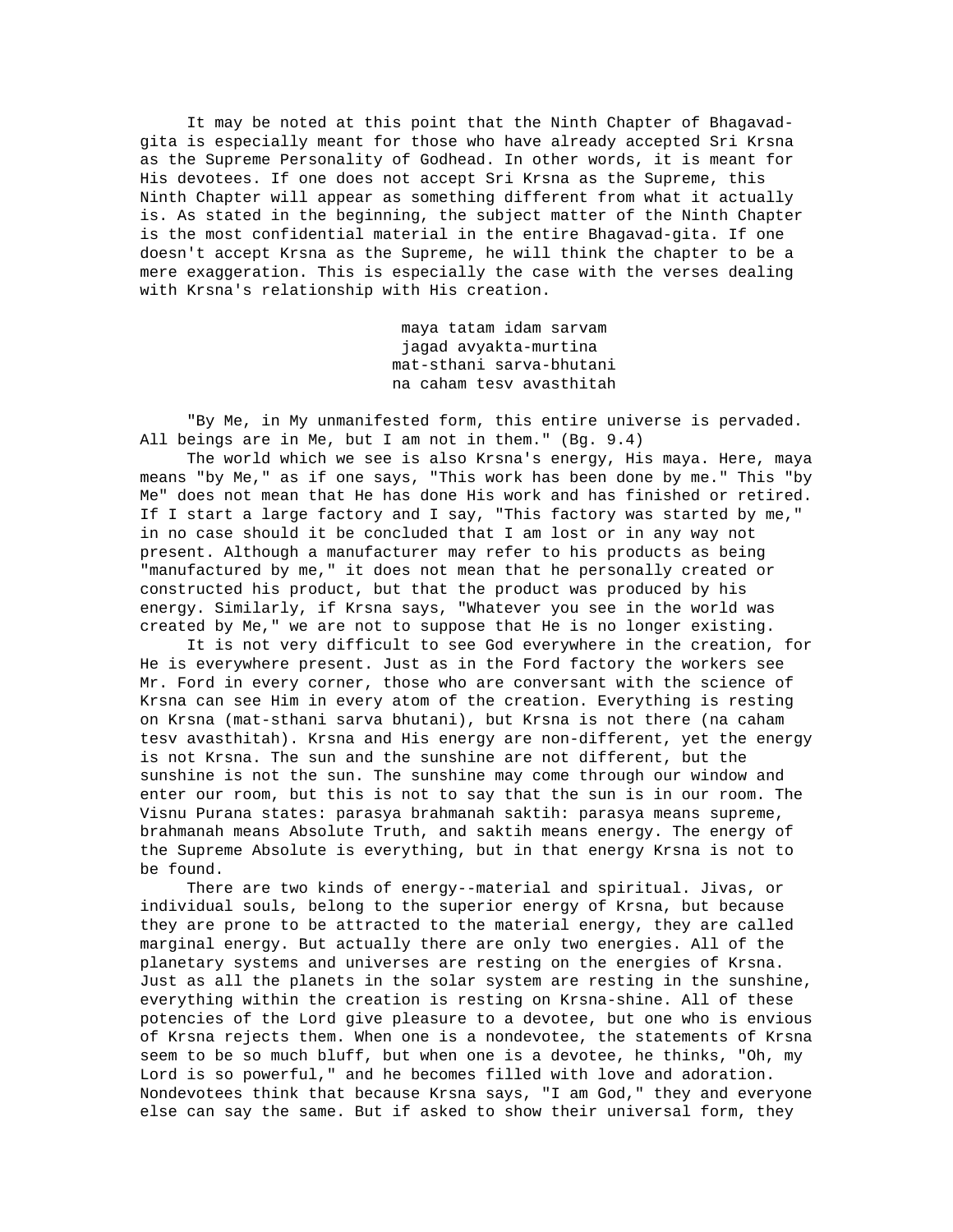cannot do it. That is the difference between a pseudo god and the real God. Krsna's pastimes cannot be imitated. Krsna married over I6,000 wives and kept them nicely in I6,000 palaces, but an ordinary man cannot even keep one wife nicely. It is not that Krsna just spoke so many wonderful things; He also acted wonderfully. We should not believe one thing that Krsna says or does and reject another; if belief is there, it must be full belief.

 In this regard, there is a story of Narada Muni, who was once asked by a brahmana: "Oh, you are going to meet the Lord? Will you please ask Him when I'm going to get my salvation?"

"All right," Narada agreed. "I shall ask Him."

 As Narada proceeded, he met a cobbler who was sitting under a tree mending shoes, and the cobbler similarly asked Narada, "Oh, you are going to see God? Will you please inquire of Him when my salvation will come?"

 When Narada Muni went to the Vaikuntha planets, he fulfilled their request and asked Narayana (God) about the salvation of the brahmana and the cobbler, and Narayana replied, "After leaving this body, the cobbler shall come here to me."

"What about the brahmana?" Narada asked.

 "He will have to remain there for a number of births. I do not know when he is coming."

 Narada Muni was astonished, and he finally said, "I can't understand the mystery of this."

 "That you will see," Narayana said. "When they ask you what I am doing in My abode, tell them that I am threading the eye of a needle with an elephant."

 When Narada returned to earth and approached the brahmana, the brahmana said, "Oh, you have seen the Lord? What was He doing?"

 "He was threading an elephant through the eye of a needle," Narada answered.

 "I don't believe such nonsense," the brahmana replied. Narada could immediately understand that the man had no faith and that he was simply a reader of books.

 Narada then left and went on to the cobbler, who asked him, "Oh, you have seen the Lord? Tell me, what was He doing?"

 "He was threading an elephant through the eye of a needle," Narada replied.

 The cobbler began to weep, "Oh, my Lord is so wonderful, He can do anything."

 "Do you really believe that the Lord can push an elephant through the hole of a needle?" Narada asked.

"Why not?" the cobbler said, "Of course I believe it."

"How is that?"

 "You can see that I am sitting under this banyan tree," the cobbler answered, "and you can see that so many fruits are falling daily, and in each seed there is a banyan tree like this one. If, within a small seed there can be a big tree like this, is it difficult to accept that the Lord is pushing an elephant through the eye of a needle?"

 So this is called faith. It is not a question of blindly believing. There is reason behind the belief. If Krsna can put a large tree within so many little seeds, is it so astounding that He is keeping all the planetary systems floating in space through His energy?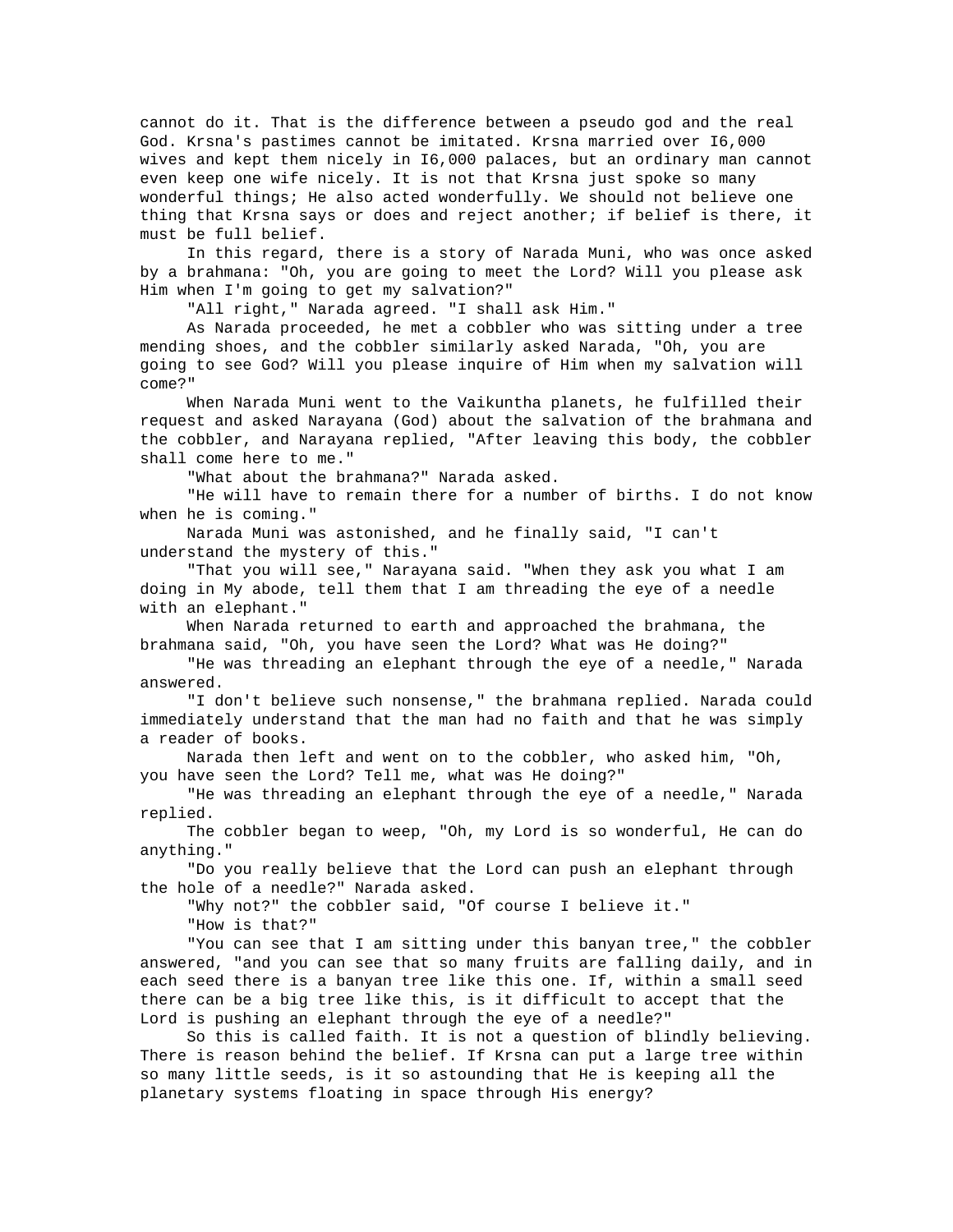Although scientists may think that the planets are being held in space simply by nature alone, behind nature there is the Supreme Lord. Nature is acting under His guidance. As Sri Krsna states:

> mayadhyaksena prakrtih suyate sa-caracaram hetunanena kaunteya jagad viparivartate

 "This material nature is working under My direction, O son of Kunti, and is producing all moving and unmoving beings. By its rule this manifestation is being created and annihilated again and again." (Bg. 9.10)

 Mayadhyaksena means "under My supervision." Material nature cannot act so wonderfully unless the Lord's hand is behind it. We cannot give any example of material things automatically working. Matter is inert, and without the spiritual touch there is no possibility of its acting. Matter cannot act independently or automatically. Machines may be very wonderfully constructed, but unless a man touches that machine, it cannot work. And what is that man? He is a spiritual spark. Without spiritual touch, nothing can move; therefore everything is resting on Krsna's impersonal energy. Krsna's energy is impersonal, but He is a person. We often hear of persons performing wonderful actions, yet despite their energetic accomplishments, they still remain persons. If this is possible for human beings, why isn't it possible for the Supreme Lord? We are all persons, but we are all dependent upon Krsna, the Supreme Person.

 We have often seen pictures of Atlas, a stout man bearing a large planet on his shoulders and struggling very hard to hold it up. We may think that because Krsna is maintaining the universe, He is struggling under its burden like Atlas. But this is not the case.

> na ca mat-sthani bhutani pasya me yogam aisvaram bhuta-bhrn na ca bhuta-stho mamatma bhuta-bhavanah

 "And yet everything that is created does not rest in Me. Behold My mystic opulence. Although I am the maintainer of all living entities and although I am everywhere, still My Self is the very source of creation." (Bg. 9.5)

 Although all beings in the universe are resting in Krsna's energy, still they are not in Him. Krsna is maintaining all living entities, and His energy is all-pervading, yet He is elsewhere. This is Krsna's inconceivable mystic power. He is everywhere, yet He is aloof from everything. We can perceive his energy, but we cannot see Him because He cannot be seen with material eyes. However, when we develop our spiritual qualities, we sanctify our senses so that even within this energy we can see Him. Electricity, for instance, is everywhere, and an electrician is capable of utilizing it. Similarly, the energy of the Supreme Lord is everywhere, and when we become transcendentally situated, we can see God eye to eye everywhere. That spiritualization of the senses is possible through devotional service and love of God. The Lord is all-pervading all over the universe and is within the soul, the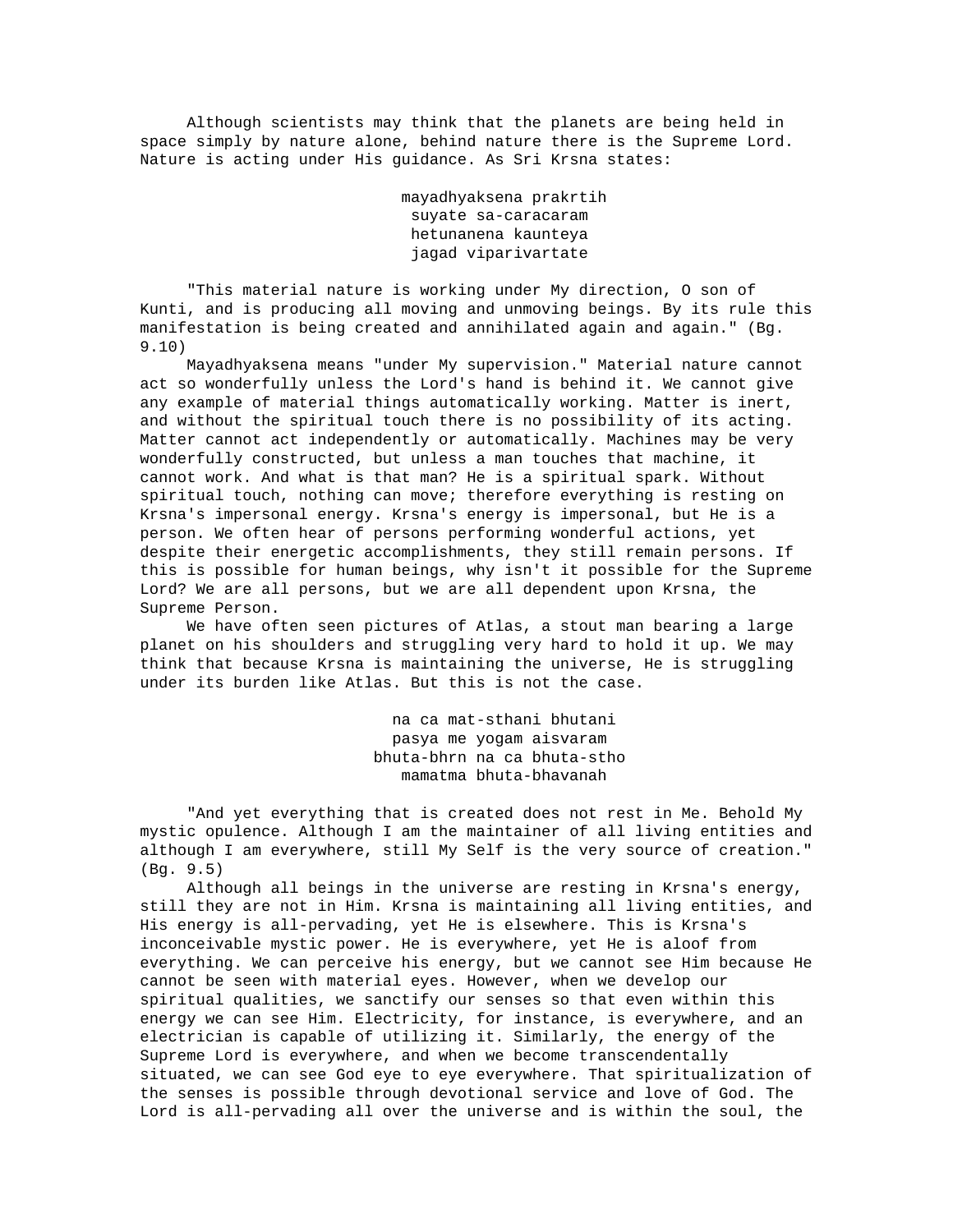heart, water, air--everywhere. Thus if we make an image of God in anything--clay, stone, wood or whatever--it should not be considered to be just a doll. That also is God. If we have sufficient devotion, the image will also speak to us. God is everywhere impersonally (maya tatam idam sarvam), but if we make His personal form from anything, or if we create an image of God within ourselves, He will be present personally for us. In the sastras, there are eight kinds of images recommended, and any kind of image can be worshiped because God is everywhere. One may protest and ask, "Why should God be worshiped in images and not in His original spiritual form?" The answer is that we cannot see God immediately in His spiritual form. With our material eyes we can only see stone, earth, wood--something tangible. Therefore Krsna comes as arca-vigraha, a form conveniently presented by the Supreme Lord in order for us to see Him. The result is that if we concentrate upon the image and make offerings with love and devotion, Krsna will respond through the image.

 There are many instances of this happening. In India, there is one temple called Saksi-Gopala (Krsna is often called Gopala). The Gopala murti or statue was at one time located in a temple in Vrndavana. Once two brahmanas, one old and one young, went to visit Vrndavana on a pilgrimage. It was a long trip, and in those days there were no railways, so travelers underwent many hardships. The old man was much obliged to the youth for helping him on the journey, and upon arriving in Vrndavana, he said to him: "My dear boy, you have rendered me so much service, and I am much obliged to you. I would like very much to return that service and give you some reward."

 "My dear sir,"the youth said, "you are an old man just like my father. It is my duty to serve you. I don't require any reward."

 "No, I'm obliged to you, and I must reward you," the old man insisted. He then promised to give the young man his young daughter in marriage.

 The old man was a very rich man, and the youth, although a learned brahmana, was very poor. Considering this, the youth said, "Don't promise this, for your family will never agree. I am such a poor man, and you are aristocratic, so this marriage will not take place. Don't promise this way before the Deity."

 The conversation was taking place in the temple before the Deity of Gopala Krsna, and the young man was anxious not to offend the Deity. However, despite the youth's pleas, the old man insisted on the marriage. After staying in Vrndavana for some time, they finally returned home, and the old man informed his eldest son that his young sister was to be married to the poor brahmana youth. The eldest son became very angry. "Oh, how have you selected that pauper as husband for my sister? This cannot be."

 The old man's wife also came to him and said, "If you marry our daughter to that boy, I shall commit suicide."

 The old man was thus perplexed. After some time, the brahmana youth became very anxious. "He has promised to marry his daughter to me, and he made that promise before the Deity. Now he is not coming to fulfill it." He then went to see the old man to remind him of his promise.

 "You promised before Lord Krsna," the youth said, "and you are not fulfilling that promise. How is that?"

 The old man was silent. He began praying to Krsna, for he was perplexed. He didn't want to marry his daughter to the youth and cause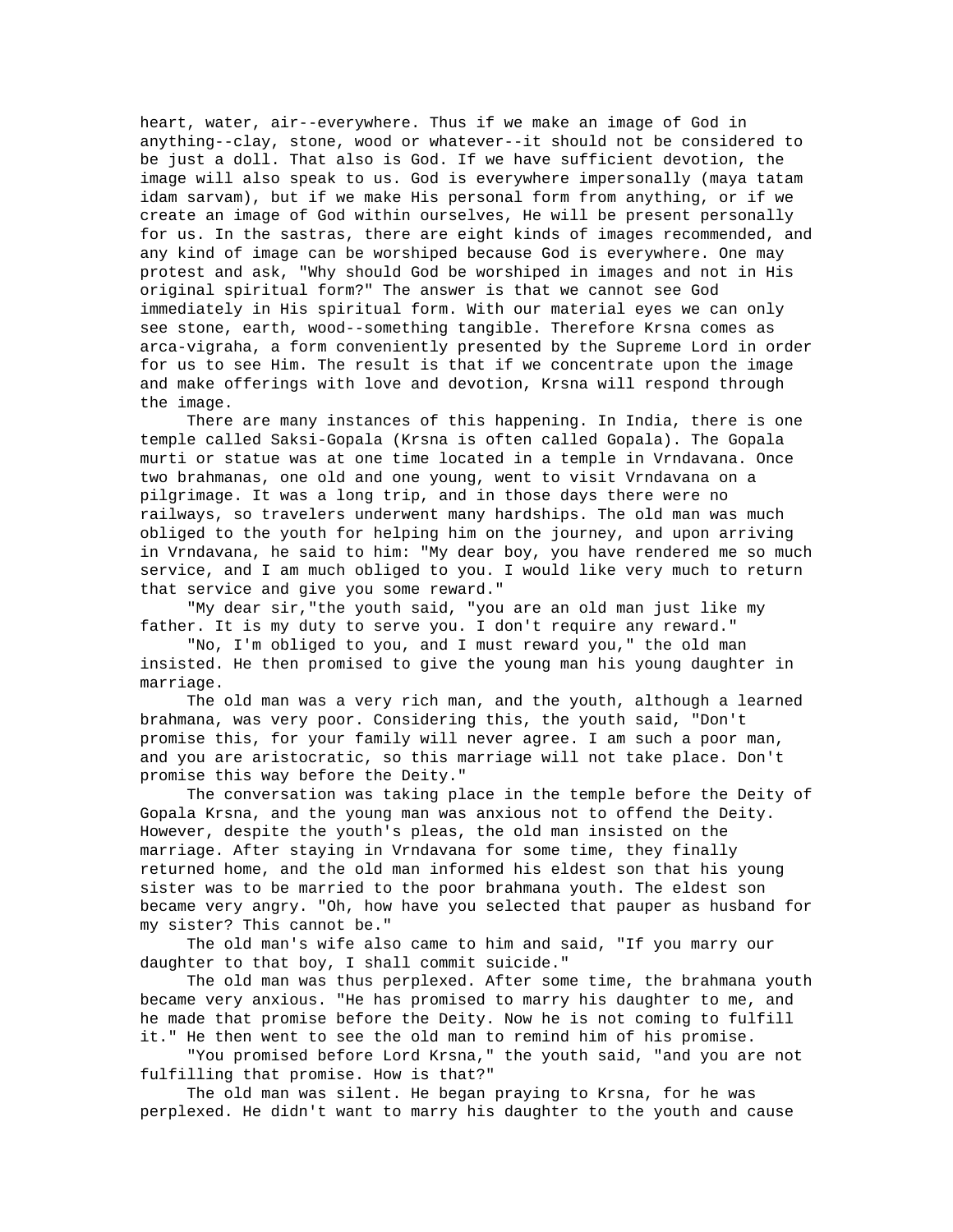such great trouble within his family. In the meantime the elder son came out and began to accuse the brahmana youth. "You have plundered my father in the place of pilgrimage. You gave him some intoxicant and took all his money, and now you are saying that he has promised to offer you my youngest sister. You rascal!"

 In this way there was much noise, and people began to gather. The youth could understand that the old man was still agreeable but that the family was making it difficult for him. People began to gather about because of the noise which the elder son was raising, and the brahmana youth began to exclaim to them that the old man made this promise before the Deities but that he could not fulfill it because the family was objecting. The eldest son, who was an atheist, suddenly interrupted the youth and said, "You say that the Lord was witnessing. Well, if He comes and bears witness to this promise of my father's, you can have my sister in marriage."

 The youth replied, "Yes, I shall ask Krsna to come as a witness." He was confident that God would come. An agreement was then made before everyone that the girl would be given in marriage if Krsna came from Vrndavana as a witness to the old man's promise.

 The brahmana youth returned to Vrndavana and began to pray to Gopala Krsna. "Dear Lord, You must come with me." He was such a staunch devotee that he spoke to Krsna just as one would speak to a friend. He was not thinking that the Gopala was a mere statue or image, but he considered Him to be God Himself. Suddenly the Deity spoke to him:

 "How do you think that I can go with you? I am a statue. I can't go anywhere."

"Well, if a statue can speak, he can also walk," the boy replied.

"All right then," the Deity said finally. "I shall go with you, but on one condition. In no case shall you look back to see Me. I will follow you, and you will know that I am following by the jingle of My leg bangles."

 The youth agreed, and in this way they left Vrndavana to go to the other town. When the trip was nearly over, just as they were about to enter his home village, the youth could no longer hear the sound of the bangles, and he began to fear. "Oh, where is Krsna?" Unable to contain himself any longer, he looked back. He saw the statue standing still. Because he looked back, it would go no further. He immediately ran into the town and told the people to come out and see Krsna who had come as a witness. Everyone was astounded that such a large statue had come from such a distance, and they built a temple on the spot in honor of the Deity, and today people are still worshiping Saksi-Gopala, the Lord as a witness.

 We should therefore conclude that because God is everywhere, He is also in His statue, in the image made of Him. If Krsna is everywhere, as even the impersonalists admit, then why isn't He in His image? Whether an image or statue speaks to us or not is dependent on the degree of our devotion. But if we choose to see the image merely as a piece of wood or stone, Krsna will always remain wood or stone for us. Krsna is everywhere, but as we advance in spiritual consciousness we can begin to see Him as He is. If we put a letter into a mailbox, it will go to its destination because the mailbox is authorized. Similarly, if we worship an authorized image of God, our faith will have some effect. If we are prepared to follow the various rules and regulations--that is to say, if we become qualified--it is possible to see God anywhere and everywhere.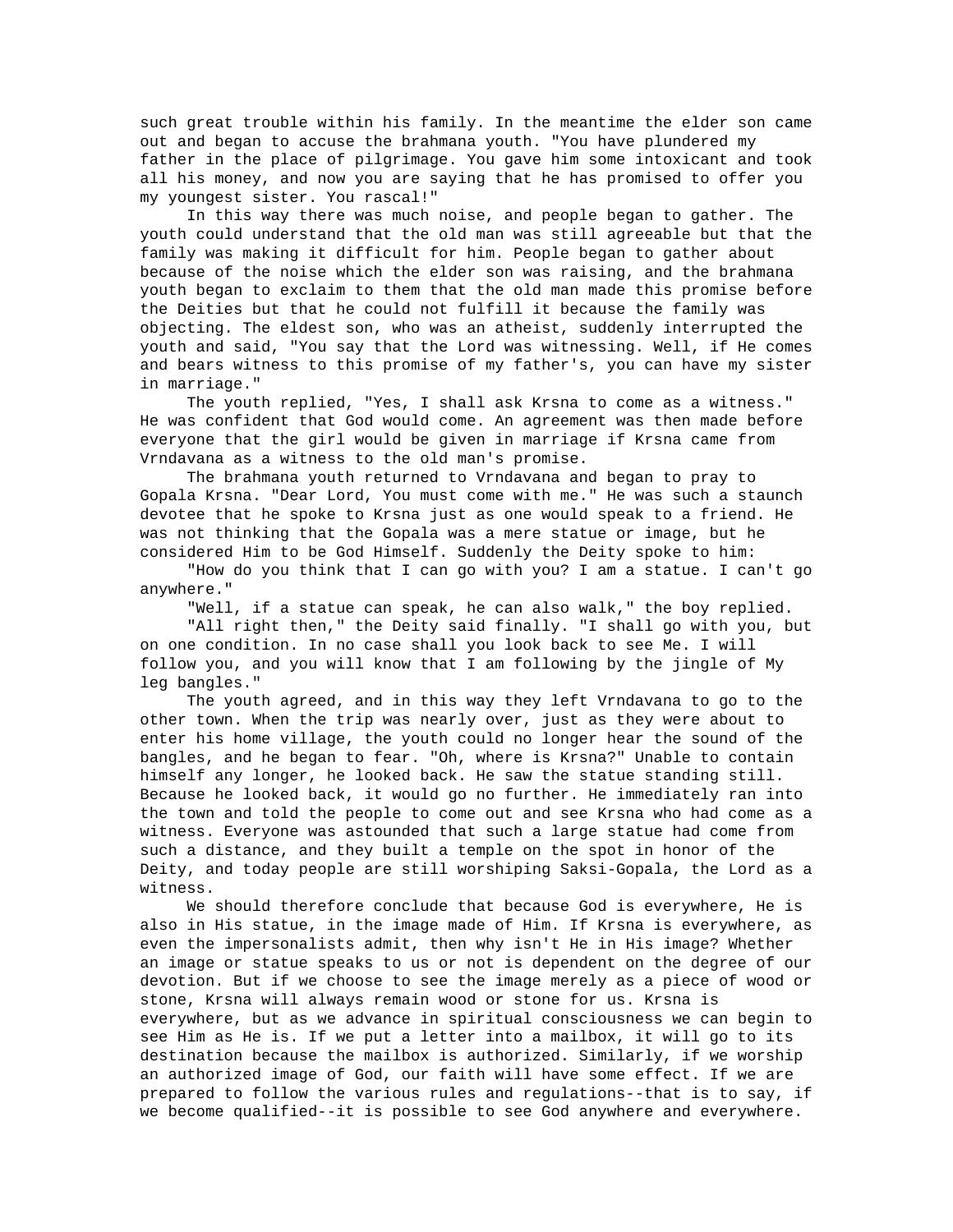When a devotee is present, Krsna, by His omnipresent energies, will manifest Himself anywhere and everywhere, but when His devotee is not there, He will not do this. There are many instances of this. Prahlada Maharaja saw Krsna in a pillar. There are many other examples. Krsna is there; all that is required is our qualification to see Him. Krsna Himself gives an example of His omnipresence in this way:.

> yathakasa sthito nityam vayuh sarvatra-go mahan tatha sarvani bhutani mat-sthanity upadharaya

 "As the mighty wind, blowing everywhere, always rests in ethereal space, know that in the same manner all beings rest in Me." (Bg. 9.6) Everyone knows that the wind blows within space, and on earth it is blowing everywhere. There is no place where there is no air or wind. If we wish to drive out air, we have to create a vacuum artificially by some machine. Just as the air is blowing everywhere in space, so everything is existing within Krsna. If this is the case, when the material creation is dissolved, where does it go?

> sarva-bhutani kaunteya prakrtim yanti mamikam kalpa-ksaye punas tani kalpadau visrjamy aham

 "O son of Kunti, at the end of the millennium every material manifestation enters into My nature, and at the beginning of another millennium, by My potency I again create." (Bg. 9.7)

 Krsna sets His nature (prakrti) into motion, as one may wind up a clock, and when nature unwinds, it is absorbed into the Lord. The spiritual creation, however, is not like this, for it is permanent. In the material creation everything is temporary. Just as our bodies are developing due to the spiritual spark that is within, the whole creation is coming into being, developing and passing out of being, due to the spirit of the Lord which is within it. Just as our spirit is present within the body, the Lord is present within the universe as Paramatma. Due to the presence of Ksirodakasayi Visnu, the material creation exists, just as due to our presence our bodies are existing. Sometimes Krsna manifests the material creation, and sometimes He does not. In all cases, its existence is due to His presence.

Chapter Four

Knowledge by Way of the Mahatmas, Great Souls

 The presence of Krsna in all aspects of the creation is perceived by the mahatmas, the great souls, who are always engaged in the worship of Krsna. As Krsna Himself states, these great souls are conversant with the confidential knowledge found in the Ninth Chapter of Bhagavad-gita, and they know Krsna to be the source of all things.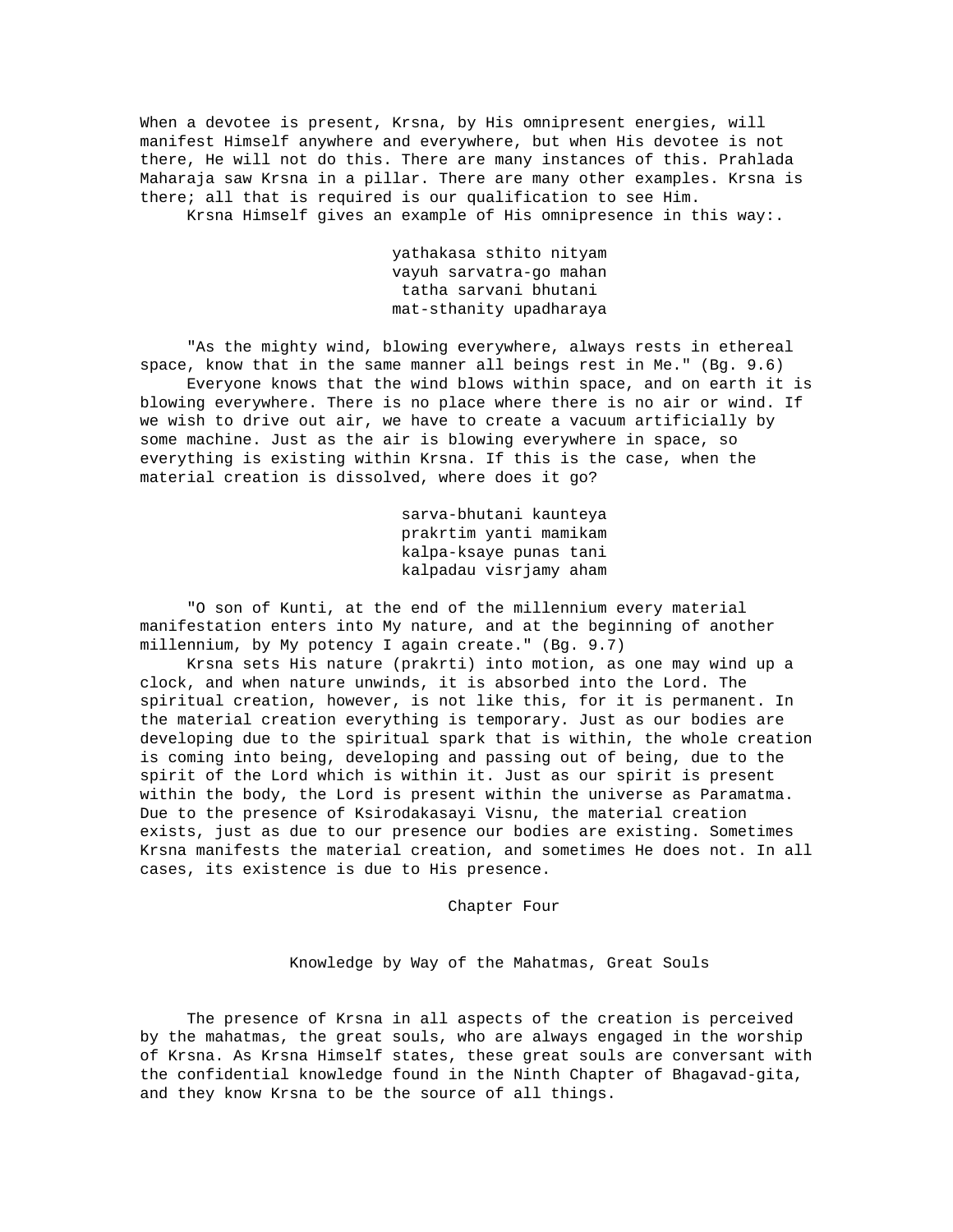mahatmanas tu mam partha daivim prakrtim asritah bhajanty ananya-manaso jnatva bhutadim avyayam

 "O son of Prtha, those who are not deluded, the great souls, are under the protection of the divine nature. They are fully engaged in devotional service because they know Me as the Supreme Personality of Godhead, original and inexhaustible." (Bg. 9.13)

 The great soul knows without a doubt that Krsna is the Supreme Personality of Godhead and that He is the origin of all emanations. The Vedanta-sutra states, athato brahma-jijnasa: Human life is meant for inquiring about Brahman. At present we are all engaged in studying temporary, small things. Brahman means the greatest, but instead of concerning ourselves with the greatest, we have become enmeshed in trying to solve the animal problems of eating, sleeping, defending and mating. These small problems are automatically solved. Even the animals are enjoying mating, sleeping, eating and defending. The arrangements are all provided. These demands of the body are not really problems, but we have made them into problems. The Vedanta-sutra enjoins us not to concern ourselves with these problems, for they are satisfied in any form of life. Our problem is to inquire about the source of all these manifestations. The human form of life is not meant for struggling hard to solve the material problems which even a hog, a stool-eater, can solve. The hog is considered to be the lowest among animals, yet he has eating facility, mating facility, sleeping facility, and facilities for defense. Even if we don't strive for these things, we will have them. Man is meant, rather, to find out the source from which all these things are coming. The Vedanta-sutra states that Brahman is that from which everything is emanating (janmady asya yatah). Philosophers, scientists, yogis, jnanis and transcendentalists are all trying to find out the ultimate source of everything. This source is given in Brahma-samhita, sarva-karana-karanam: Krsna is the cause of all causes.

 Understanding Krsna to be the primal source of everything, how do the great souls act? Krsna Himself characterizes them in this way:

> satatam kirtayanto mam yatantas ca drdha-vratah namasyantas ca mam bhaktya nitya-yukta upasate

 "Always chanting My glories, endeavoring with great determination, bowing down before Me, these great souls perpetually worship Me with devotion." (Bg.9.14)

 That glorification is this process of bhakti-yoga, the chanting of Hare Krsna. The great souls, understanding the nature of God, His descent and His mission, glorify Him in so many ways, but there are others who do not accept Him. Krsna also mentions them in the Ninth Chapter:

> avajananti mam mudha manusim tanum asritam param bhavam ajananto mama bhuta-mahesvaram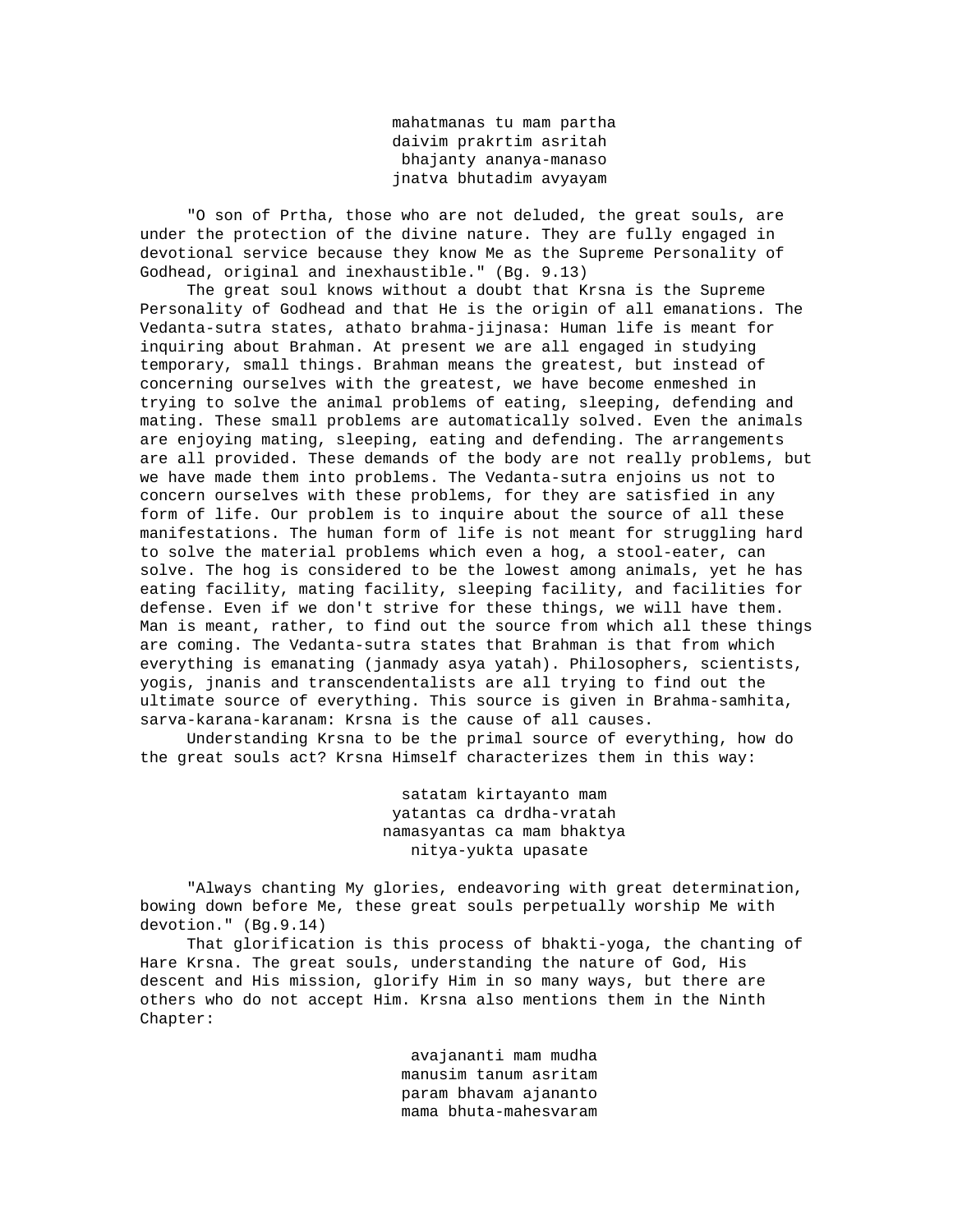"Fools deride Me when I descend in the human form. They do not know My transcendental nature and my supreme dominion over all that be." (Bg. 9.11)

 The mudhas, or foolish men, who are lower than the animals, deride Him. Any person who doesn't believe in God must either be a madman or fool number one. There is no reason not to believe in God, and there is every reason to believe in Him. Man may say that he doesn't believe in God, but who gives him the power to say this? When death comes, this speaking power ceases--so who is giving the power of speech? Has the speaking power come automatically from stone? As soon as the speaking power is withdrawn by the Supreme Authority, the body is no better than stone. The very power of speech is proof that there is a Supreme Power who is giving us everything. A Krsna conscious person knows that whatever he has is not under his control. If we do not believe in God, we must believe in some power beyond us which is controlling us at every step, call that power God or nature or whatever. There is a controlling power in the universe, and no sane man can deny it.

 Krsna was present on this earth and appeared just like a human being with supernatural power. At that time, however, ninety-nine percent of the people could not recognize Him as God. They could not recognize Him because they had no eyes to see (param bhavam ajanantah). How is it possible to recognize God? He can be recognized through supernatural power, by the evidence of authorities, and by scriptural evidence. As far as Krsna is concerned, every Vedic authority has accepted Him as God. When He was present on earth, His activities displayed were superhuman. If one does not believe this, it is to be concluded that he will not believe whatever evidence is given.

 One must also have the eyes to see God. God cannot be seen by material senses, therefore the bhakti-yoga process is the process of purifying the senses so that we will be able to understand what and who God is. We have power of seeing, hearing, touching, tasting and so on, but if these senses are blunt, we cannot understand God. The process of Krsna consciousness is the process of training these senses through regulated principles, specifically through the chanting of Hare Krsna.

Sri Krsna further characterizes the mudhas:

 moghasa mogha-karmano mogha-jnana vicetasah raksasim asurim caiva prakrtim mohinim sritah

 "Those who are thus bewildered are attracted by demonic and atheistic views. In that deluded condition, their hopes for liberation, their fruitive activities, and their culture of knowledge are all defeated." (Bg. 9.12)

 The word moghasa indicates that the aspirations of the atheists will be baffled. The karmis, or fruitive laborers, are always hoping for something better to gratify their senses. There is no limit to where they will stop. They are trying to increase their bank balance and are hoping to be happy at a certain point, but that point never comes because they do not know the ultimate point of satiation. Those who are enamored by the attractions of illusory energy cannot understand the ultimate aim of life. The word mogha-karmanah indicates that they are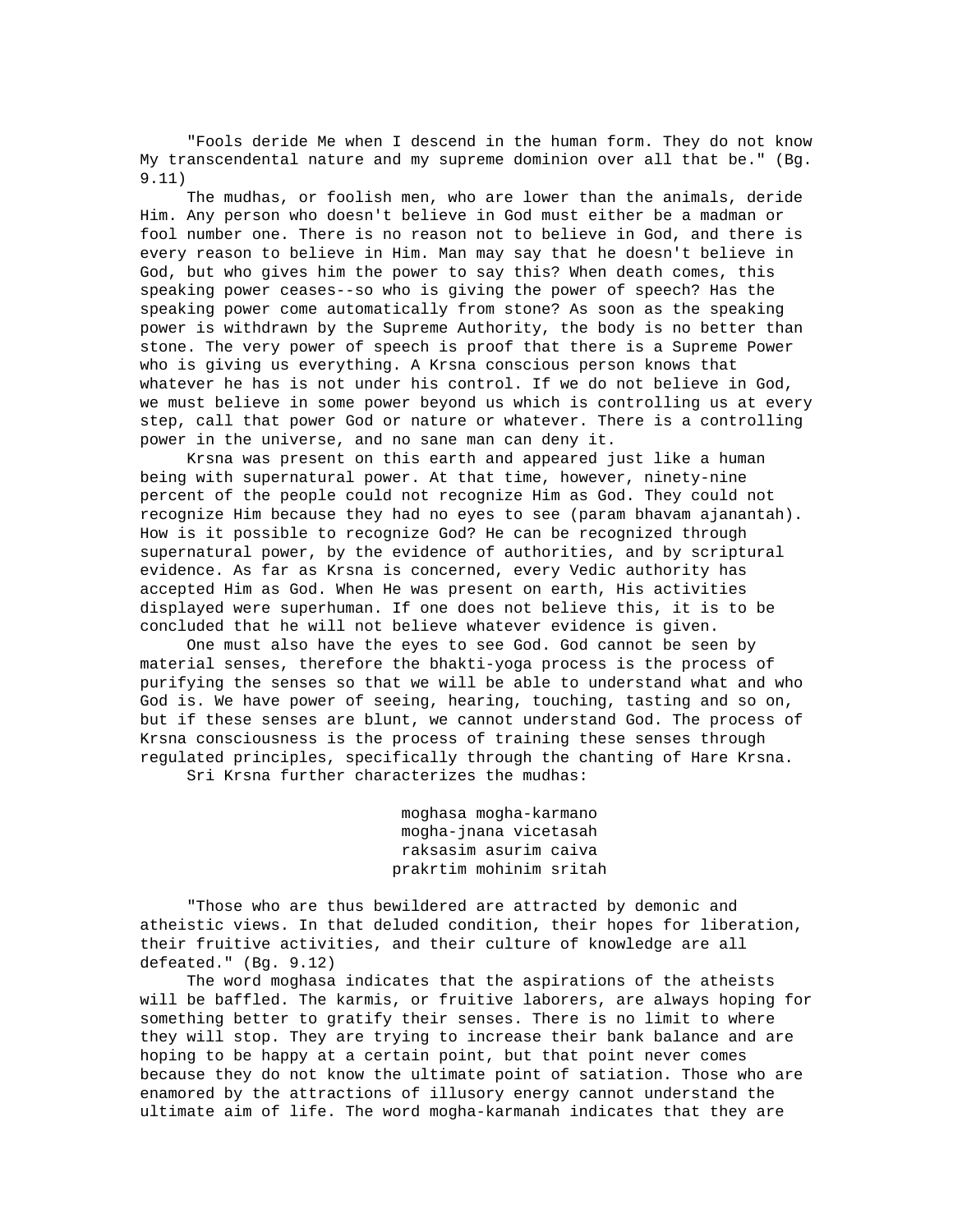laboring very hard but that in the end they will only meet with frustration. Unless we are established in Krsna consciousness, all of our activities will be baffled at the end.

 This is not the verdict of an ordinary man, but of Sri Krsna Himself. If we are searching for knowledge, we should conduct research to find out whether Krsna is not God. Without any objective, what is the point of thousands of years of speculation? The Supreme Lord is so vast that one cannot reach Him by mental speculation. If we travel at the speed of mind and wind for millions of years, it is not possible to reach the Supreme by speculation. There is not one single instance in which one has arrived at the Supreme Absolute Truth by means of his own mental speculation. Therefore the word mogha-jnanah indicates that the process of mundane knowledge is bewildering. Through our own endeavor it is not possible to see the sun after it has set. We have to wait until the sun reveals itself in the morning at sunrise. If it is not possible with our limited senses to perceive a material thing like the sun, how is it possible to perceive the nonmaterial? We cannot find out or understand Krsna by our own endeavor. We have to qualify ourselves through Krsna consciousness and wait for Him to reveal Himself.

> tesam satata-yuktanam bhajatam priti-purvakam dadami buddhi-yogam tam yena mam upayanti te

 "To those who are constantly devoted and worship Me with love, I give the understanding by which they can come to Me." (Bg. 10.10)

 Krsna is within, but due to our material conditioning, we do not realize it. Those who are of the nature of fiends and demons (raksasim asurim) think that this material life is all and that it is the purpose of human life to squeeze out as much pleasure from matter as possible. They try squeezing, but they are constantly baffled. Squeezing material nature is not the process for finding out real pleasure. If we are searching for real pleasure, we have to take to Krsna consciousness. All happiness in the material world has a beginning and an end, but happiness in Krsna is unlimited, and there is no end. In order to get this happiness we simply have to sacrifice a little time and chant Hare Krsna. In former ages, the great sages and demigods used to sacrifice their whole lives for realizing the Supreme, and still they would not attain success. For this age Caitanya Mahaprabhu has given an easy process for God realization. All that is necessary is careful listening. We have to listen to Bhagavad-gita, and we have to chant the names of Krsna and listen to them carefully. We should not be puffed up, falsely thinking that our knowledge is great or that we are very learned. We need only become a little gentle and submissive to hear the messages from Krsna.

 At present, this world is being managed by the raksasas. The raksasas are man-eaters who eat their own sons for the satisfaction of their senses. Now great regimes have been created to smash so many people for the satisfaction of the raksasas senses, but they do not realize that their senses will never be satisfied in this way. Nonetheless, the raksasas are prepared to sacrifice everything to satisfy their whimsical desires. It is very difficult for them to understand the real situation because they are overly enamored with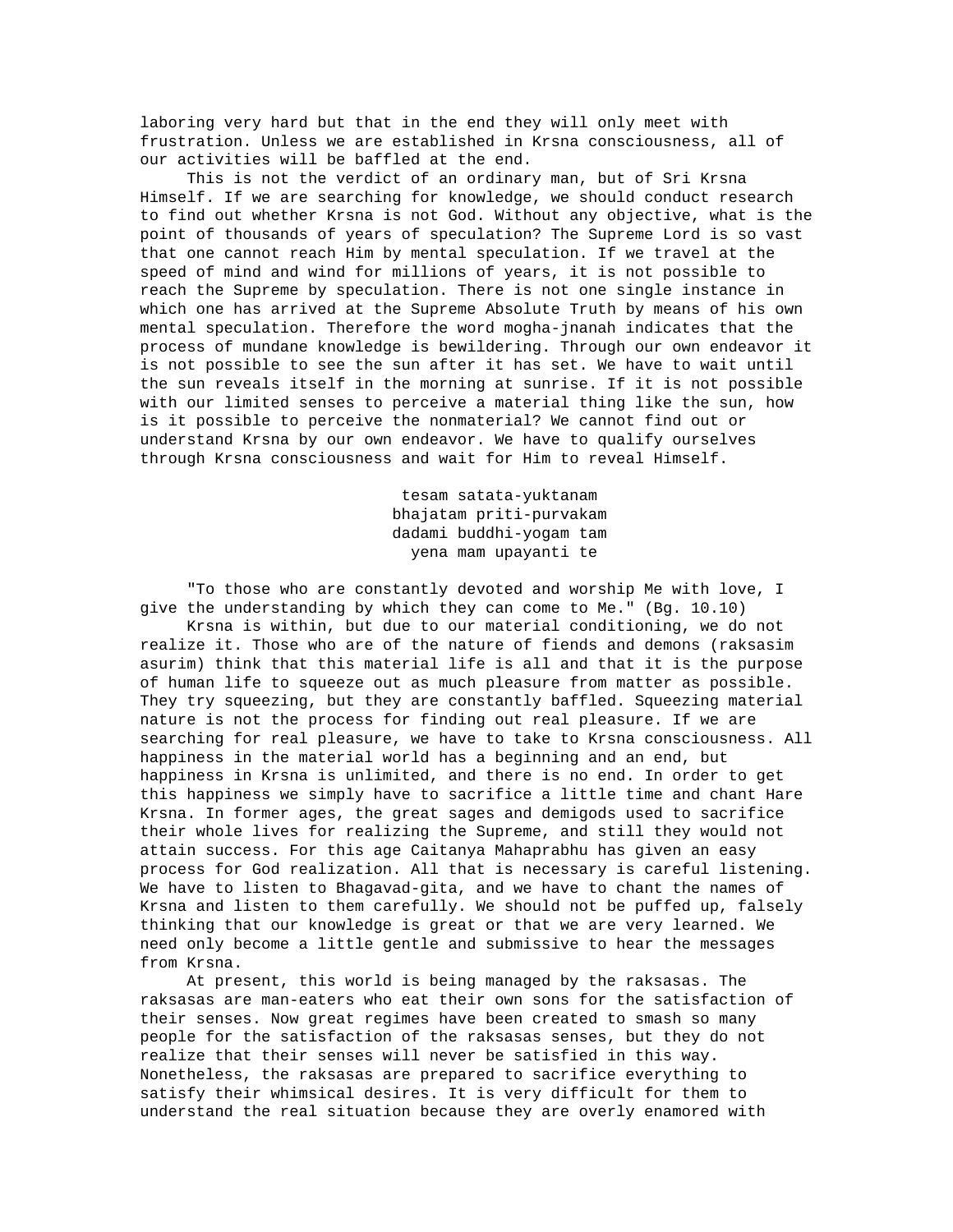material civilization. Who then can understand? Those who are mahatmas, whose hearts have become magnified, understand that "everything belongs to God, and I also belong to God."

 Such mahatmas are not under the control of material nature (mahatmanas tu mam partha daivim prakrtim asritah). God is great and the mahatma's heart also becomes great by serving the great. Mahatma is not a stamp for a political leader. One cannot be stamped mahatma by votes. The standard for mahatma is given in Bhagavad-gita: the mahatma is he who has taken shelter of the superior energy of the Lord. Of course all energies are His, and He does not make distinctions between spiritual energy and material energy, but for the conditioned soul who is situated marginally between material energy and spiritual energy, there is a distinction. The mahatmas see this distinction and so take shelter under the spiritual energy (daivim prakrtim).

 By serving the great, the mahatmas also become great through identifying with the superior energy: (aham brahmasmi) "I am Brahman- spirit." It is not that they become puffed up and think that they are God. Rather, if one becomes Brahman, he must show his activities in Brahman. Spirit is active, and to become Brahman is not to become inactive. Brahman is spirit, and these material bodies are active only because Brahman is within them. If we are active despite our contact with material nature, do we cease to be active when we purify ourselves of the material contamination and establish ourselves in our proper identity as pure Brahman? Realizing "I am Brahman" means engagement in spiritual activity because we are spirit, and our activities are exhibited even though we are contaminated by matter. To become Brahman does not mean to become void but to establish ourselves in the superior nature, which means superior energy and superior activities. To become Brahman means to be completely engaged in rendering devotional service to the Lord. Thus the mahatma understands that if service is to be rendered, it is to be to Krsna and no one else. We have so long served our senses; now we should serve Krsna.

 There is no question of stopping service, for we are meant for service. Is there anyone who does not serve? If we ask the President, "Who are you serving?" he will tell us that he is serving the country. No one is devoid of service. Service we cannot stop, but we do have to redirect our service from the illusion to the reality. When this is done, we become mahatma.

 This process of kirtana (kirtayantah), always chanting the glories of the Lord, is the beginning of mahatma. That process is simplified by Lord Caitanya Mahaprabhu who imparted to mankind this chanting of Hare Krsna, Hare Krsna, Krsna Krsna, Hare Hare/ Hare Rama, Hare Rama, Rama Rama, Hare Hare. There are nine different processes of devotional service, of which sravanam kirtanam, hearing and chanting, are the most important. Kirtanam actually means "describing." We can describe with music, words, pictures, etc. Sravanam goes hand in hand with kirtanam, for unless we hear, we cannot describe. We don't need any material qualifications in order to attain the Supreme. All we have to do is hear from authoritative sources and repeat accurately what we hear.

 Formerly, the Vedas were heard by the student from the spiritual master, and thus the Vedas became known as sruti, meaning "that which is heard." In Bhagavad-gita, for example, we see that Arjuna is listening to Krsna on the battlefield. He is not engaged in the study of Vedanta philosophy. We can hear from the Supreme Authority in any place, even in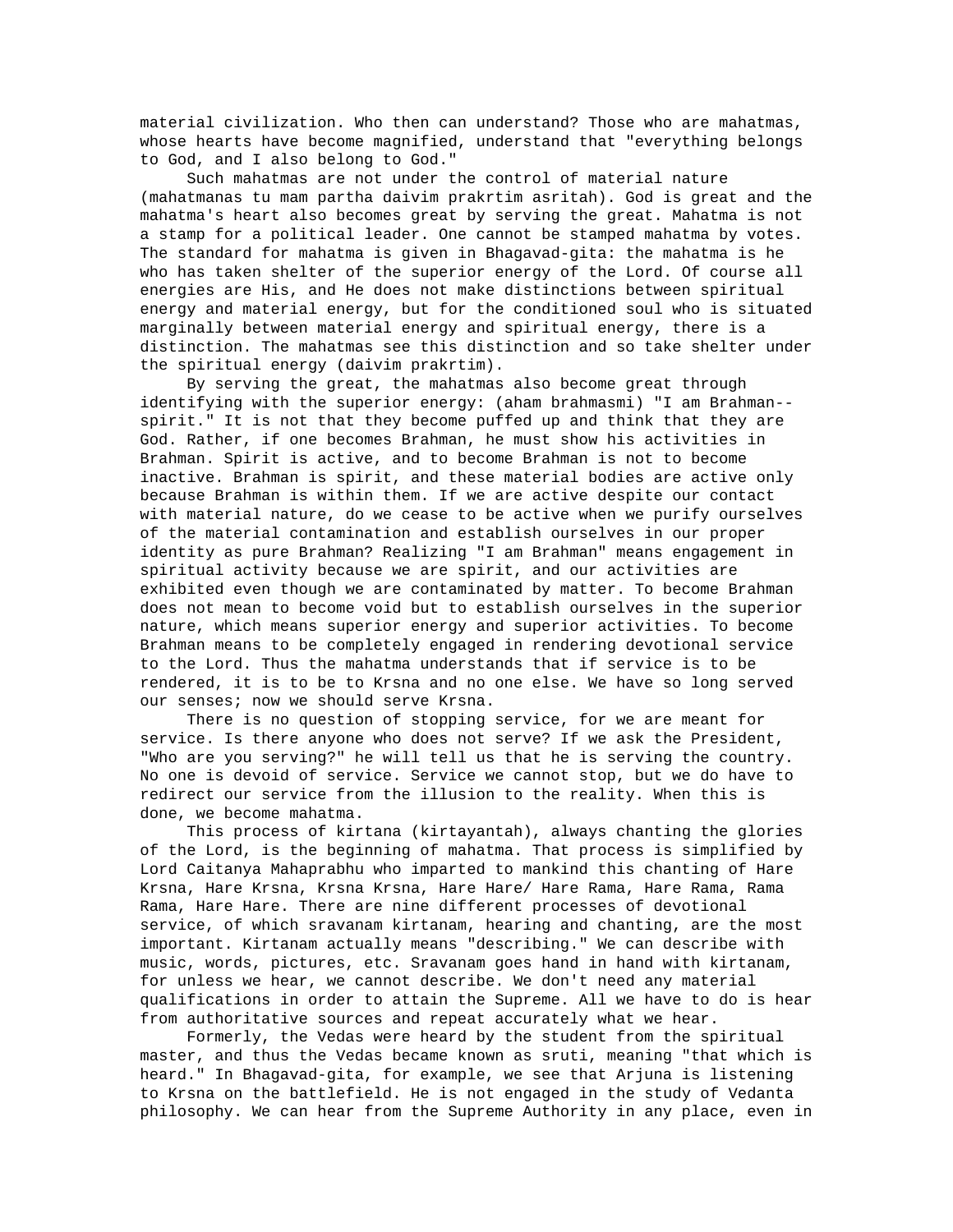the battlefield. The knowledge is received, not manufactured. Some people think, "Why should I listen to Him? I can think for myself. I can manufacture something new." This is not the Vedic process of descending knowledge. By ascending knowledge, one tries to elevate himself by his own effort, but by descending knowledge one receives the knowledge from a superior source. In the Vedic tradition, knowledge is imparted to the student from the spiritual master, as in Bhagavad-gita (evam paramparapraptam imam rajarsayo viduh). Submissive hearing is so powerful that simply by hearing from authoritative sources we can become completely perfect. In becoming submissive, we become aware of our own imperfections. As long as we are conditioned, we are subject to four kinds of imperfections: we are sure to commit mistakes, to become illusioned, to have imperfect senses and to cheat. Therefore our attempt to understand the Absolute Truth by our faulty senses and experience is futile. We must hear from a representative of Krsna who is a devotee of Krsna's. Krsna made Arjuna His representative because Arjuna was His devotee: bhakto 'si me sakha ceti. (Bg. 4.3)

 No one can become a representative of God without being a devotee of God's. One who thinks, "I am God," cannot be a representative. Because we are part and parcel of God, our qualities are the same as His, and therefore if we study these qualities in ourselves, we come to learn something of God. This does not mean that we understand the quantity of God. This self-realization process is one way of understanding God, but in no case can we preach, "I am God." We cannot claim to be God without being able to display the powers of God. As far as Krsna is concerned, He proved that He was God by displaying so much power and by revealing His universal form to Arjuna. Krsna showed this awesome form in order to discourage people who would claim to be God. We should not be fooled by one who claims to be God; following in the footsteps of Arjuna, we should request to see the universal form before accepting anyone as God. Only a fool would accept another fool as God.

 No one can be equal to God, and no one can be above Him. Even Lord Brahma and Siva, the most exalted demigods, are subservient to Him and pay their respectful obeisances. Instead of trying to become God by some meditational process or other, we had better hear about God submissively and try to understand Him and our relationship to Him. The representative of God or the incarnation of God never claims to be God but the servant of God. This is the sign of the bona fide representative.

 Whatever we learn of God from authoritative sources can be described, and that will help us make spiritual progress. This description is called kirtana. If we try to repeat what we hear, we become established in knowledge. By the process of sravanam kirtanam, hearing and chanting, we can become free from material conditioning and attain to the kingdom of God. In this age it is impossible to practice sacrifice, speculation or yoga. There is no way open to us but the way of hearing submissively from authoritative sources. This is the way the mahatmas received the most confidential knowledge. It is the way Arjuna received it from Krsna, and it is the way we must receive it from the disciplic succession stemming from Arjuna.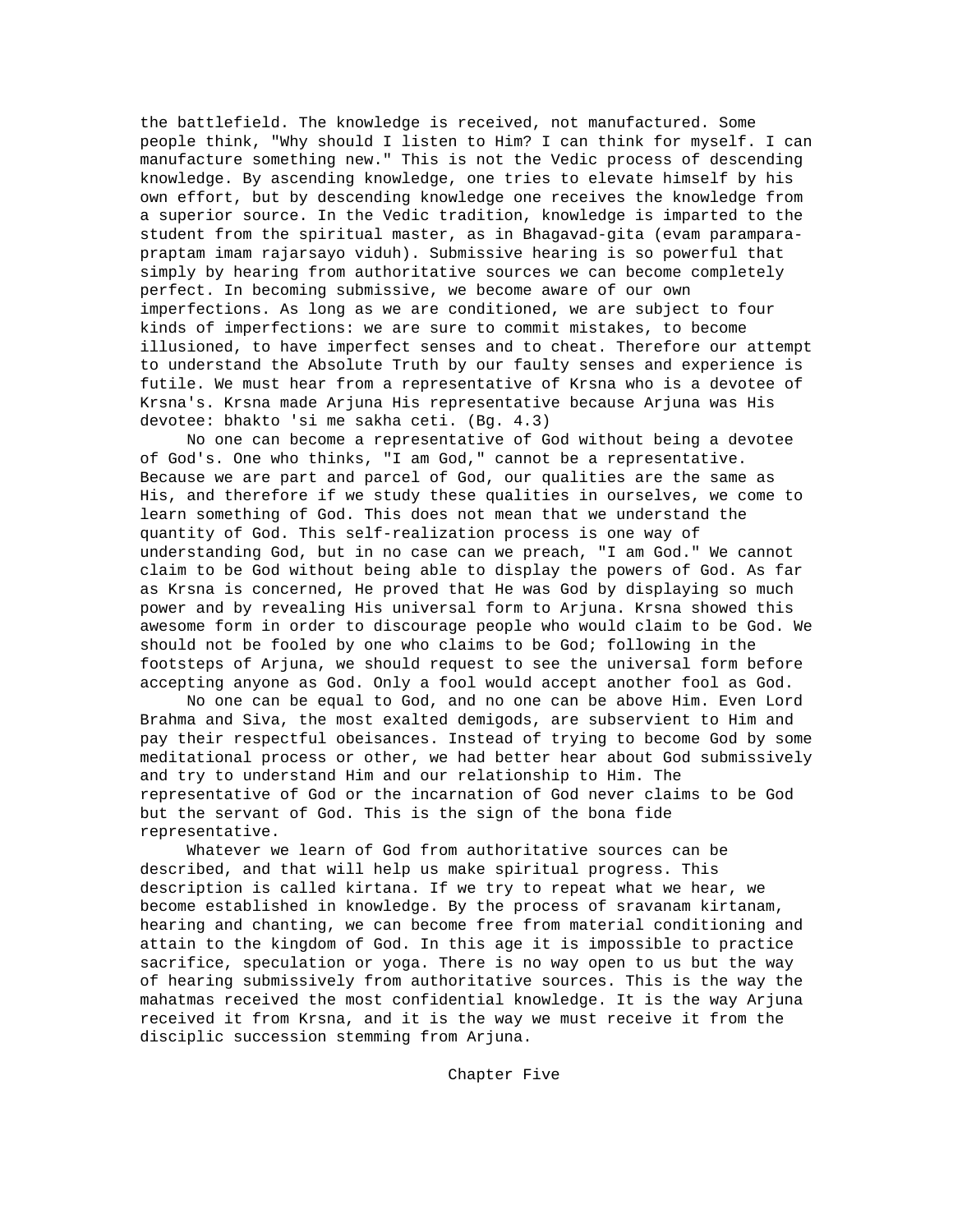sri bhagavan uvaca imam vivasvate yogam proktavan aham avyayam vivasvan manave praha manur iksvakave 'bravit

 "The Blessed Lord said: I instructed this imperishable science of yoga to the sun-god, Vivasvan, and Vivasvan instructed it to Manu, the father of mankind, and Manu in turn instructed it to Iksvaku." (Bg.4.1)

 Many ages ago Krsna imparted the divine knowledge of Bhagavad-gita to Vivasvan, the god of the sun. To the best of our knowledge, the sun is a very hot place, and we do not consider it possible for anyone to live there. It is not even possible to approach the sun very closely with these bodies. However, from the Vedic literatures we can understand that the sun is a planet just like this one but that everything there is composed of fire. Just as this planet is predominately composed of earth, there are other planets which are predominately composed of fire, water and air.

 The living entities on these various planets acquire bodies composed of elements in accordance with the predominating element on the planet; therefore those beings who live on the sun have bodies which are composed of fire. Of all beings on the sun, the principal personality is a god by the name of Vivasvan. He is known as the sun-god (suryanarayana). On all planets there are principal personalities, just as in the United States the chief person is the President. From the history called the Mahabharata we understand that formerly there was only one king on this planet by the name of Maharaja Bharata. He ruled some 5,000 years ago, and the planet was named after him. Subsequently the earth has become divided into so many different countries. In this way there is usually one and sometimes many controllers of the various planets in the universe.

 From this first verse of the Fourth Chapter we learn that millions of years ago Sri Krsna imparted the knowledge of karma-yoga to the sungod Vivasvan, Sri Krsna, who imparts the teachings of Bhagavad-gita to Arjuna, here indicates that these teachings are not at all new but were enunciated many ages ago on a different planet. Vivasvan, in his turn, repeated these teachings to his son, Manu. In turn, Manu imparted the knowledge to his disciple Iksvaku. Maharaja Iksvaku was a great king and forefather of Lord Ramacandra. The point being made here is that if one wants to learn Bhagavad-gita and profit by it, there is a process for understanding it, and that process is described here. It is not that Krsna is speaking Bhagavad-gita to Arjuna for the first time. It is estimated by Vedic authorities that the Lord imparted these divine instructions to Vivasvan some 400 million years ago. From the Mahabharata we understand that Bhagavad-gita was spoken to Arjuna some 5,000 years ago. Before Arjuna, the teachings were handed down by disciplic succession, but over such a long period of time, the teachings became lost.

> evam parampara-praptam imam rajarsayo viduh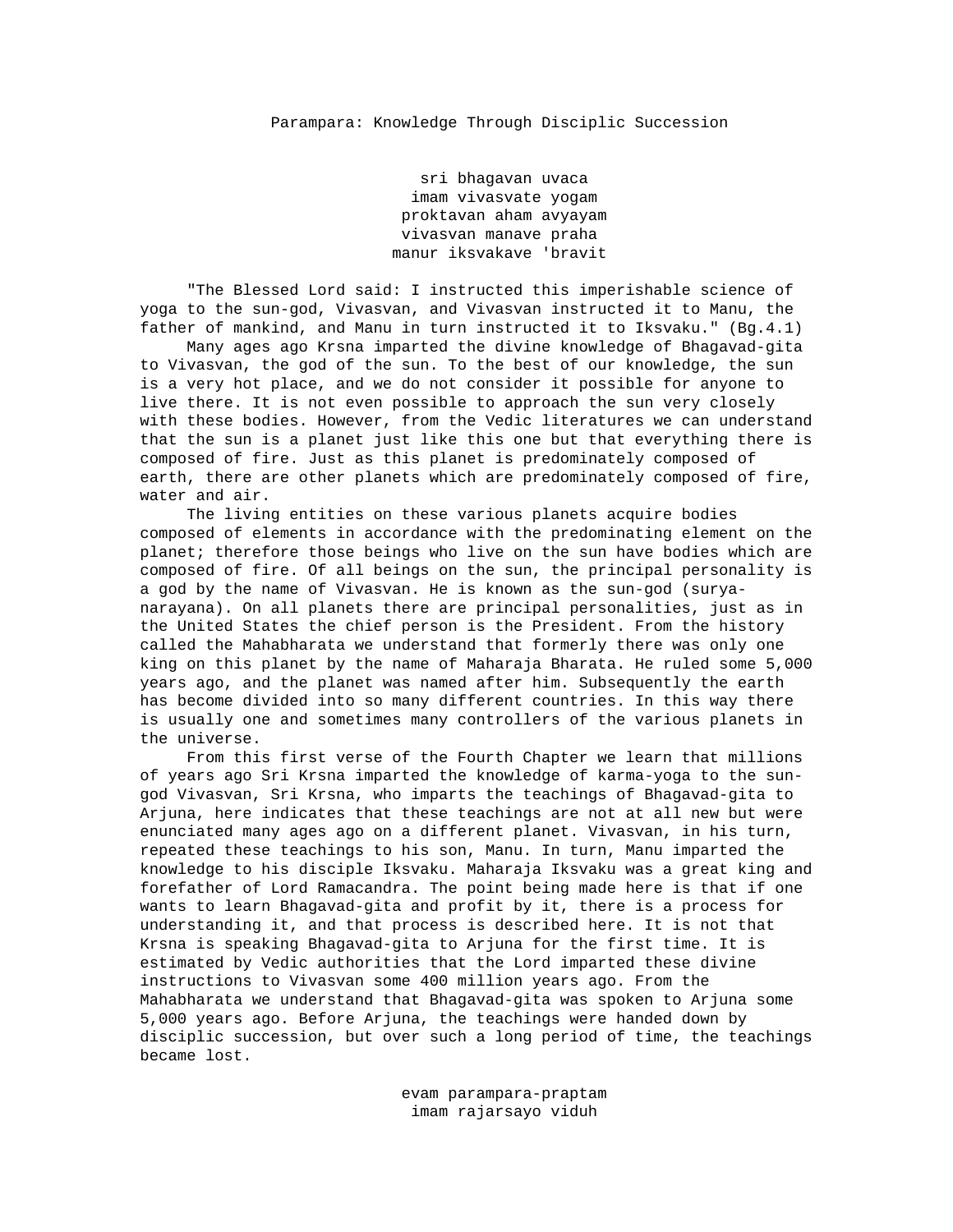sa kaleneha mahata yogo nastah parantapa sa evayam maya te 'dya yogah proktah puratanah bhakto 'si me sakha ceti rahasyam hy etad uttamam

 "This supreme science was thus received through the chain of disciplic succession, and the saintly kings understood it in that way. But in course of time the succession was broken, and therefore the science as it is appears to be lost. That very ancient science of the relationship with the Supreme is today told by Me to you because you are My devotee as well as My friend; therefore you can understand the transcendental mystery of this science." (Bg. 4.2-3)

 In Bhagavad-gita a number of yoga systems are delineated--bhaktiyoga, karma-yoga, jnana-yoga, hatha-yoga--and therefore it is here called yoga. The word yoga means "to link up," and the idea is that in yoga we link our consciousness to God. It is a means for reuniting with God or re-establishing our relationship with Him. In the course of time, this yoga imparted by Sri Krsna was lost. Why is this? Were there no learned sages at the time Sri Krsna was speaking to Arjuna? No, there were many sages present at the time. By "lost" it is meant that the purport of Bhagavad-gita was lost. Scholars may give their own interpretation of Bhagavad-gita, analyzing it according to their own whims, but that is not Bhagavad-gita. This is the point that Sri Krsna is stressing, and a student of Bhagavad-gita should note it. A person may be a very good scholar from the material point of view, but that does not qualify him to comment on Bhagavad-gita. In order to understand Bhagavad-gita, we have to accept the principle of disciplic succession (parampara). We must enter into the spirit of Bhagavad-gita and not approach it simply from the viewpoint of erudition.

 Of all people, why did Sri Krsna select Arjuna as a recipient of this knowledge? Arjuna was not a great scholar at all, nor was he a yogi, meditator or a holy man. He was a warrior about to engage in battle. There were many great sages living at the time, and Sri Krsna could have given Bhagavad-gita to them. The answer is that despite being an ordinary man, Arjuna had one great qualification: bhakto 'si me sakha ceti: "You are My devotee and My friend." This was Arjuna's exceptional qualification, a qualification which the sages did not have. Arjuna knew that Krsna was the Supreme personality of Godhead, and therefore he surrendered himself unto Him, accepting Him as his spiritual master. Unless one is a devotee of Lord Krsna's, he cannot possibly understand Bhagavad-gita. If one wants to understand Bhagavad-gita, he cannot take help from other methods. He must understand it as prescribed in Bhagavad-gita itself, by understanding it as Arjuna understood it. If we wish to understand Bhagavad-gita in a different way, or give an individual interpretation, that may be an exhibition of our scholarship, but it is not Bhagavad-gita.

 By scholarship we may be able to manufacture some theory of Bhagavad-gita, just as Mahatma Gandhi did when he interpreted Bhagavadgita in an effort to support his theory of nonviolence. How is it possible to prove nonviolence from Bhagavad-gita? The very theme of Bhagavad-gita involves Arjuna's reluctance to fight and Krsna's inducing him to kill his opponents. In fact, Krsna tells Arjuna that the battle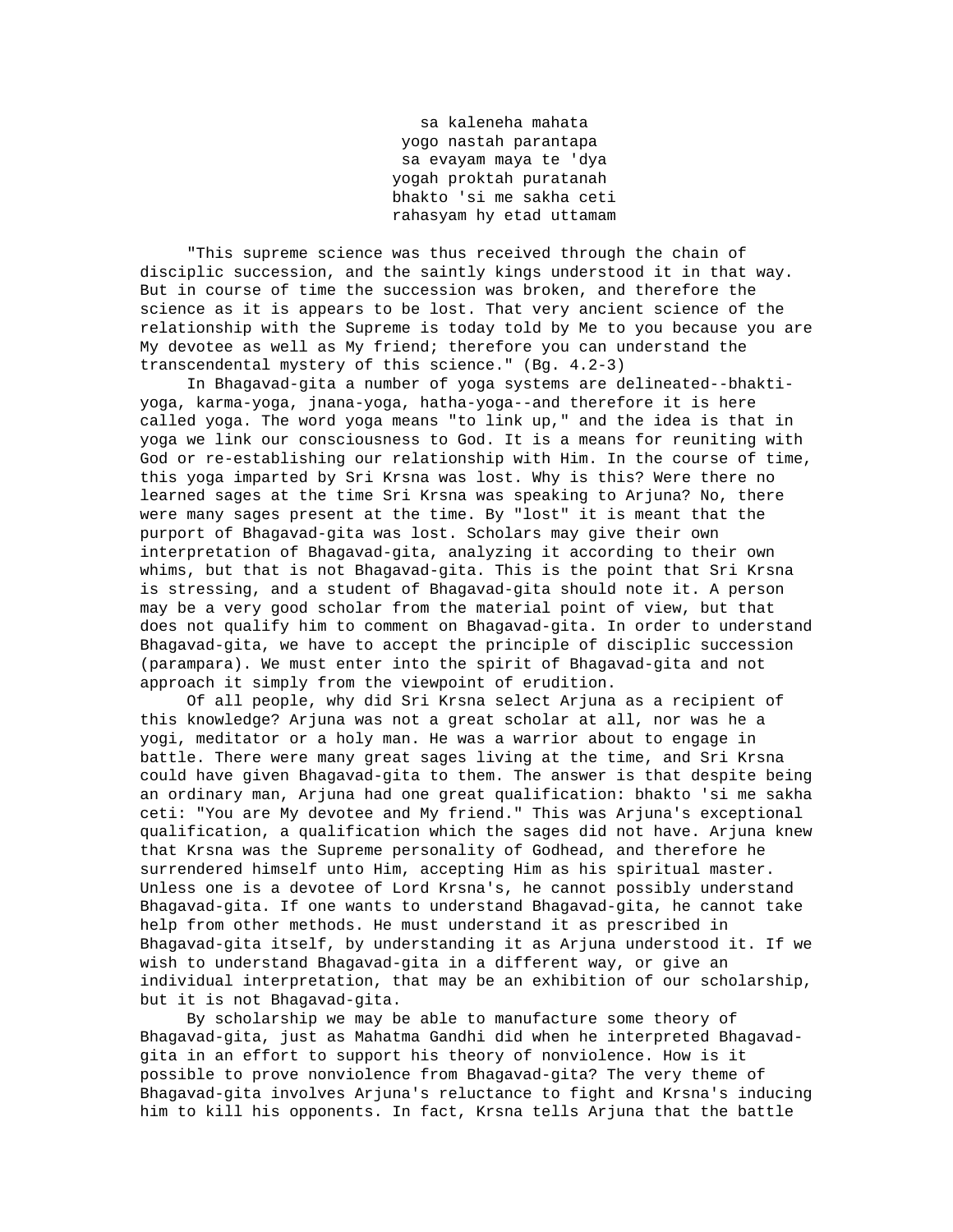had already been decided by the Supreme, that the people who were assembled on the battlefield were predestined never to return. It was Krsna's program that the warriors were all destined to die, and Krsna gave Arjuna the opportunity of taking the credit of conquering them. If fighting is proclaimed a necessity in Bhagavad-gita, how is it possible to prove nonviolence from it? Such interpretations are attempts to distort Bhagavad-gita. As soon as the Gita is interpreted according to the motive of an individual, the purpose is lost. It is stated that we cannot attain the conclusion of the Vedic literature by the force of our own logic or argument. There are many things which do not come within the jurisdiction of our sense of logic. As far as scriptures are concerned, we find different scriptures describing the Absolute Truth in different ways. If we analyze all of them, there will be bewilderment. There are also many philosophers with different opinions, and they're always contradicting one another. If the truth cannot be understood by reading various scriptures, by logical argument or philosophical theories, then how can it be attained? The fact is that the wisdom of the Absolute Truth is very confidential, but if we follow the authorities, it can be understood.

 In India, there are disciplic successions coming from Ramanujacarya, Madhvacarya, Nimbarka, Visnusvami and other great sages. The Vedic literatures are understood through the superior spiritual masters. Arjuna understood Bhagavad-gita from Krsna, and if we wish to understand it, we have to understand it from Arjuna, not from any other source. If we have any knowledge of Bhagavad-gita, we have to see how it tallies with the understanding of Arjuna. If we understand Bhagavad-gita in the same way that Arjuna did, we should know that our understanding is correct. This should be the criteria for our studying of Bhagavadgita. If we actually want to receive benefit from Bhagavad-gita, we have to follow this principle. Bhagavad-gita is not an ordinary book of knowledge which we can purchase from the market place, read and merely consult a dictionary to understand. This is not possible. If it were, Krsna would never have told Arjuna that the science was lost.

 It is not difficult to understand the necessity of going through the disciplic succession to understand Bhagavad-gita. If we wish to be a lawyer, an engineer or doctor, we have to receive knowledge from the authoritative lawyers, engineers and doctors. A new lawyer has to become an apprentice of an experienced lawyer, or a young man studying to be a doctor has to become an intern and work with those who are already licensed practitioners. Our knowledge of a subject cannot be perfectionalized unless we receive it through authoritative sources.

 There are two processes for attaining knowledge--one is inductive and the other is deductive. The deductive method is considered to be more perfect. We may take a premise such as, "All men are mortal," and no one need discuss how man is mortal. It is generally accepted that this is the case. The deductive conclusion is: "Mr. Johnson is a man; therefore Mr. Johnson is mortal." But how is the premise that all men are mortal arrived at? Followers of the inductive method wish to arrive at this premise through experiment and observations. We may thus study that this man died and that man died, etc., and after seeing that so many men have died we may conclude or generalize that all men are mortal, but there is a major defect in this inductive method, and that is that our experience is limited. We may never have seen a man who is not mortal, but we are judging this on our personal experience, which is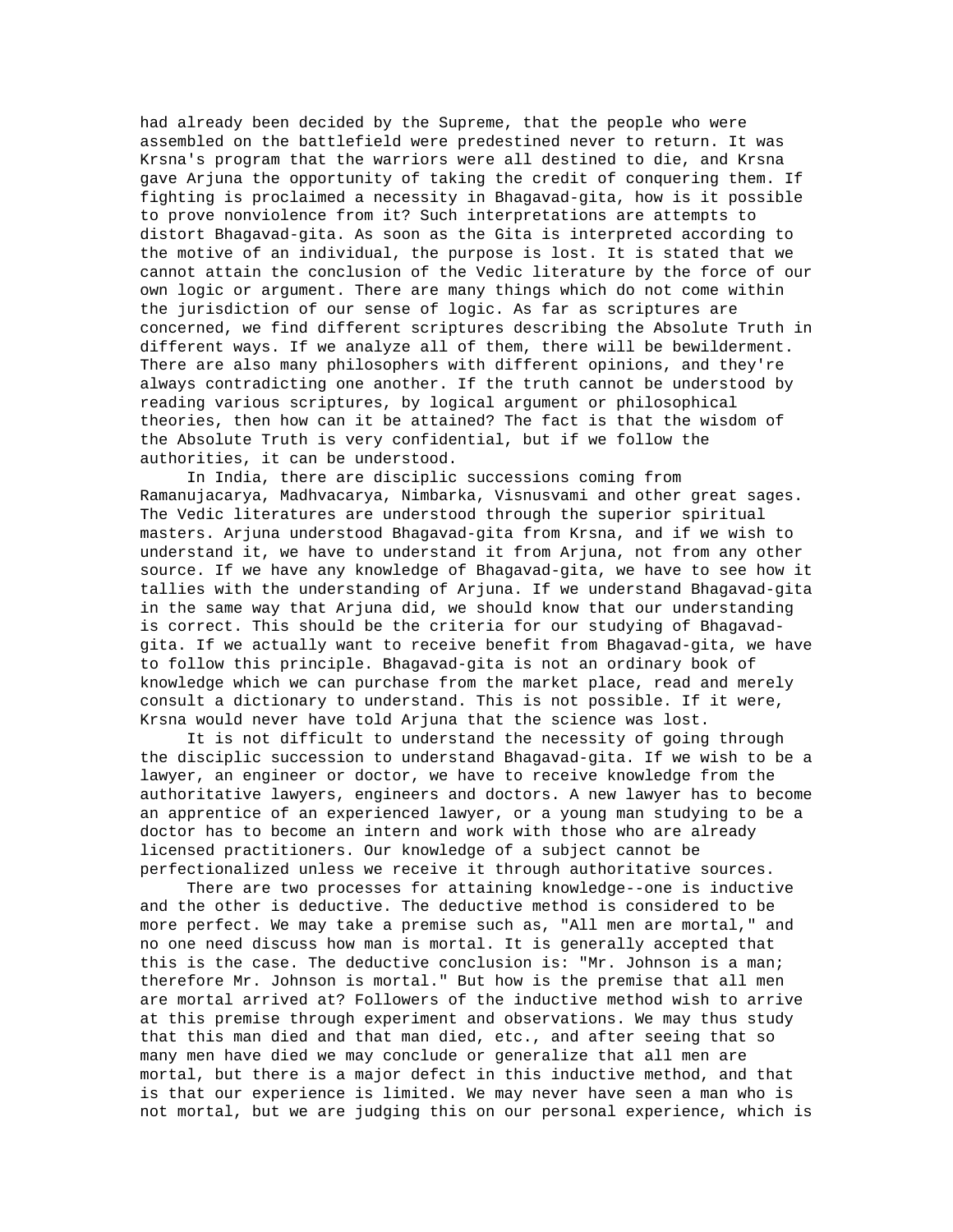finite. Our senses have limited power, and there are so many defects in our conditional state. The inductive process consequently is not always perfect, whereas the deductive process from a source of perfect knowledge is perfect. The Vedic process is such a process.

 Although the authority is acknowledged, there are many passages in Bhagavad-gita which appear to be dogmatic. For instance, in the Seventh Chapter Sri Krsna says:

> mattah parataram nanyat kincid asti dhananjaya mayi sarvam idam protam sutre mani-gana iva

 "O conqueror of wealth (Arjuna), there is no Truth superior to Me. Everything rests upon Me, as pearls are strung on a thread." (Bg. 7.7)

 Sri Krsna is saying that there is no authority greater than Him, and this appears to be very dogmatic. If I say, "There is no one greater than me," people would think, "Oh, Svamiji is very proud." If a man who is conditioned by so many imperfections says that he is the greatest of all, he blasphemes. But Krsna can say this, for we can understand from the histories that even while He was on this earth, He was considered the greatest personality of His time. Indeed, He was the greatest in all fields of activity.

 According to the Vedic system, knowledge which is achieved from the greatest authority is to be considered perfect. According to the Vedas, there are three kinds of proof: pratyaksa, anumana and sabda. One is by direct visual perception. If a person is sitting in front of me, I can see him sitting there, and my knowledge of his sitting there is received through my eyes. The second method, anumana, is auricular: we may hear children playing outside, and by hearing we can conjecture that they are there. And the third method is the method of taking truths from a higher authority. Such a saying as "Man is mortal" is accepted from higher authorities. Everyone accepts this, but no one has experienced that all men are mortal. By tradition, we have to accept this. If someone asks, "Who found this truth first? Did you discover it?" it is very difficult to say. All we can say is that the knowledge is coming down and that we accept it. Out of the three methods of acquiring knowledge, the Vedas say that the third method, that of receiving knowledge from higher authorities, is the most perfect. Direct perception is always imperfect, especially in the conditional stage of life. By direct perception we can see that the sun is just like a disc, no larger than the plate we eat on. From scientists, however, we come to understand that the sun is many thousands of times larger than the earth. So what are we to accept? Are we to accept the scientific proclamation, the proclamation of authorities, or our own experience? Although we cannot ourselves prove how large the sun is, we accept the verdict of astronomers. In this way we are accepting the statements of authorities in every field of our activities. From newspapers and radio we also understand that such and such events are taking place in China and India and other places all around the earth. We're not experiencing these events directly, and we don't know that such events are actually taking place, but we accept the authority of the newspapers and radio. We have no choice but to believe authorities in order to get knowledge. And when the authority is perfect, our knowledge is perfect.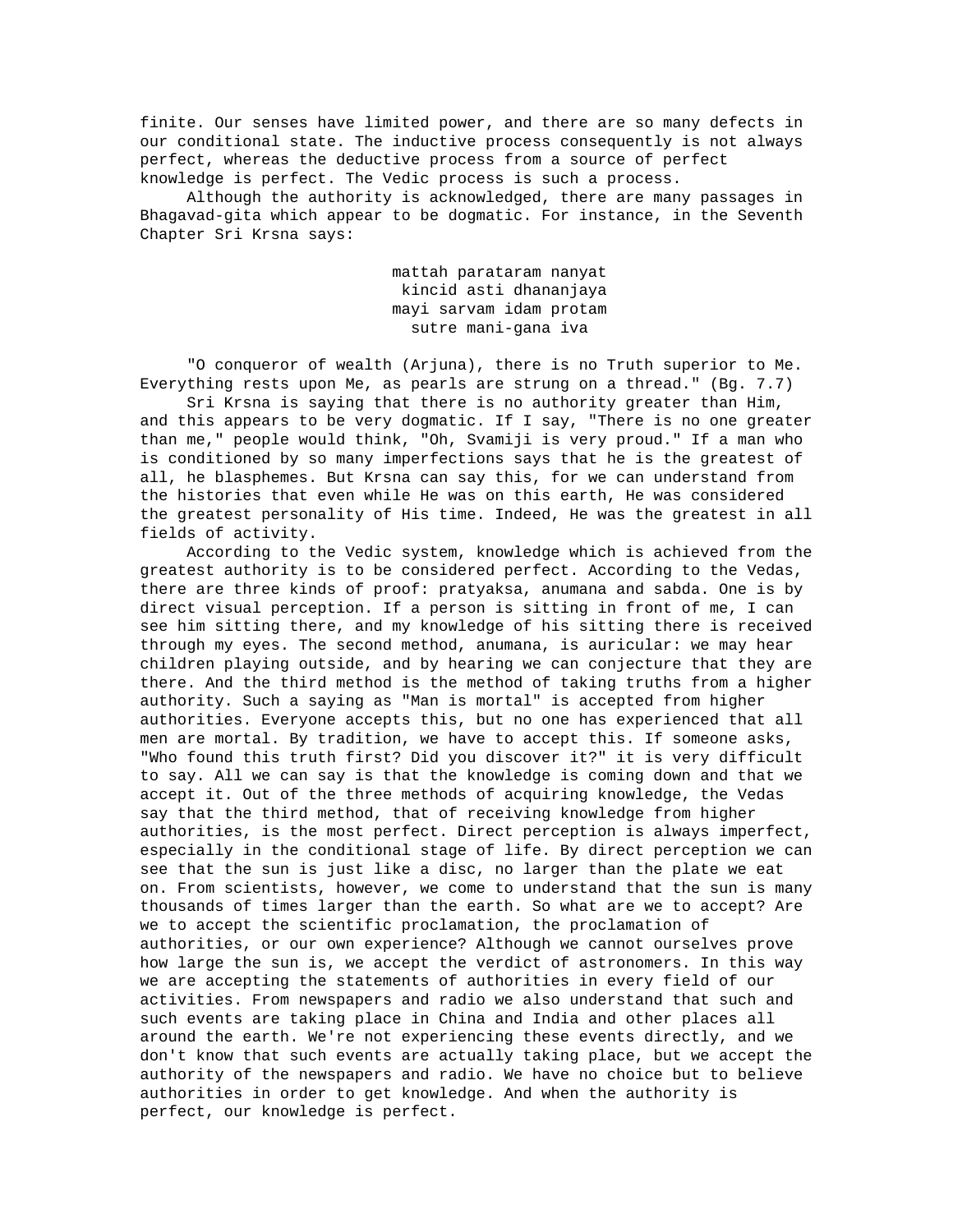According to the Vedic sources, of all authorities Krsna is the greatest and most perfect (mattah parataram nanyat kincid asti dhananjaya). Not only does Krsna proclaim Himself to be the highest authority, but this is also accepted by great sages and scholars of Bhagavad-gita. If we do not accept Krsna as authority and take His words as they are, we cannot derive any benefit from Bhagavad-gita. It is not dogmatic; it is a fact. If we study scrutinizingly what Krsna says, we will find that it is right. Even scholars like Sankaracarya, who have different opinions from the Personality of Godhead, admit that Krsna is svayam bhagavan--Krsna is the Supreme Lord.

 Vedic knowledge is not a recent discovery. It is all old revealed knowledge. Krsna refers to it as puratanah, which means ancient. Krsna says that millions of years before He spoke this yoga to the sun-god, and we do not know how many millions of years before that He spoke it to someone else. This knowledge is always being repeated, just as summer, autumn, winter and spring are repeated every year. Our fund of knowledge is very poor; we do not even know the history of this planet more than 5,000 years back, but the Vedic literatures give us histories extending millions of years ago. Just because we have no knowledge of what happened 3,000 years ago on this planet, we cannot conclude that there was no history then. Of course one can disclaim the historical validity of Krsna. One may say that Krsna, according to Mahabharata, lived 5,000 years ago, and this being the case, there is no possibility of His having spoken Bhagavad-gita to the sun god so many millions of years before. If I said that I gave a speech on the sun some millions of years ago to the sun-god, people would say, "Svamiji is speaking some nonsense." But this is not the case with Krsna, for He is the Supreme Personality of Godhead. Whether we believe that Krsna spoke Bhagavadgita to the sun-god or not, this fact is being accepted by Arjuna. Arjuna accepted Krsna as the Supreme Lord, and therefore he knew that it was quite possible for Krsna to have spoken to someone millions of years before. Although Arjuna personally accepts the statements of Sri Krsna, in order to clarify the situation for people who would come after him, he asks:

> aparam bhavato janma param janma vivasvatah katham etad vijaniyam tvam adau proktavan iti

 "The sun-god Vivasvan is senior by birth to You. How am I to understand that in the beginning You instructed this science to him?" (Bg. 4.4)

 Actually this is a very intelligent question, and Krsna answers it in this way:

> bahuni me vyatitani janmani tava carjuna tany aham veda sarvani na tvam vettha parantapa

 "Many, many births both you and I have passed. I can remember all of them, but you cannot, O subduer of the enemy!" (Bg. 4.5)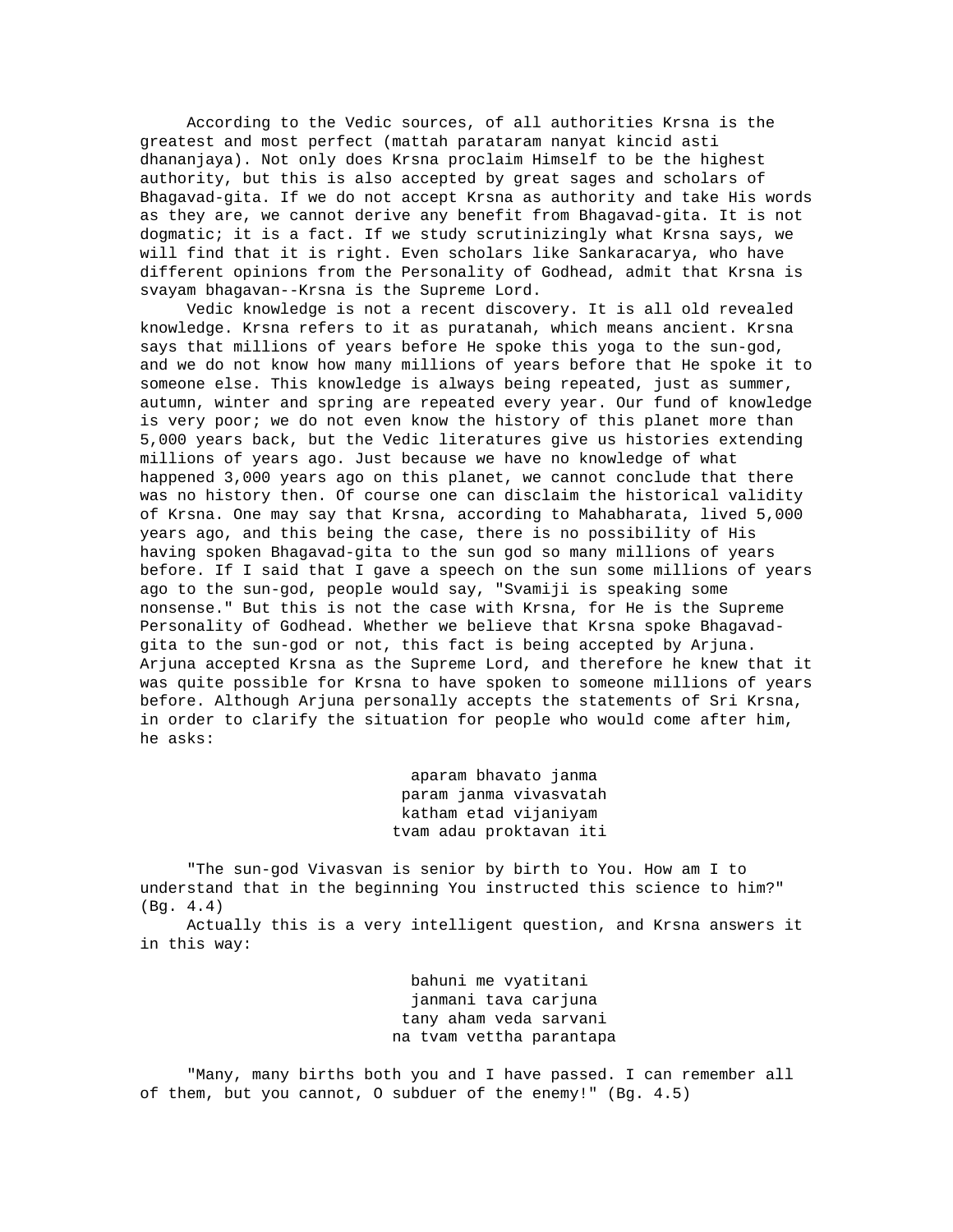Although Krsna is God, He incarnates many, many times. Arjuna, being a living entity, also takes his birth many, many times. The difference between the Supreme Personality of Godhead and a living entity is, tany aham veda sarvani: Krsna remembers the events of His past incarnations, whereas the living entity cannot remember. That is one of the differences between God and man. God is eternal, and we are also eternal, but the difference is that we are always changing our bodies. At death we forget the events of our lifetime; death means forgetfulness, that's all. At night, when we go to sleep, we forget that we are the husband of such and such a wife and the father of such and such children. We forget ourselves in sleep, but when we wake up, we remember, "Oh, I am so and so, and I must do such and such." It is a fact that in our previous lives we had other bodies with other families, fathers, mothers and so on in other countries, but we have forgotten all of these. We might have been dogs or cats or men or gods--whatever we were we have now forgotten.

 Despite all these changes, as living entities, we are eternal. Just as in previous lives we have prepared for this body, in this lifetime we are preparing for another body. We get our bodies according to our karma, or activities. Those who are in the mode of goodness are promoted to higher planets, in a higher status of life (Bg. 14.14). Those who die in the mode of passion remain on earth, and those who die in the mode of ignorance may fall into the animal species of life or may be transferred to a lower planet (Bg. 14.15). This is the process that has been going on, but we forget it.

 At one time, Indra, the king of heaven, committed an offense at the feet of his spiritual master, and his spiritual master cursed him to take the birth of a hog. Thus the throne of the heavenly kingdom became empty as Indra went to earth to become a hog. Seeing the situation, Brahma came to earth and addressed the hog: "My dear sir, you have become a hog on this planet earth. I have come to deliver you. Come with me at once." But the hog replied:. "Oh I cannot go with you. I have so many responsibilities--my children, wife and this nice hog society." Even though Brahma promised to take him back to heaven, Indra, in the form of a hog, refused. This is called forgetfulness. Similarly, Lord Sri Krsna comes and says to us, "What are you doing in this material world? Sarva-dharman parityajya mam ekam saranam vraja. Come to Me, and I'll give you all protection." But we say, "I don't believe You Sir. I have more important business here." This is the position of the conditioned soul--forgetfulness. This forgetfulness is quickly dissipated by following in the path of disciplic succession.

## "**Raja-Vidya: The King of Knowledge**" by His Divine Grace A.C. Bhaktivedanta Swami Prabhupada.

COPYRIGHT NOTICE: This is an evaluation copy of the printed version of this book, and is NOT FOR RESALE. This evaluation copy is intended for personal non-commercial use only, under the "fair use" guidelines established by international copyright laws. You may use this electronic file to evaluate the printed version of this book, for your own private use, or for short excerpts used in academic works, research, student papers, presentations, and the like. You can distribute this evaluation copy to others over the Internet, so long as you keep this copyright information intact. You may not reproduce more than ten percent (10%) of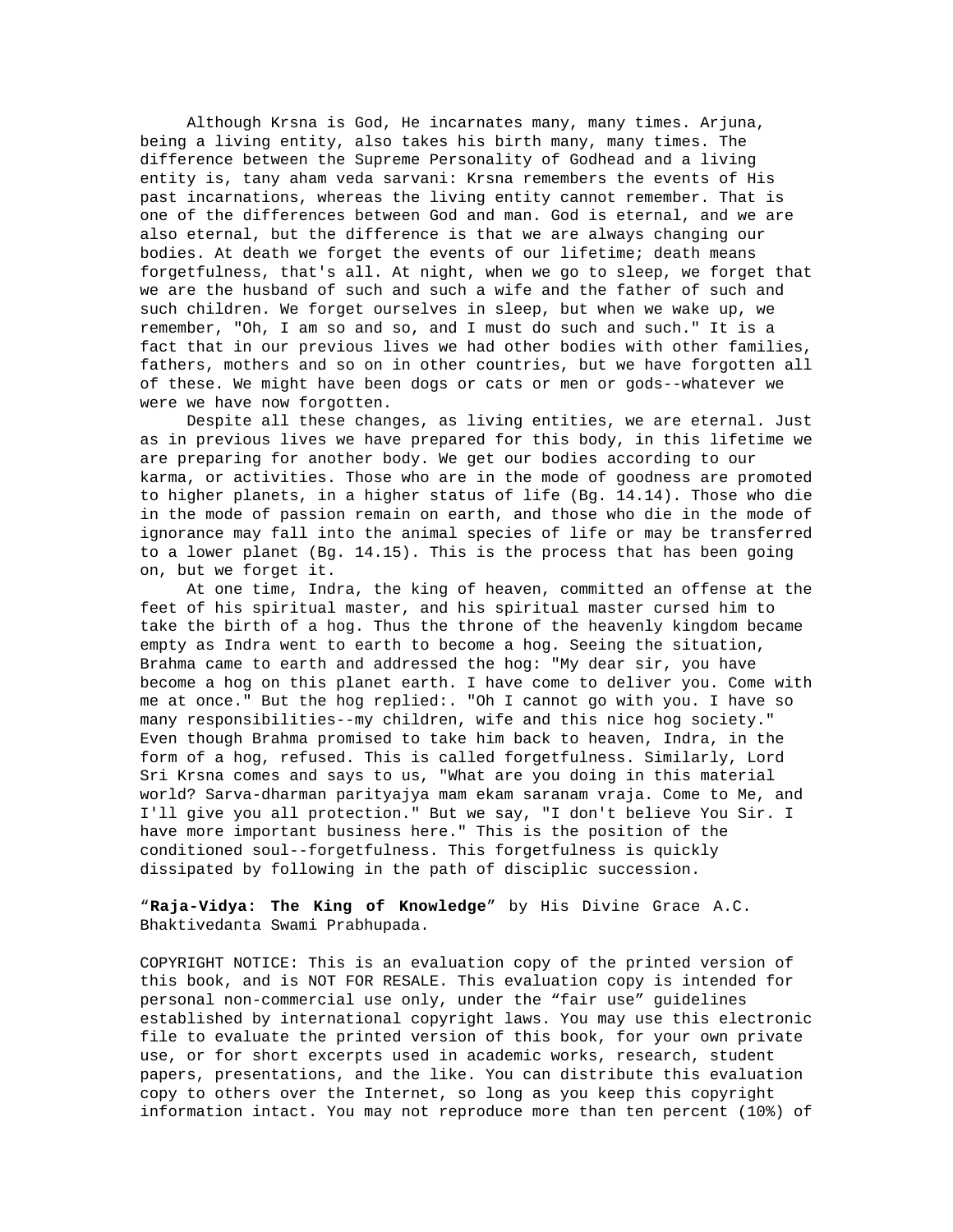this book in any media without the express written permission from the copyright holders. Reference any excerpts in the following way: "Excerpted from "Raja-Vidya: The King of Knowledge" by A.C. Bhaktivedanta Swami, courtesy of the Bhaktivedanta Book Trust International, www.Krishna.com."

This book and electronic file is Copyright 1973-2003 Bhaktivedanta Book Trust International, 3764 Watseka Avenue, Los Angeles, CA 90034, USA. All rights reserved. For any questions, comments, correspondence, or to evaluate dozens of other books in this collection, visit the website of the publishers, www.Krishna.com.

## Chapter Six

Knowledge of Krsna's Appearances and Activities

 There are two forces of nature working in us. By one we decide that in this lifetime we will make spiritual advancement, but at the next moment the other force, maya, or illusory energy, says, "What is all this trouble that you're going to? Just enjoy this life and be easy with yourself." This tendency to fall into forgetfulness is the difference between God and man. Arjuna is a companion and associate of Krsna's, and whenever Krsna appears on any planet, Arjuna also takes birth and appears with Him. When Krsna spoke Bhagavad-gita to the sun god, Arjuna was also present with Him. But, being a finite living entity, Arjuna could not remember. Forgetfulness is the nature of the living entity. We cannot even remember what we were doing at this exact time yesterday or a week ago. If we cannot remember this, how is it possible to remember what happened in our previous lives? At this point we may ask how it is that Krsna can remember and we cannot, and the answer is that Krsna does not change His body.

> ajo 'pi sann avyayatma bhutanam isvaro 'pi san prakrtim svam adhisthaya sambhavamy atma-mayaya

 "Although I am unborn and My transcendental body never deteriorates, and although I am the Lord of all sentient beings, I still appear in every millennium in My original transcendental form." (Bg. 4.6)

 The word atma-mayaya means that Krsna descends as He is. He does not change His body, but we, as conditioned souls, change ours, and because of this we forget. Krsna knows not only the past, present and future of His activities, but the past, present and future of everyone's activities.

> vedaham samatitani vartamanani carjuna bhavisyani ca bhutani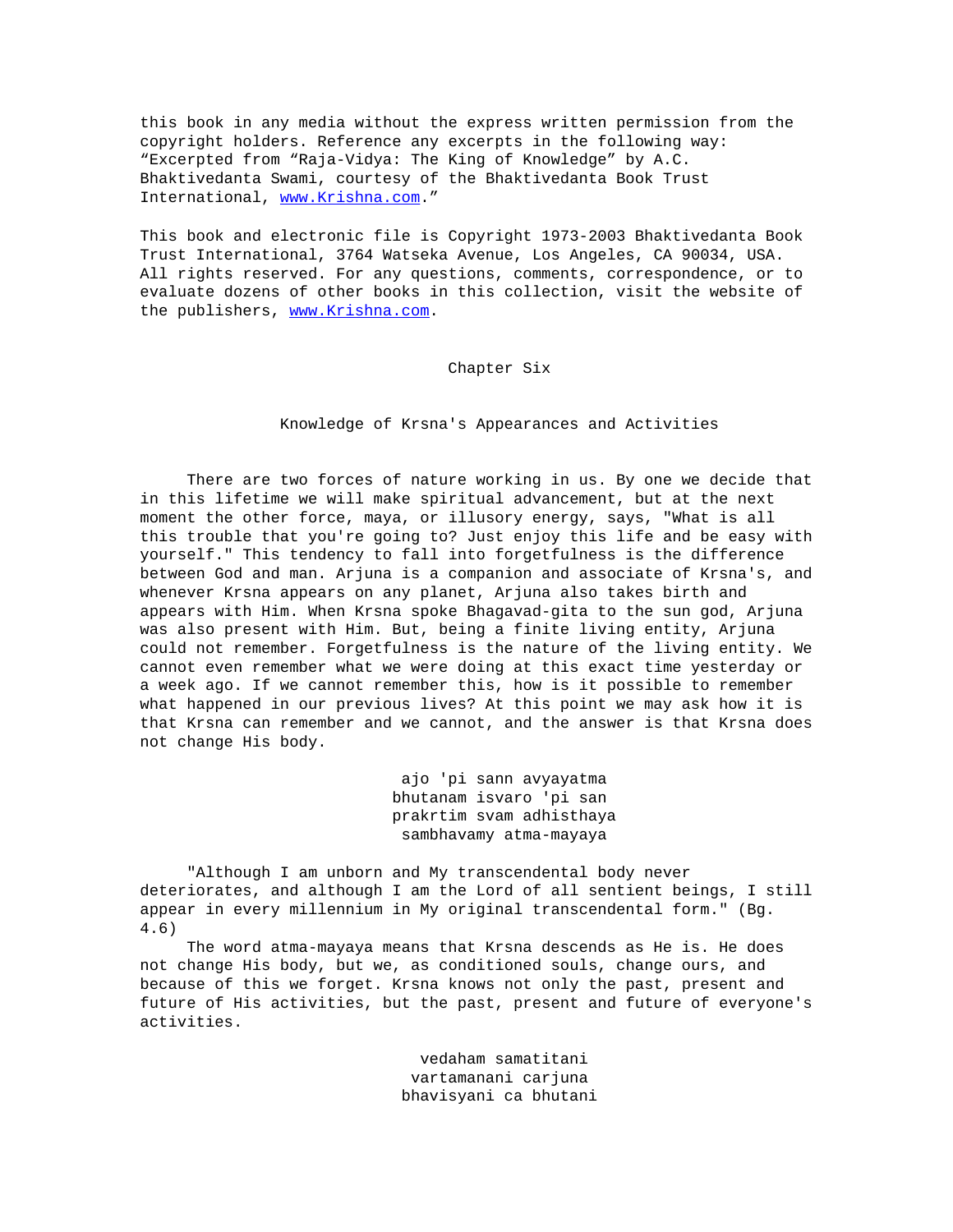"O Arjuna, as the Supreme personality of Godhead, I know everything that has happened in the past, all that is happening in the present, and all things that are yet to come. I also know all living entities; but Me no one knows." (Bg. 7.26)

 In Srimad-Bhagavatam we also find that the Supreme Lord is defined as one who knows everything. This is not the case with even the most elevated living entities, such as Brahma and Siva. Only Visnu or Krsna knows everything. We may also ask that if the Lord does not change His body, why does He come as an incarnation? There is much difference among philosophers concerning this question. Some say that Krsna assumes a material body when He comes, but this is not the case. If He assumed a material body like ours, He could not remember, for forgetfulness is due to the material body. The actual conclusion is that He doesn't change His body. God is called all-powerful, and in the verse quoted above, His omnipotence is explained. Krsna has no birth, and He is eternal. Similarly, the living entity has no birth, and he is also eternal. It is only the body with which the living entity identifies that takes birth.

 In the very beginning of Bhagavad-gita, in the Second Chapter, Krsna explains that what we accept as birth and death is due to the body, and as soon as we regain our spiritual body and get out of the contamination of birth and death, we should be qualitatively as good as Krsna. That is the whole process of Krsna consciousness--the revival of our original sac-cid-ananda spiritual body. That body is eternal (sat), full of knowledge (cit), and blissful (ananda). This material body is neither sat, cit, nor ananda. It is perishable, whereas the person who is occupying the body is imperishable. It is also full of ignorance, and because it is ignorant and temporary, it is full of misery. We feel severe hot or severe cold due to the material body, but as soon as we revive our spiritual body, we become unaffected by dualities. Even while within the material bodies there are yogis who are impervious to dualities such as heat and cold. As we begin to make spiritual advancement while in the material body, we begin to take on the qualities of a spiritual body. If we put iron into a fire, it becomes hot, and then it becomes red-hot, and finally it is no longer iron, but fire--whatever it touches bursts into flames. As we become advanced in Krsna consciousness, our material body will become spiritualized and will no longer be affected by material contamination.

 Krsna's birth, His appearance and disappearance, are likened unto the appearance and disappearance of the sun. In the morning it appears as if the sun is born from the eastern horizon, but actually it is not. The sun is neither rising nor setting; it is as it is in its position. All risings and settings are due to the rotation of the earth. Similarly, in Vedic literatures there are prescribed schedules for the appearance and disappearance of Sri Krsna. Krsna's rising is just like the sun. The sun's rising and setting are going on at every moment; somewhere in the world people are witnessing sunrise and sunset. It is not that at one point Krsna is born and at another point He is gone. He is always there somewhere, but He appears to come and go. Krsna appears and disappears in many universes. We only have experience of this one universe, but from Vedic literatures we can understand that this universe is but a part of the infinite manifestations of the Supreme Lord.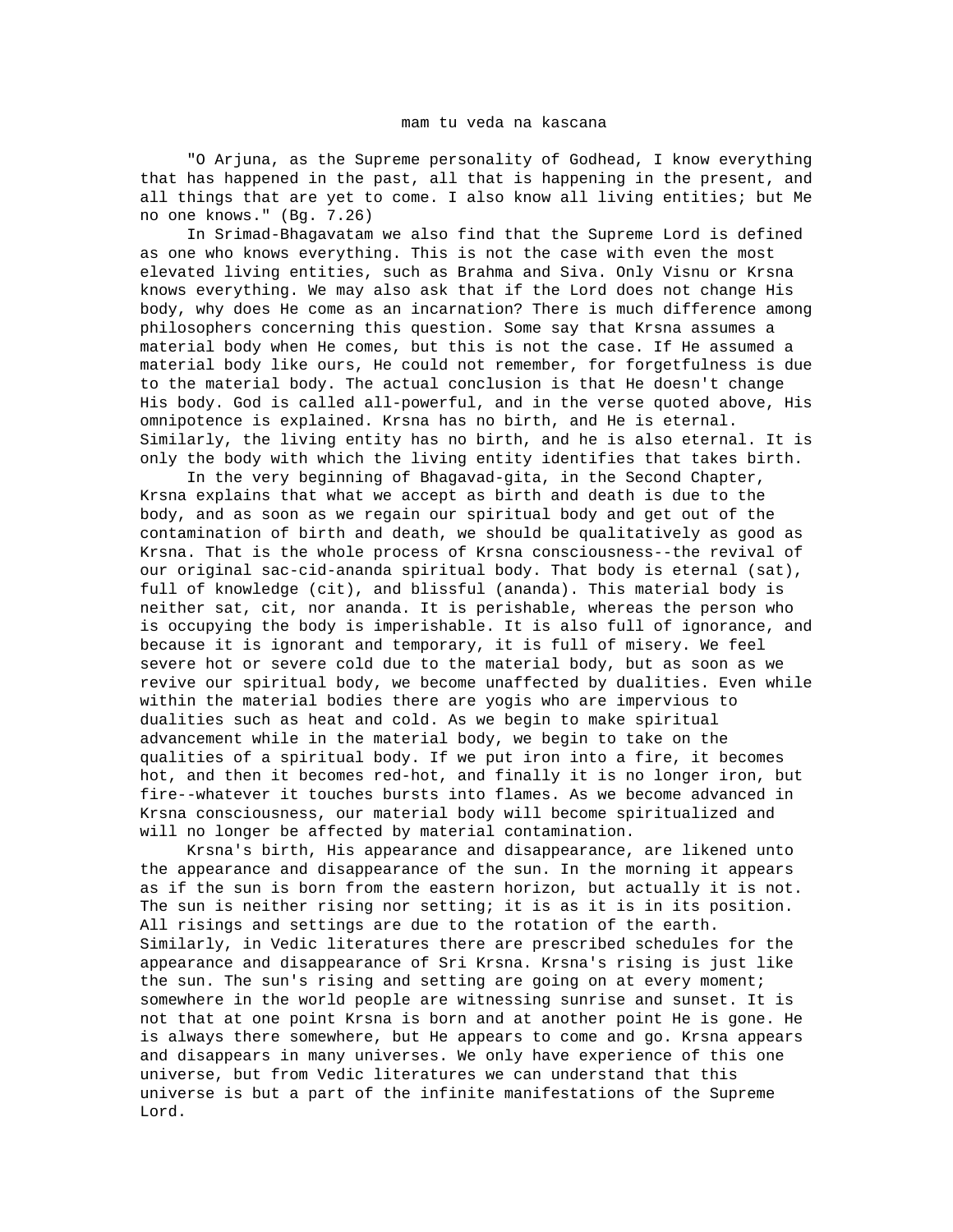Although Krsna is the Supreme Lord and is unborn and unchangeable, He appears in His original transcendental nature. The word prakrti means "nature." In the Seventh Chapter of Bhagavad-gita, it is stated that there are many kinds of nature. These have been categorized into three basic types. There is external nature, internal nature and marginal nature. The external nature is the manifestation of this material world, and in the Seventh Chapter of Bhagavad-gita this is described as apara or material nature. When Krsna appears, He accepts the higher nature (prakrtim svam), not the inferior material nature. Sometimes the head of a state may go to the prison house in order to inspect the prison and see the inmates there, but the prisoners are in error if they think, "The head of the state has come to prison, so he is a prisoner just like us." As pointed out before, Sri Krsna states that fools deride Him when He descends in human form (Bg. 9.11).

 Krsna, as the Supreme Lord, can come here at any time, and we cannot object and say that He cannot come. He is fully independent, and He can come and disappear as He likes. If the head of a state goes to visit a prison, we are not to assume that he is forced to do so. Krsna comes with a purpose, and that is to reclaim fallen conditioned souls. We do not love Krsna, but Krsna loves us. He claims everyone as His son.

> sarva-yonisu kaunteya murtayah sambhavanti yah tasam brahma mahad yonir aham bija-pradah pita

 "It should be understood that all species of life, O son of Kunti, are made possible by birth in this material nature, and that I am the seed-giving Father." (Bg. 14.4)

 The father is always affectionate to the son. The son may forget the father, but the father can never forget the son. Krsna comes to the material universe out of His love for us to deliver us from the miseries of birth and death. He says, "My dear sons, why are you rotting in this miserable world? Come to Me, and I'll give you all protection." We are sons of the Supreme, and we can enjoy life very supremely without any misery and without any doubt. Therefore we should not think that Krsna comes here just as we do, being obliged by the laws of nature. The Sanskrit word avatara literally means "he who descends." One who descends from the spiritual universe into the material universe through his own will is called an avatara. Sometimes Sri Krsna descends Himself, and sometimes He sends His representative. The major religions of the world--Christian, Hindu, Buddhist and Moslem--believe in some supreme authority or personality coming down from the kingdom of God. In the Christian religion, Jesus Christ claimed to be the son of God and to be coming from the kingdom of God to reclaim conditioned souls. As followers of Bhagavad-gita, we admit this claim to be true. So basically there is no difference of opinion. In details there may be differences due to differences in culture, climate and people, but the basic principle remains the same--that is, God or His representatives come to reclaim conditioned souls.

> yada yada hi dharmasya glanir bhavati bharata abhyutthanam adharmasya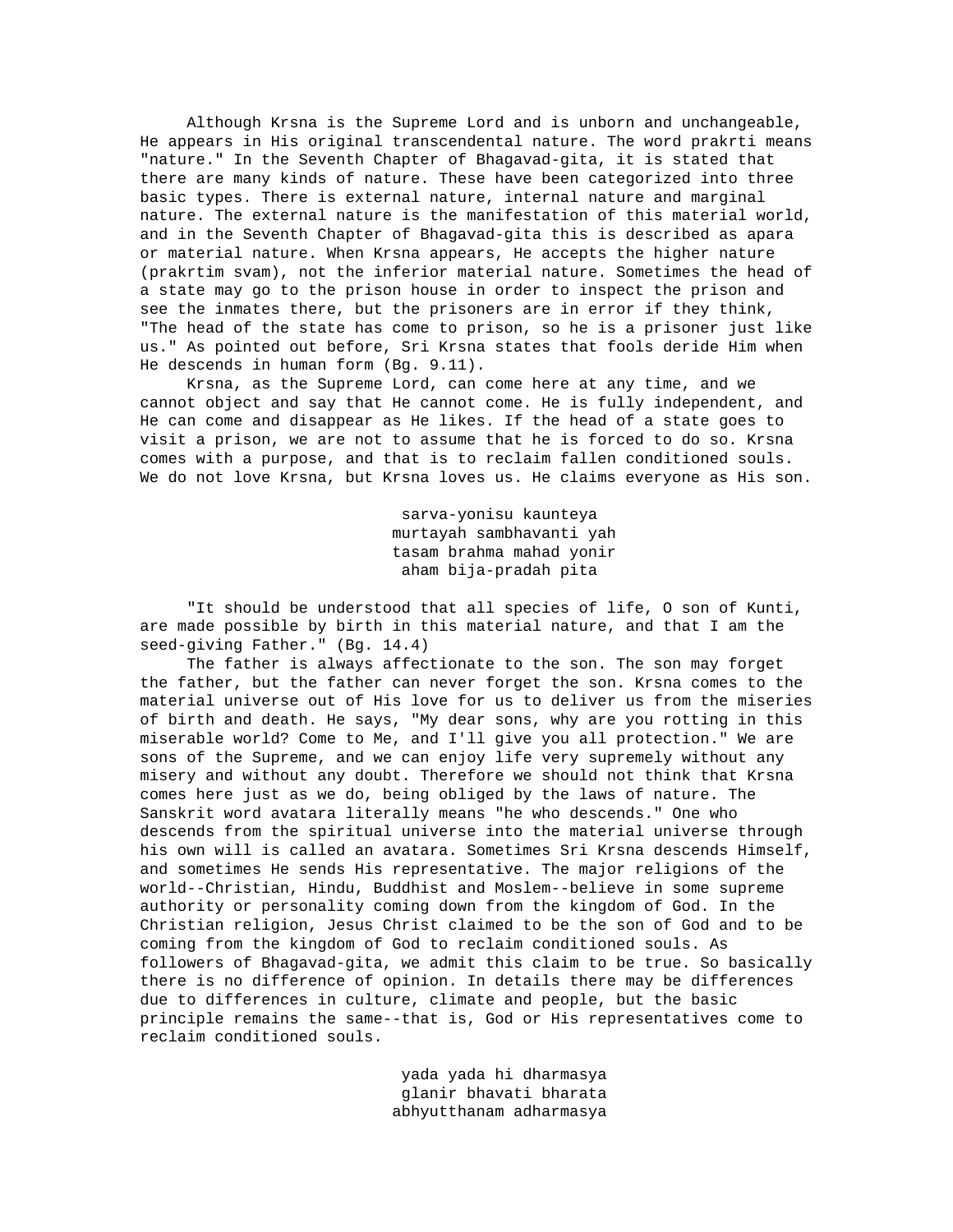"Whenever and wherever there is a decline in religious practice, O descendant of Bharata, and a predominant rise of irreligion--at that time I descend Myself." (Bg. 4.7)

 God is very compassionate. He wishes to see our miseries cease, but we are trying to adjust to these miseries. Because we are part and parcel of the Supreme Lord, we are not meant for these miseries, but somehow or other we have voluntarily accepted them. There are miseries arising from the body and mind, from other living entities and from natural catastrophes. We are either suffering from all three of these miseries, or at least from one. We are always trying to make a solution to these miseries, and this attempt constitutes our struggle for existence. That solution cannot be made by our tiny brain. It can be made only when we lake to the shelter of the Supreme Lord.

 We can become happy when we are reinstated in our constitutional position, and Bhagavad-gita is meant to reinstate us in that position. God and His representative also come to help. As stated previously, they descend upon the material world from the superior nature and are not subject to the laws of birth, old age, disease and death. Krsna gives Arjuna the following reasons for His descent upon the world:

> paritranaya sadhunam vinasaya ca duskrtam dharma-samsthapanarthaya sambhavami yuge yuge

 "In order to deliver the pious and to annihilate the miscreants, as well as to re-establish the principles of religion, I advent Myself millennium after millennium." (Bg. 4.8)

 Here Krsna says that He comes when there is a decline in dharma. The Sanskrit word dharma has been translated into English as "faith," but faith has come to mean a religious system that goes under the name of Christian, Moslem, Hindu, Buddhist, etc. But the word dharma does not have the same meaning as faith. The faith of an individual may change from Hindu to Buddhist to Christian to Moslem, etc. People have the ability to accept one faith and reject another, but dharma cannot be changed. It is the nature of every individual to render service, either to himself, his family, his community, nation or to humanity at large. This rendering of service cannot in any way be divorced from the living entity, and it is this that constitutes the dharma of every living being. Without rendering service, one cannot exist. The world goes on because we are all rendering and exchanging service. We must forget whether we are Christian, Moslem or Hindu, and we must understand that we are living entities whose constitutional position is to render service to the supreme living entity. When we reach that stage of understanding, we are liberated.

 Liberation is freedom from temporary designations which we have acquired from association with material nature. Liberation is nothing more than this. Because we have material bodies, we take on so many designations; thus we call ourselves a man, a parent, an American, a Christian, Hindu, etc. These designations should be abandoned if we at all want to become free. Under no circumstances are we master. We are at the present serving, but we are serving with designations. We're the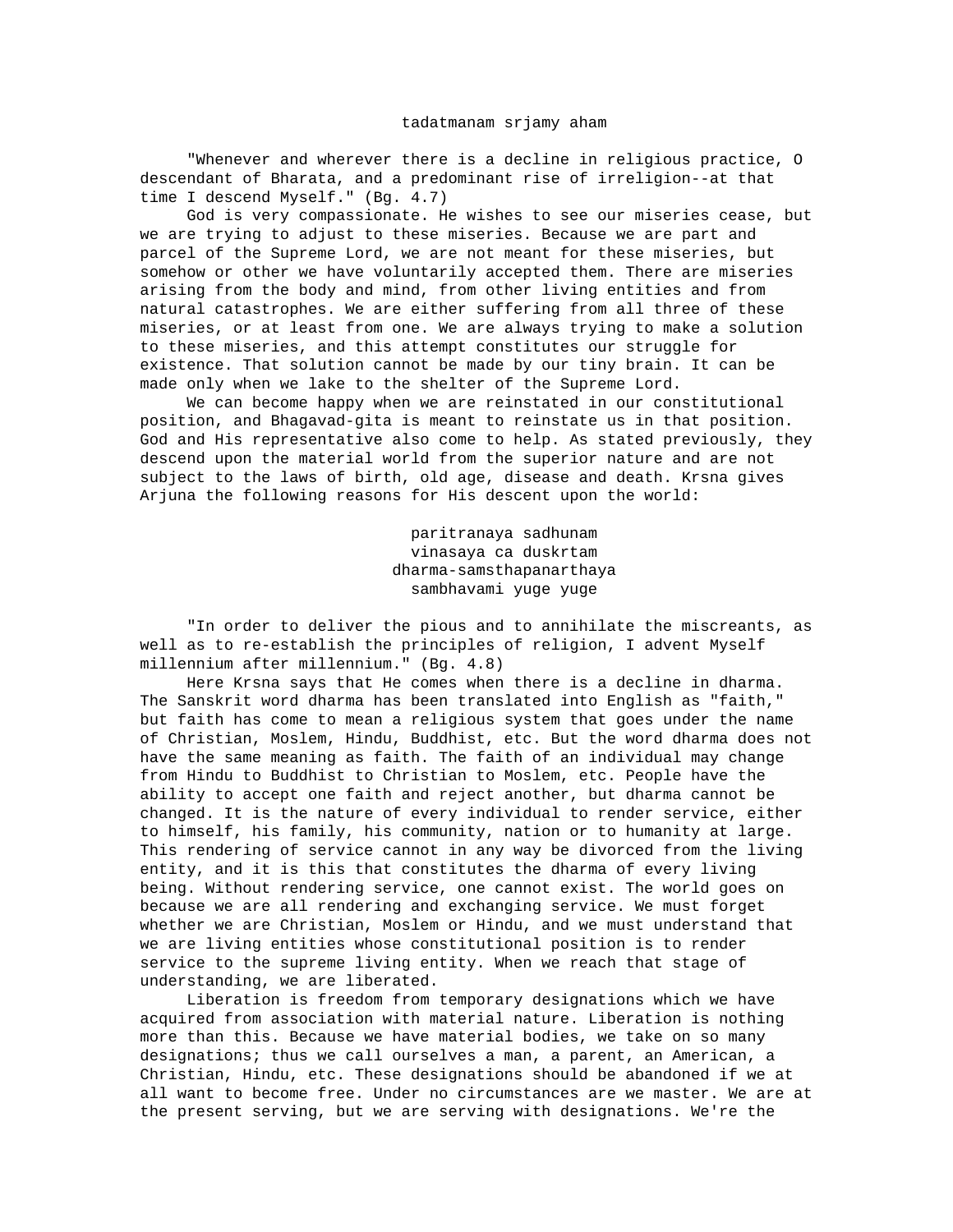servants of a wife, of a family, of a job, of our own senses, of our children, and if we have no children we become servants of our cats or dogs. In any case, we must have someone, something to serve. If we have no wife or child, we have to catch some dog or other lower animal in order to serve it. That is our nature. We are compelled to do it. When we at last become free from these designations and begin to render transcendental loving service to the Lord, we attain our perfectional state. We then become established in our true dharma.

 Thus Sri Krsna says that He appears whenever there is a discrepancy in the dharma of the living entities, that is to say whenever the living entities cease rendering service to the Supreme. In other words, when the living entity is too busily engaged serving his senses, and there is an over-indulgence in sense gratification, the Lord comes. In India, for instance, when people were over-indulging in animal slaughter, Lord Buddha came to establish ahimsa, nonviolence to all living entities. Similarly, in the above-quoted verse, Sri Krsna says that He comes in order to protect the sadhus (paritranaya sadhunam). Sadhus are typified by their toleration of all other living entities. Despite all inconveniences and dangers, they try to give real knowledge to the people in general. A sadhu is not the friend of a particular society, community or country but is a friend of all--not only of human beings, but of animals and lower forms of life. In short, the sadhu is an enemy of no one and a friend to all. Consequently he is always peaceful. Such persons who have sacrificed everything for the Lord are very, very dear to the Lord. Although the sadhus do not mind if they are insulted, Krsna does not tolerate any insult to them. As stated in the Ninth Chapter of Bhagavad-gita, Krsna is alike to all, but He is especially inclined to His devotees:

> samo 'ham sarva-bhutesu na me dvesyo 'sti na priyah ye bhajanti tu mam bhaktya mayi te tesu capy aham

 "I envy no one, nor am I partial to anyone. I am equal to all. But whoever renders service unto Me in devotion is a friend, is in Me, and I am also a friend to him." (Bg. 9.29)

 Although Krsna is neutral to all, for one who is constantly engaged in Krsna consciousness, who is spreading the message of Bhagavad-gita, He gives special protection. It is Sri Krsna's promise that His devotee shall never perish: kaunteya pratijanihi na me bhaktah pranasyati (Bg. 9.31).

 Not only does Krsna come to protect and save His devotees, but also to destroy the wicked (vinasaya ca duskrtam). Krsna wanted to establish Arjuna and the five Pandavas, who were the most pious ksatriyas and devotees, as rulers of the world, and He also wanted to vanquish the atheistic party of Duryodhana. And as mentioned before, a third reason for His coming is to establish real religion (dharma-samsthapanarthaya). Thus Sri Krsna's purpose for coming is threefold: He protects His devotees, vanquishes the demonic, and establishes the real religion of the living entity. He comes not only once, but many, many times (sambhavami yuge yuge) because this material world is such that in the course of time, after an adjustment is made, it will again deteriorate.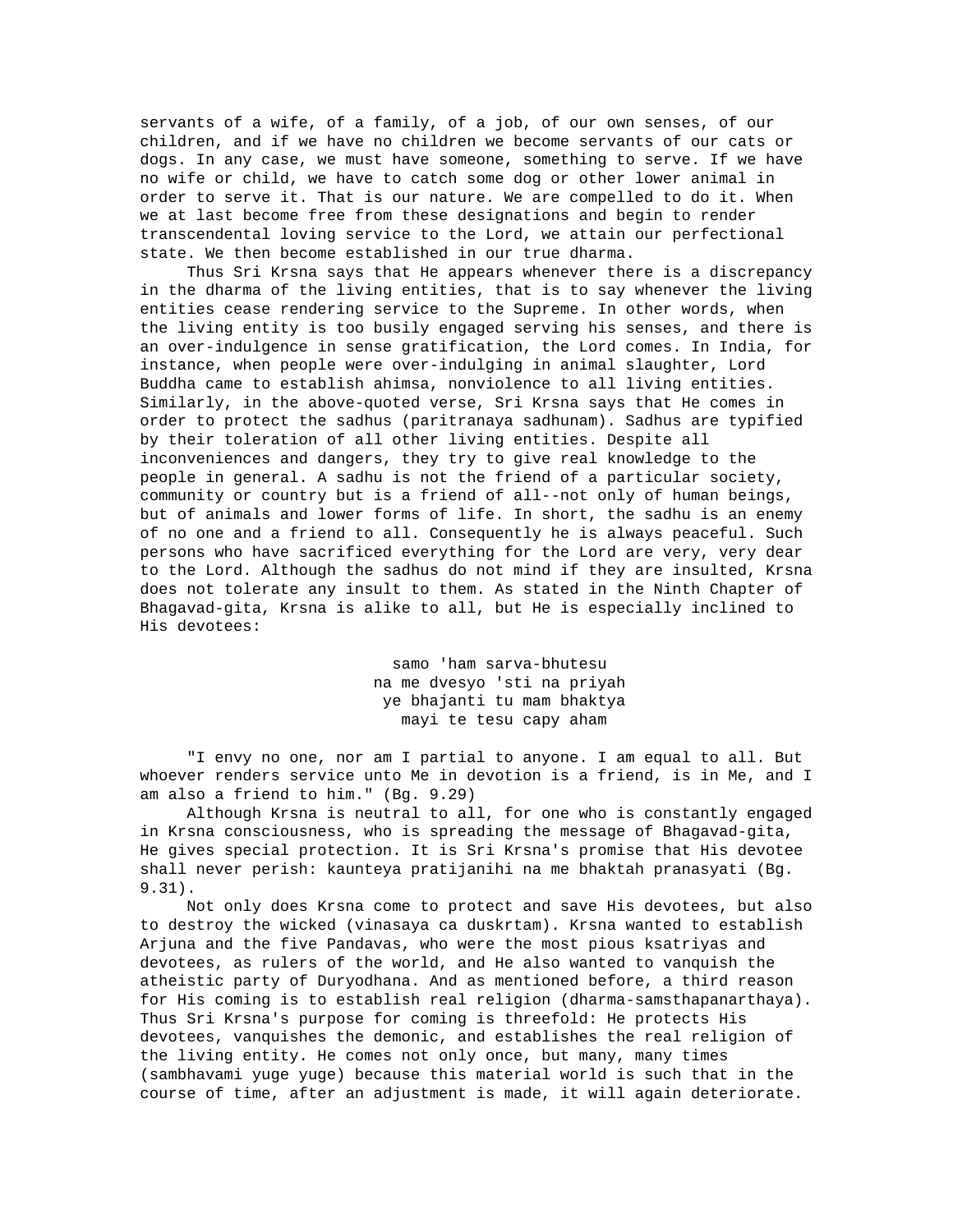The world is so conceived that even if we make a very good arrangement, it will gradually deteriorate. After World War I an armistice was signed, and there was a short period of peace, but World War II soon came, and now that that is over they are making preparations for World War III. This is the function of time (kala) in the material world. We build up a very nice house, and after fifty years it deteriorates, and after one hundred years it deteriorates even more. Similarly, when the body is young, people care for it, always lavishing affection upon it and kissing it, but when it grows old no one cares for it. This is the nature of the material world--even if a very good adjustment is made, it will in course of time be vanquished. Therefore adjustments are periodically required, and from age to age the Supreme Lord or His representative come to make adjustments in the direction of civilization. Thus Sri Krsna descends many times to establish or rejuvenate many different religions.

Chapter Seven

Knowledge as Faith in Guru and surrender to Krsna

 In the Fourth Chapter of Bhagavad-gita Sri Krsna concludes that of all sacrifices, the best is the acquisition of knowledge.

> sreyan dravyamayad yajnaj jnana-yajnah parantapa sarvam karmakhilam partha jnane parisamapyate

 "O chastiser of the enemy, the sacrifice of knowledge is greater than the sacrifice of material possessions. O son of Prtha, after all, the sacrifice of work culminates in transcendental knowledge." (Bg. 4.33)

 Knowledge is the best sacrifice because this conditional life is due to ignorance. The purpose of sacrifice, penance, yoga and philosophical discussion is to acquire knowledge. There are three stages of transcendental knowledge by which one realizes the impersonal aspect of God (Brahman realization), the localized aspect of God within the heart and within every atom (Paramatma or Supersoul realization) and the realization of the Supreme Personality of Godhead (Bhagavan realization). But the very first step in acquiring knowledge is coming to understand that "I am not this body. I am spirit soul, and my aim of life is to get out of this material entanglement." The point is that whatever sacrifice we make is intended to enable us to come to the point of real knowledge. The highest perfection of knowledge is given in Bhagavad-gita as surrender to Krsna (bahunam janmanam ante jnanavan mam prapadyate) (Bg. 7.19). The jnanavan, not the fool, surrenders unto Krsna, and that is the highest stage of knowledge. Similarly, at the end of Bhagavad-gita Sri Krsna advises Arjuna:

> sarva-dharman parityajya mam ekam saranam vraja aham tvam sarva-papebhyo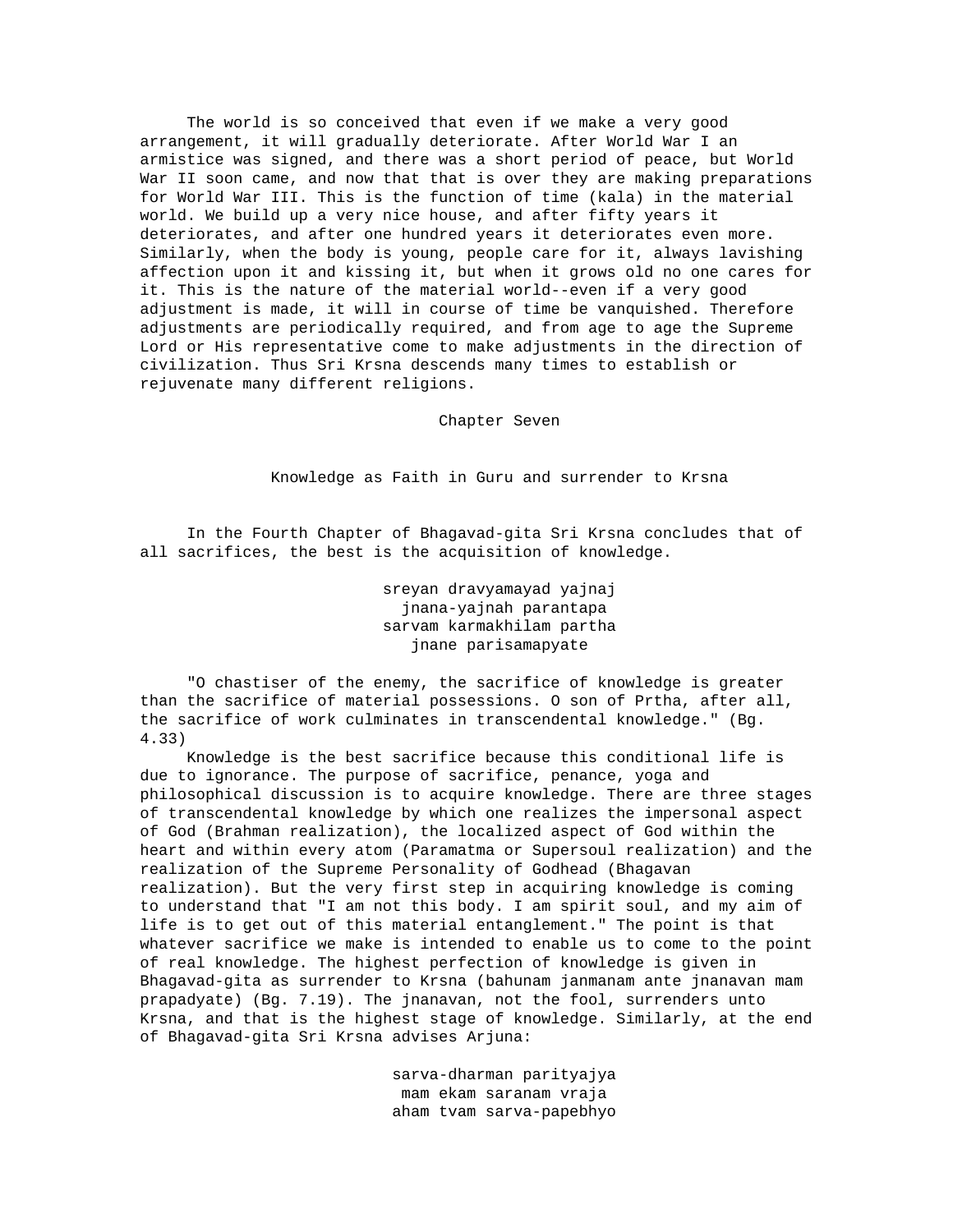## moksayisyami ma sucah

 "Abandon all varieties of religion and just surrender unto Me. I shall deliver you from all sinful reaction. Do not fear." (Bg. 18.66) This is the most confidential part of knowledge. From all points of view, if we make an analytical study of the Vedic literatures, we will find that the ultimate summit of knowledge is to surrender unto Krsna. And what type of surrender is recommended? Surrender in full knowledge- when one comes to the perfectional point he must understand that Vasudeva, Krsna, is everything. This is also confirmed in Brahmasamhita:

> isvarah paramah krsnah sac-cid-ananda-vigrahah anadir adir govindah sarva-karana-karanam

 "Krsna, who is known as Govinda, is the Supreme Godhead. He has an eternal, blissful, spiritual body. He is the origin of all. He has no other origin, and He is the prime cause of all causes." (Brahma-samhita 5.1)

 The words sarva-karana indicate that Krsna is the cause of all causes. If we search to see who the father of our father is, and who his father is, and so on back, if it were somehow possible to trace our ancestry back through time, we would arrive at the Supreme Father, the Supreme Personality of Godhead.

 Of course everyone wants to see God immediately, but we can see God when we are qualified and in perfect knowledge. We can see God eye to eye, just as we are seeing one another, but qualification is required, and that qualification is Krsna consciousness. Krsna consciousness begins with sravanam, hearing about Krsna through Bhagavad-gita and other Vedic literatures, and kirtanam, repeating what we've heard and glorifying Krsna by chanting His names. By chanting and hearing of Krsna we can actually associate with Him, for He is absolute and nondifferent from His names, qualities, forms and pastimes. As we associate with Krsna, He helps us to understand Him and dispels the darkness of ignorance with the light of knowledge. Krsna is sitting within our hearts acting as guru. When we begin hearing topics about Him, the dust which has accumulated on our minds due to so many years of material contamination becomes gradually cleaned. Krsna is a friend to everyone, but He is a special friend to His devotees. As soon as we become a little inclined toward Him, He begins to give favorable instructions from within our hearts so that we can gradually make progress. Krsna is the first spiritual master, and when we become more interested in Him, we have to go to a sadhu or holy man who serves as spiritual master from without. This is enjoined by Sri Krsna Himself in the following verse:

> tad viddhi pranipatena pariprasnena sevaya upadeksyanti te jnanam jnaninas tattva-darsinah

 "Just try to learn the truth by approaching a spiritual master. Inquire from him submissively and render service unto him. The self-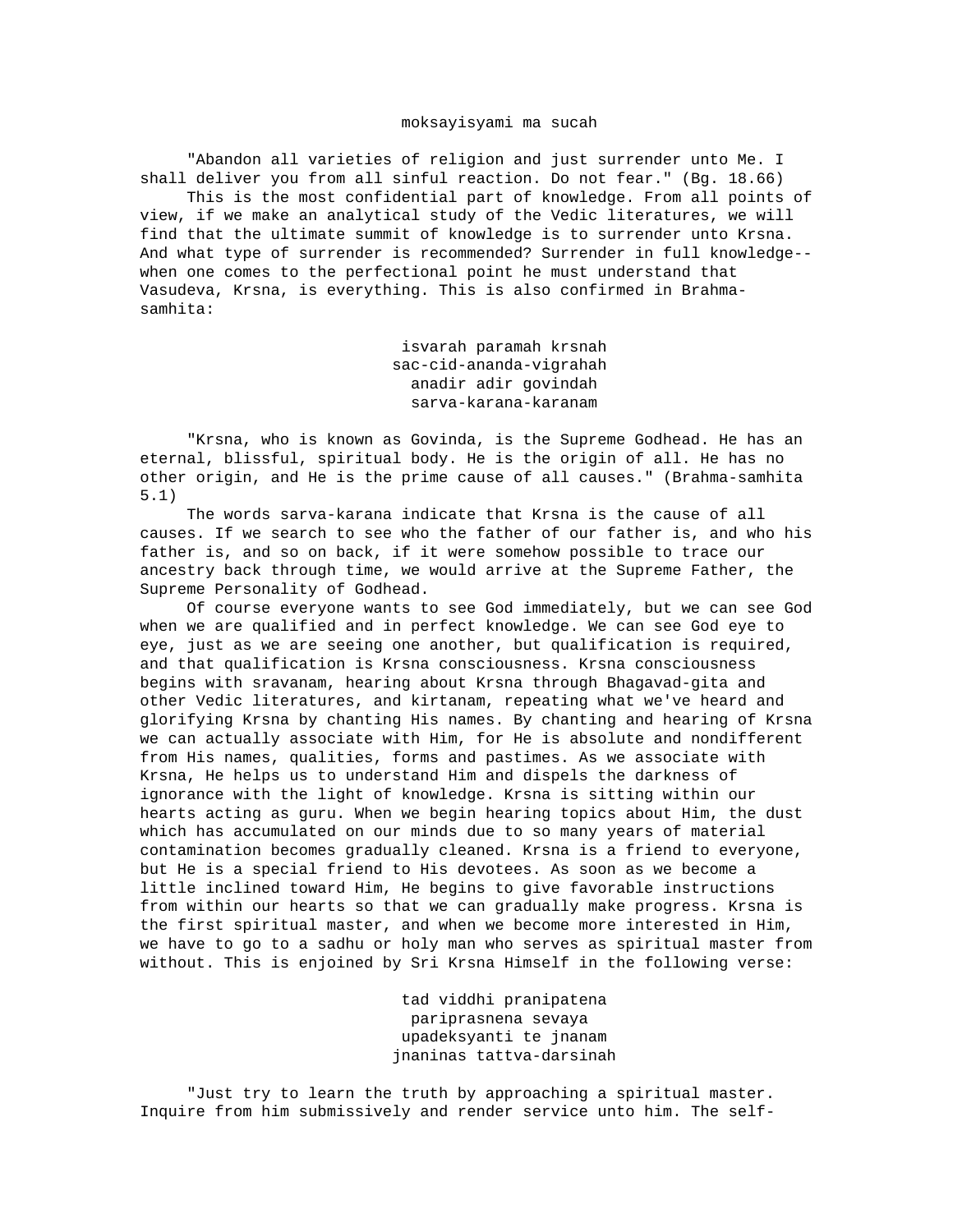realized soul can impart knowledge unto you because he has seen the truth." (Bg. 4.34)

 It is necessary to select a person to whom we can surrender ourselves. Of course no one likes to surrender to anyone. We are puffed up with whatever knowledge we have, and our attitude is, "Oh, who can give me knowledge?" Some people say that for spiritual realization there is no need for a spiritual master, but so far as Vedic literature is concerned, and as far as Bhagavad-gita, Srimad-Bhagavatam and the Upanisads are concerned, there is need of a spiritual master. Even in the material world if one wants to learn to be a musician, he has to search out a musician to teach him, or if one wants to be an engineer, he has to go to a technological college and learn from those who know the technology. Nor can anyone become a doctor by simply purchasing a book from the market and reading it at home. One has to be admitted to a medical college and undergo training under licensed doctors. It is not possible to learn any major subject simply by purchasing books and reading them at home. Someone is needed to show us how to apply that knowledge which is found in the books. As far as the science of God is concerned, Sri Krsna, the Supreme Personality of Godhead Himself, advises us to go to a person to whom we can surrender. This means that we have to check to see if a person is capable of giving instructions in Bhagavad-gita and other literatures of God realization. It is not that we are to search out a spiritual master whimsically. We should be very serious to find a person who is actually in knowledge of the subject.

 In the beginning of Bhagavad-gita Arjuna was talking to Krsna just like a friend, and Krsna was questioning how he, as a military man, could give up fighting. But when Arjuna saw that friendly talks would not make a solution to his problems, he surrendered unto Krsna, saying, sisyaste 'ham sadhi mam tvam prapannam: "Now I am Your disciple and a soul surrendered unto You. Please instruct me." (Bg. 2.7) This is the process. It is not that we should blindly surrender, but we should be able to inquire with intelligence.

 Without inquiry, we cannot make advancement. In school a student who makes inquiries from the teacher is usually an intelligent student. It is generally a sign of intelligence when a small child inquires from his father, "Oh, what is this? What is that?" We may have a very good spiritual master, but if we have no power to inquire, we cannot make progress. Nor should the inquiry be of the nature of a challenge. One should not think, "Now I will see what kind of spiritual master he is. I will challenge him." Our inquiries (pariprasnena) should be on the subject of service (sevaya). Without service, our inquiries will be futile, but even before making inquiries, we should have some qualification. If we go to a store to purchase some gold or jewelry and we know nothing about jewels or gold, we are likely to be cheated. If we go to a jeweler and say, "Can you give me a diamond?" he will understand that this is a fool. He could charge us any price for anything. That kind of searching will not do at all. We first have to become a little intelligent, for it is not possible to make spiritual progress otherwise.

 The beginning injunction of the Vedanta-sutra is: athato brahma jijnasa. "Now is the time to inquire about Brahman." The word atha means that one who is intelligent, who has come to the point of realizing the basic frustrations of material life, is capable of making inquiry. In Srimad-Bhagavatam it is stated that one should inquire from a spiritual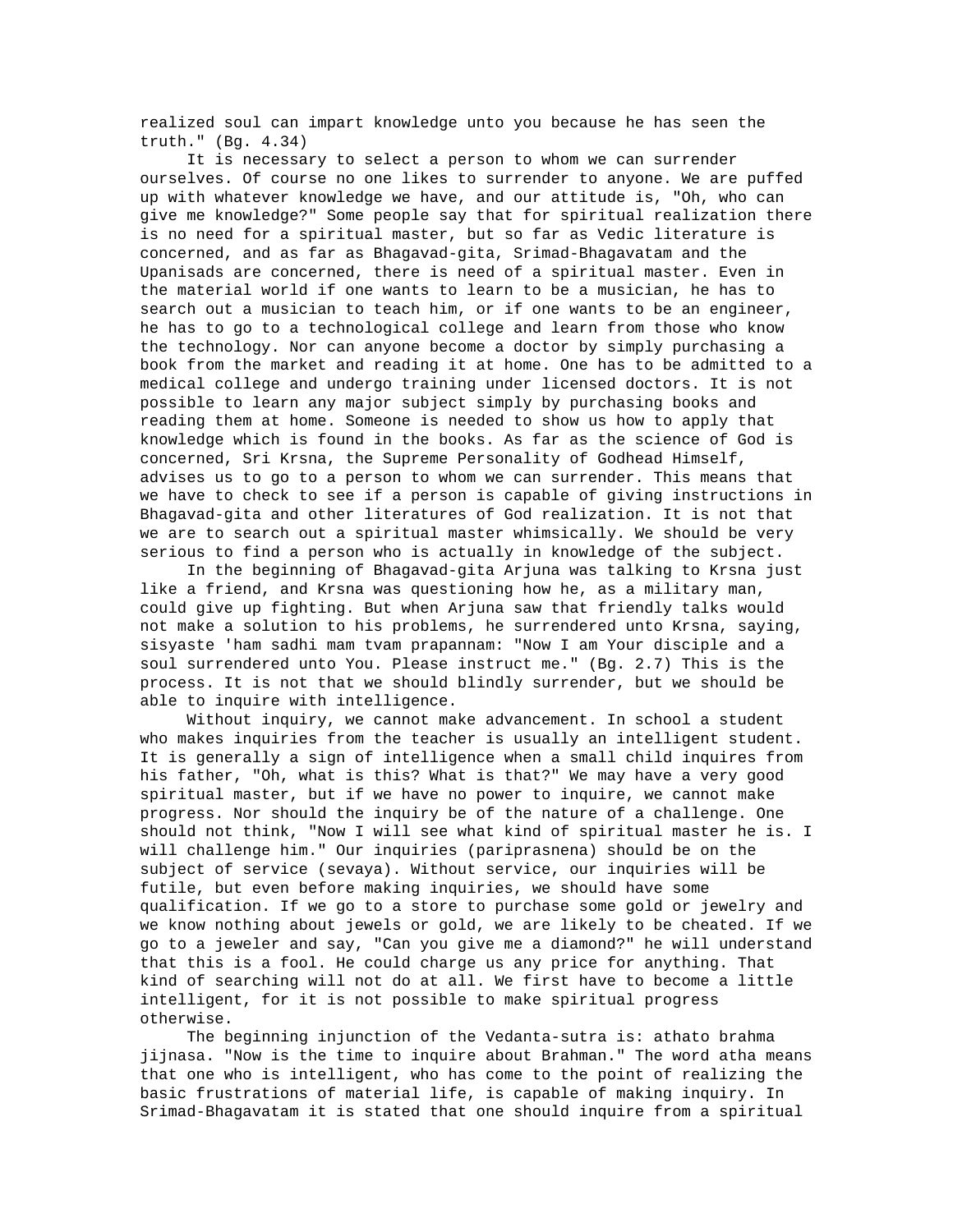master about subjects that are "beyond this darkness." This material world is by nature dark, and it is artificially lighted by fire. Our inquiries should be about the transcendental worlds which lie beyond this universe. If one is desirous to find out about these spiritual worlds, he should seek out a spiritual master; otherwise there is no point in searching. If I want to study Bhagavad-gita or Vedanta-sutra in order to make material improvement, it is not necessary to find a spiritual master. One should first want to inquire about Brahman and then search out a master who has perfect vision of the Absolute Truth (jnaninas tattva-darsinah). Krsna is the supreme tattva, Absolute Truth. In the Seventh Chapter of Bhagavad-gita Sri Krsna states:

> manusyanam sahasresu kascid yatati siddhaye yatatam api siddhanam kascin mam vetti tattvatah

 "Out of many thousands among men, one may endeavor for perfection, and of those who have achieved perfection, hardly one knows Me in truth." (Bg. 7.3)

 Thus out of many perfected spiritualists, one man may know what Krsna actually is. As this verse indicates, the subject matter of Krsna is not so easy but is very difficult. Yet Bhagavad-gita also indicates that it is easy.

> bhaktya mam abhijanati yavan yas casmi tattvatah tato mam tattvato jnatva visate tad-anantaram

 "One can understand the Supreme Personality as He is only by devotional service. And when one is in full consciousness of the Supreme Lord by such devotion, he can enter into the kingdom of God." (Bg. 18.55)

 If we accept the process of devotional service, we can understand Krsna very easily. Through it we can understand the science of Krsna perfectly and become eligible for entering into the spiritual kingdom. If, as Bhagavad-gita says, after many births we have to eventually surrender to Krsna, why not surrender to Him immediately? Why wait for many, many births? If surrender is the end of perfection, why not accept perfection immediately? Of course the answer is that people are generally doubtful. Krsna consciousness can be attained in one second, or it cannot be had even after a thousand births and deaths. If we choose, we can immediately become great souls by surrendering to Krsna, but because we have doubts whether or not Krsna is actually the Supreme we have to take time to dissipate these doubts through study of the scriptures. By studying Bhagavad-gita under the guidance of a bona fide spiritual master, we can remove these doubts and make definite progress.

 It is the fire of knowledge that burns all doubts and fruitive activities to ashes. Sri Krsna gives the following information of the results of inquiring of the truth from one who has actually seen the truth.

yaj jnatva na punar moham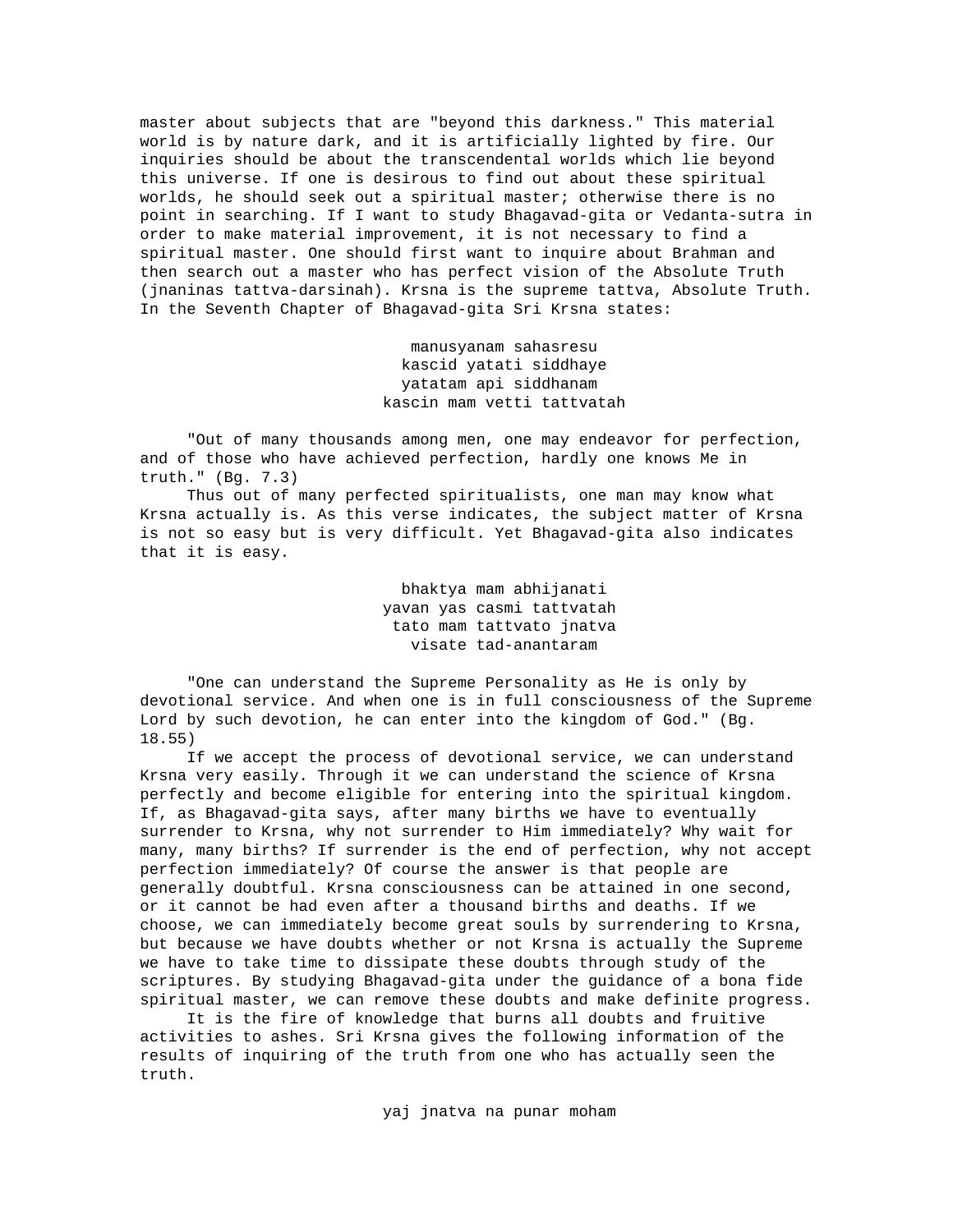evam yasyasi pandava yena bhutany asesani draksyasy atmany atho mayi api ced asi papebhyah sarvebhyah papa-krttamah sarvam jnana-plavenaiva vrjinam santarisyasi yathaidhamsi samiddho 'gnir bhasmasat kurute 'rjuna jnanagnih sarva-karmani bhasmasat kurute tatha

 "And when you have thus learned the truth, you will know that all living beings are but parts of Me--and that they are in Me, and are Mine. Even if you are considered to be the most sinful of all sinners, when you are situated in the boat of transcendental knowledge, you will be able to cross over the ocean of miseries. As a blazing fire burns firewood to ashes, O Arjuna, so does the fire of knowledge burn to ashes all the reactions to material activities." (Bg. 4.35-37)

 The fire of knowledge is ignited by the spiritual master, and when it is ablaze, all the reactions to our works are turned to ashes. The reactions to our work, or our karma, are the cause for our bondage. There are good works and bad works, and in this verse the word sarvakarmani indicates both. For one who wants to be liberated from this material bondage, the reactions of both good works and bad works are detrimental. In this material world we are attached to performing good works if we are situated in the modes of goodness. If we are in the modes of passion and ignorance, however, we do bad work in passion and ignorance. But for those who are going to be Krsna conscious, there is no need of good work or bad work. By good work we may get a good birth in an aristocratic or wealthy family, and by bad work we may take birth even in the animal kingdom or in degraded human families, but in any case birth means bondage, and one who is striving for Krsna consciousness is striving for liberation from the bondage of transmigration. What is the advantage of being born in a wealthy or aristocratic family if one does not get rid of his material miseries? Whether we enjoy the reactions of good work or suffer the reactions of bad, we have to take on the material body and thereby undergo the material miseries.

 By engaging in the transcendental service of Krsna, we actually get out of the cycle of birth and death. But because the fire of knowledge is not burning in our minds, we accept material existence as happiness. A dog or hog cannot understand what kind of miserable life he is passing. He actually thinks that he is enjoying life, and this is called the covering or illusive influence of material energy. On the Bowery, there are so many drunkards lying in the street, and they're all thinking, "We are enjoying life." But those who are passing them by are thinking, "Oh how miserable they are." That is the way of the illusory energy. We may be in a miserable condition, but we accept it thinking that we are very happy. This is called ignorance. But when one is awakened to knowledge, he thinks, "Oh, I am not happy. I want freedom, but there is no freedom. I don't want to die, but there is death. I don't want to grow old, but there is old age. I don't want diseases, but there are diseases." These are the major problems of human existence,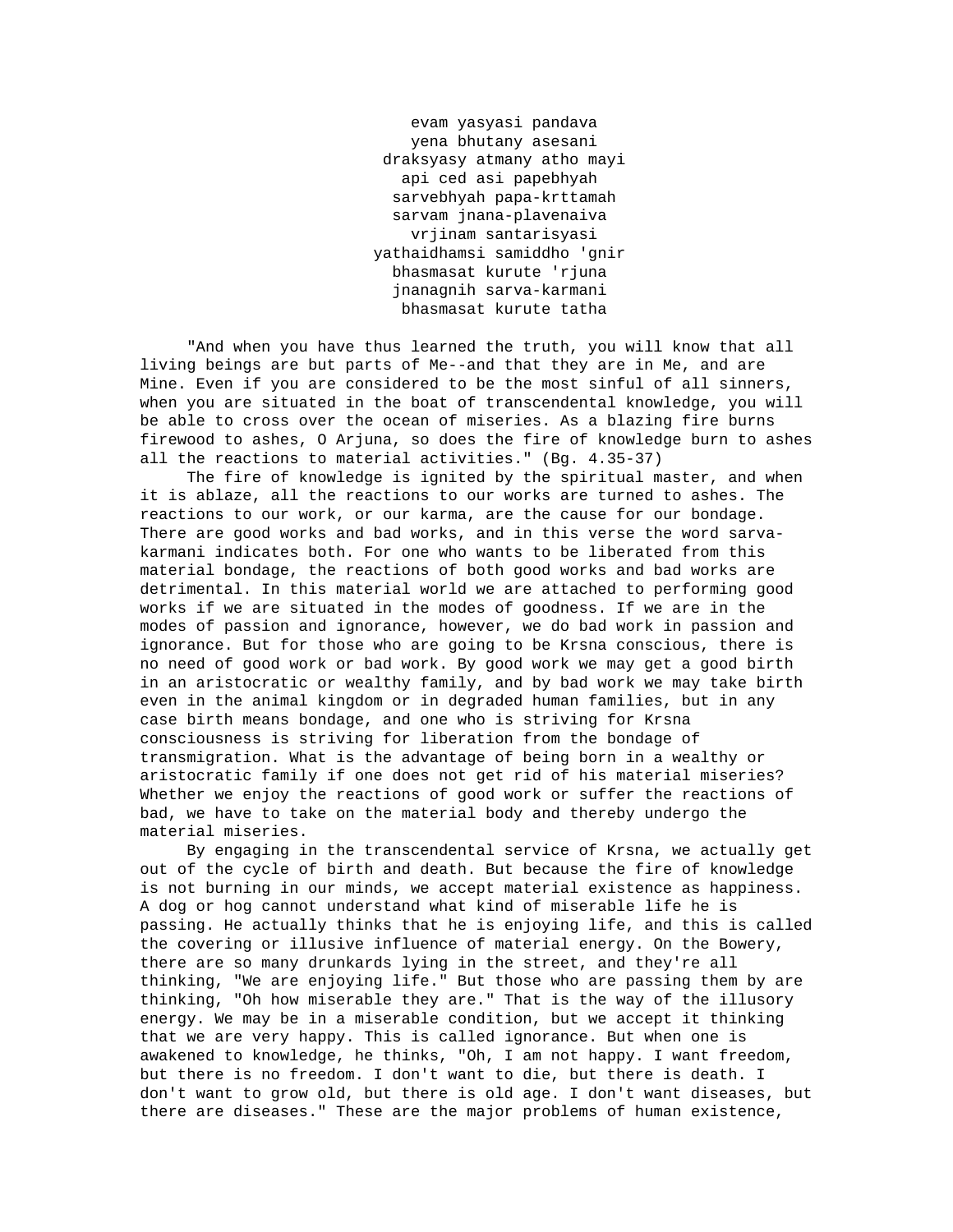but we ignore them and concentrate on solving very minor problems. We consider economic development to be the most important thing, forgetting how long we shall live here in this material world. Economic development or no economic development, at the end of sixty or a hundred years our life will be finished. Even if we accumulate a million dollars, we must leave it all behind when we leave this body. We need to come to understand that in the material world whatever we are doing is being defeated by the influence of material nature.

 We want freedom, and we want to travel all over the world and all over the universe. Indeed, that is our right as spirit soul. The spirit soul in Bhagavad-gita is called sarva-gatah, which means that he has the ability to go wherever he likes. In the Siddhalokas there are perfected beings or yogis who can travel wherever they want without the aid of airplanes or other mechanical contrivances. Once we are liberated from material conditioning, we can become very powerful. Actually we have no idea how powerful we are as spiritual sparks. Instead we are very much satisfied staying on this earth and sending up a few spaceships, thinking that we have become greatly advanced in material science. We spend millions and millions of dollars constructing spaceships without knowing that we have the ability to travel wherever we want free of charge.

 The point is that we should cultivate our spiritual potencies by knowledge. The knowledge is already there; we simply have to accept it. In former ages people underwent so many penances and austerities to acquire knowledge, but in this age this process is not possible because our lives are very short and we are always disturbed. The process for this age is the process of Krsna consciousness, the chanting of Hare Krsna, which was inaugurated by Sri Caitanya Mahaprabhu. If, by this process, we can kindle the fire of knowledge, all of the reactions of our activities will be reduced to ashes, and we will be purified.

> na hi jnanena sadrsam pavitram iha vidyate tat svayam yoga-samsiddhah kalenatmani vin dati

 "In this world, there is nothing so sublime and pure as transcendental knowledge. Such knowledge is the mature fruit of all mysticism. And one who has achieved this enjoys the self within himself in due course of time." (Bg. 4.38)

 What is that sublime and pure knowledge? It is the knowledge that we are part and parcel of God and that we are to dovetail our consciousness with the Supreme Consciousness. This is the purest knowledge in the material world. Here everything is contaminated by the modes of material nature--goodness, passion and ignorance. Goodness is also a kind of contamination. In goodness one becomes aware of his position and transcendental subjects, etc, but his defect is in thinking, "Now I have understood everything. Now I am all right." He wants to stay here. In other words, the man in the mode of goodness becomes a first class prisoner and, becoming happy in the prison house, wants to stay there. And what to speak of those in the modes of passion and ignorance? The point is that we have to transcend even the quality of goodness. The transcendental position begins with the realization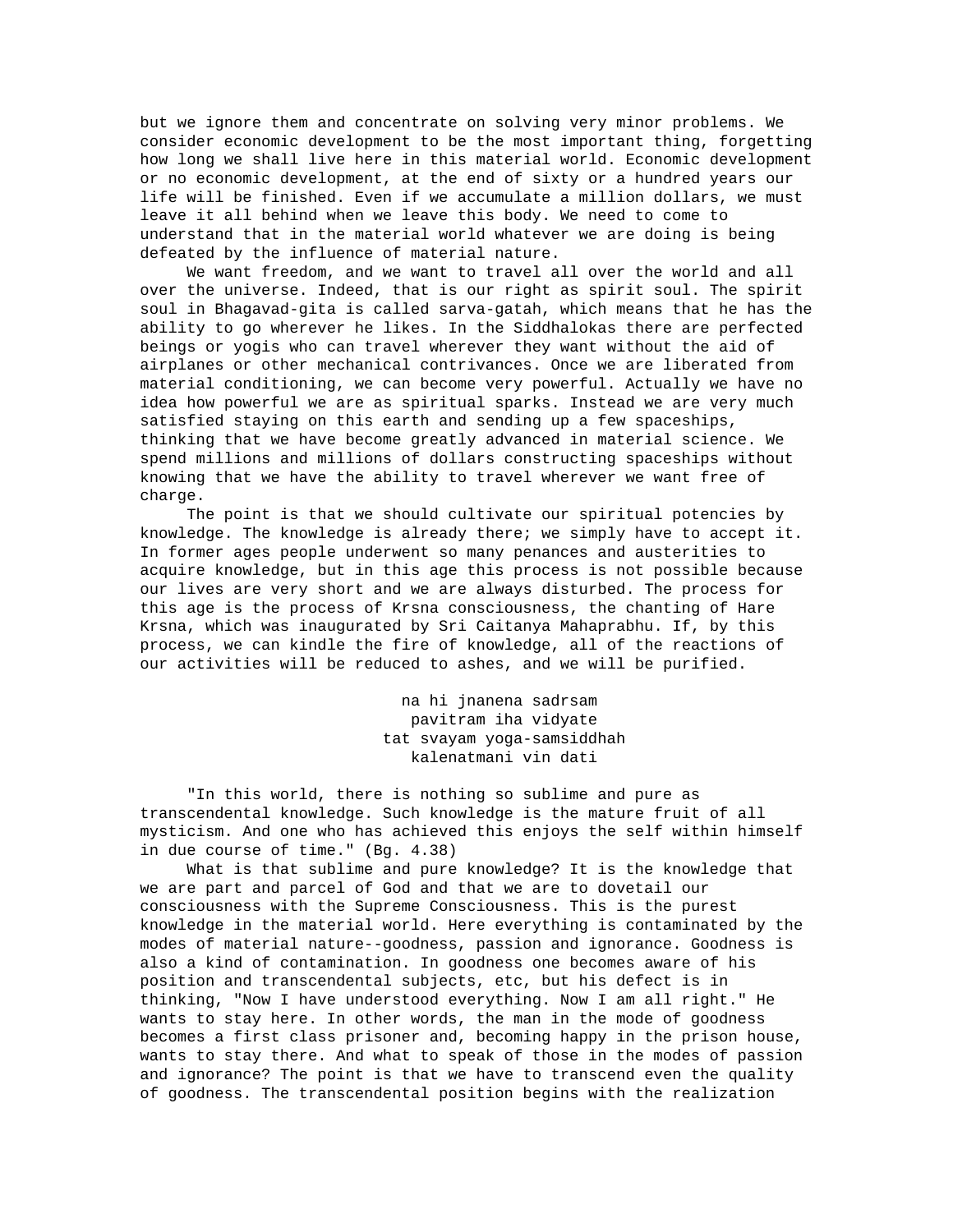aham brahmasmi--"I am not this matter, but spirit." But even this position is unsettled. More is required.

> brahma-bhutah prasannatma na socati na kanksati samah sarvesu bhutesu mad-bhaktim labhate param

 "One who is thus transcendentally situated at once realizes the Supreme Brahman. He never laments or desires to have anything; he is equally disposed to every living entity. In that state he attains pure devotional service unto Me." (Bg. 18.54)

 In the brahma-bhutah stage one no longer identifies with matter. The first symptom of one's having become established on the brahmabhutah platform is that one becomes jolly (prasannatma). On that platform, there is neither lamentation nor hankering. But even if we rise to this stage and do not take to the loving service of Krsna, there is the possibility of falling down again into the material whirlpool. We may rise very high in the sky, but if we have no shelter there, if we do not land on some planet, we will again fall down. A simple understanding of the brahma-bhutah stage will not help us unless we take to the shelter of Krsna's lotus feet. As soon as we engage ourselves in the service of Krsna, there is no longer any chance of falling down again into the material world.

 Our nature is such that we want some engagement. A child may commit mischief, but he cannot refrain from mischief unless he is given some engagement. When he is given some toys, his attention is diverted and his mischievous activities stop. We are like mischievous children, and therefore we must have spiritual engagement. Simply understanding that we are spirit soul will not help. Understanding that we are spirit, we have to sustain the spirit by spiritual engagement. It is not uncommon in India for a man to give up all material engagements, to leave his home and family and take the renounced order, sannyasa, and after meditating for some while, begin doing philanthropic work by opening some hospitals or engaging in politics. The hospital-making business is being conducted by the government; it is the duty of a sannyasa to make hospitals whereby people can actually get rid of their material bodies, not patch them up. But for want of knowing what real spiritual activity is, we take up material activities.

 By becoming perfect in Krsna consciousness, knowledge and wisdom are found in due course of time. There may be some discouragement at first, but the word kalena, meaning "in due course of time," indicates that if we simply persevere we will be successful. Faith is required, as stated in the next verse.

> sraddhaval labhate jnanam tat-parah samyatendriyah jnanam labdhva param santim acirenadhigacchati

 "A faithful man who is absorbed in transcendental knowledge and who subdues his senses quickly attains the supreme spiritual peace." (Bg. 4.39)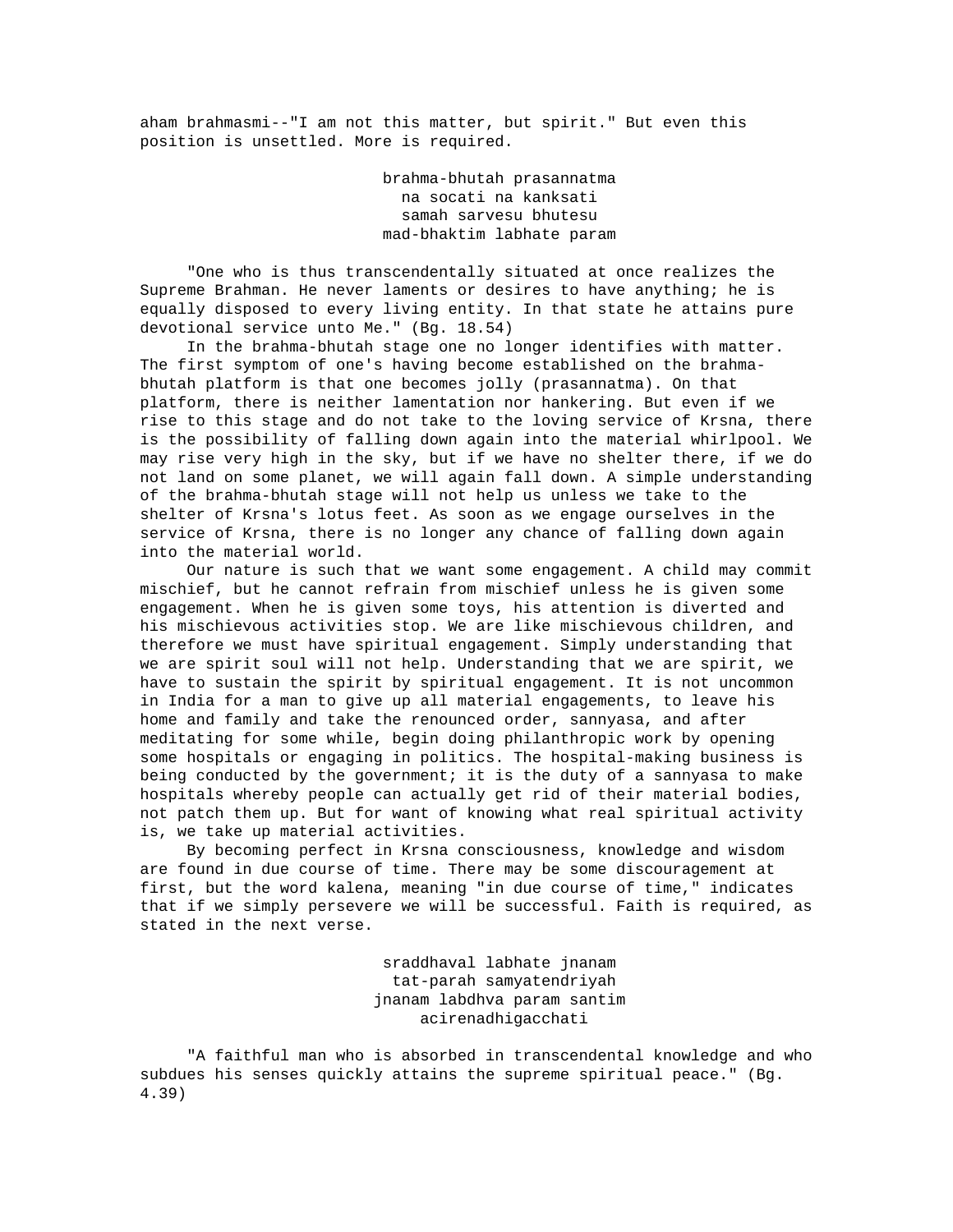For those who are hesitant and have no faith, Krsna consciousness is very difficult. Even in our daily affairs a certain amount of faith is required. When we buy a ticket, we have faith that the airline company will take us to our destination. Without faith we cannot even live in the material world, what to speak of making spiritual progress. Where are we to keep our faith? In the authority. We should not book our ticket with an unauthorized company. Faith must be in Krsna, the speaker of Bhagavad-gita. How do we become faithful? Control of the senses (samyatendriyah) is required. We are in the material world because we want to gratify our senses. If we have faith that a physician can cure us, and he tells us not to eat such and such, and we eat it anyway, what kind of faith do we have? If we have faith in our physician, we will follow his prescriptions for cure. The point is that we have to follow the instructions with faith. Then wisdom will come. When we attain to the stage of wisdom, the result is param santim--supreme peace. Krsna indicates that when one controls the senses, faith comes in the near future (acirena). Having attained that stage of faith in Krsna, one feels that he is the happiest man in the world. This is our position. We have to accept the formula and execute it with faith. This faith must be in the supreme authority, not in a third class man. We must search out a spiritual master in whom we can have faith. Krsna is the most authorized personality, but anyone who is Krsna conscious can be accepted because a person fully in Krsna consciousness is the bona fide representative of Krsna. Having tasted the words of Krsna's representative, we will feel satisfied, just as we feel satisfied upon eating a full meal.

> ajnas casraddadhanas ca samsayatma vinasya ti nayam loko 'sti na paro na sukham samsayatmanah

 "But ignorant and faithless persons who doubt the revealed scriptures do not attain God consciousness. For the doubting soul there is happiness neither in this world nor in the next." (Bg. 4.40)

 Those who are hesitant in taking this path of knowledge have no chance. Hesitation is due to ignorance (ajnas ca). For one hesitant in taking to Krsna consciousness, not even this material world will be happy, and what to speak of the next life. The material world is already miserable, but if one has no faith it will be more miserable. Thus for the faithless the situation is very precarious. We may put thousands of dollars in a bank because we have faith that that bank will not close down. If we have faith in banks and airlines, why not have faith in Sri Krsna who is acknowledged by so many Vedic literatures and by so many sages to be the supreme authority? Our position is to follow in the footsteps of great authorities like Sankaracarya, Ramanujacarya and Caitanya Mahaprabhu. If we keep our faith by executing our duties and following in their footsteps, success is guaranteed.

 As stated before, we must search out one who has seen the Absolute Truth and surrender to him and serve him. When this is done, there is no doubt about one's spiritual salvation. Everyone is anxious to see God, but in our present stage of life we are conditioned and deluded. We have no idea of things as they really are. Although we are Brahman and by nature jolly, we have somehow fallen from our constitutional position. Our nature is sac-cid-ananda, eternal, blissful and full of knowledge,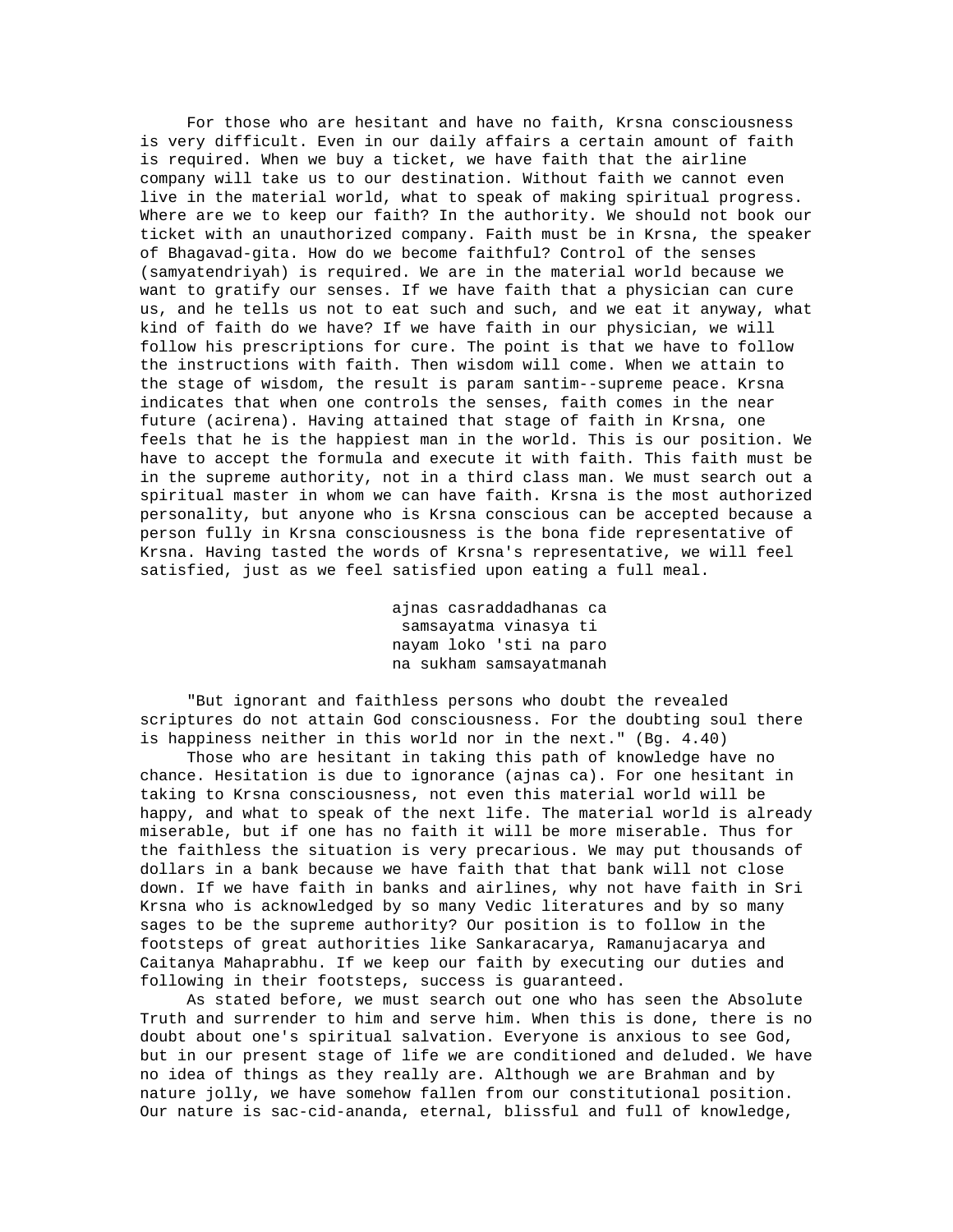yet this body is destined to die, and while it is existing it is full of ignorance and miseries. The senses are imperfect, and it is not possible to attain perfect knowledge through them. Therefore it is stated in Bhagavad-gita that if we at all want to learn transcendental knowledge, we must approach one who has actually seen the Absolute Truth (tadviddhi pranipatena). Traditionally, brahmanas are meant to be spiritual masters, but in this age of Kali, it is very difficult to find a qualified brahmana. Consequently it is very difficult to find a qualified spiritual master. Therefore Caitanya Mahaprabhu has recommended kibavipra, kiba nyasi, sudra kene naya/yei krsna-tattvavetta, sei `guru' haya: "Whether one be a brahmana or a sudra or a sannyasi or a householder, it doesn't matter. If he knows the science of Krsna, he's a bona fide spiritual master."

 Bhagavad-gita is the science of Krsna, and if we study it scrutinizingly with all of our argument, sense and philosophical knowledge, we will come to know that science. It is not that we are to submit ourselves blindly. The spiritual master may be self-realized and situated in the Absolute Truth, yet we have to question him in order to understand all spiritual points. If one is able to factually answer the questions about the science of Krsna, he is the spiritual master, regardless of where he is born or what he is--whether he be a brahmana or sudra or American, Indian or whatever. When we go to a doctor, we do not ask him whether he is a Hindu, Christian or brahmana. He has the qualification of a medical man, and we simply surrender, saying, "Doctor, treat me. I am suffering."

 Krsna is the ultimate goal of spiritual science. Of course when we speak of Krsna we refer to God. There are many names for God throughout the world and throughout the universe, but Krsna is the supreme name according to Vedic knowledge. Therefore Lord Caitanya Mahaprabhu recommended the chanting of Hare Krsna, Hare Krsna, Krsna Krsna, Hare Hare/ Hare Rama, Hare Rama, Rama Rama, Hare Hare as the supreme means for realization in this age. Caitanya Mahaprabhu did not make any distinctions as to caste or social position. Indeed, most of His foremost disciples were considered to be fallen in society. Caitanya Mahaprabhu even appointed Haridasa Thakura, a Mohammedan, as namacarya, or preceptor of the holy names. Similarly, Rupa and Sanatana Gosvamis, two of Lord Caitanya's principle disciples, were formerly known as Sakara Mallik and Dabir Khas, and they were employed by the Mohammedan government. In those days, the Hindus were so strict that if a brahmana accepted service from a non-Hindu, he was immediately ostracized from Hindu society. Despite this, Rupa and Sanatana Gosvamis were made principle authorities in the science of Krsna by Caitanya Mahaprabhu. So there is no bar against anyone; anyone can become a spiritual master provided he knows the science of Krsna. This is the only qualification, and this science in essence is contained in Bhagavad-gita. At the present moment, thousands of spiritual masters are needed to spread this great science throughout the world.

 We should understand that when Krsna is speaking to Arjuna in Bhagavad-gita, He is speaking not simply to Arjuna alone but to the whole human race. Sri Krsna Himself declares that simply by knowing the science of Krsna, Arjuna would not be subject to illusion (yaj jnatva na punar moham). If we have a very good ship, we can easily cross the Atlantic Ocean. At present we are in the midst of the ocean of ignorance, for this material world has been likened to a great ocean of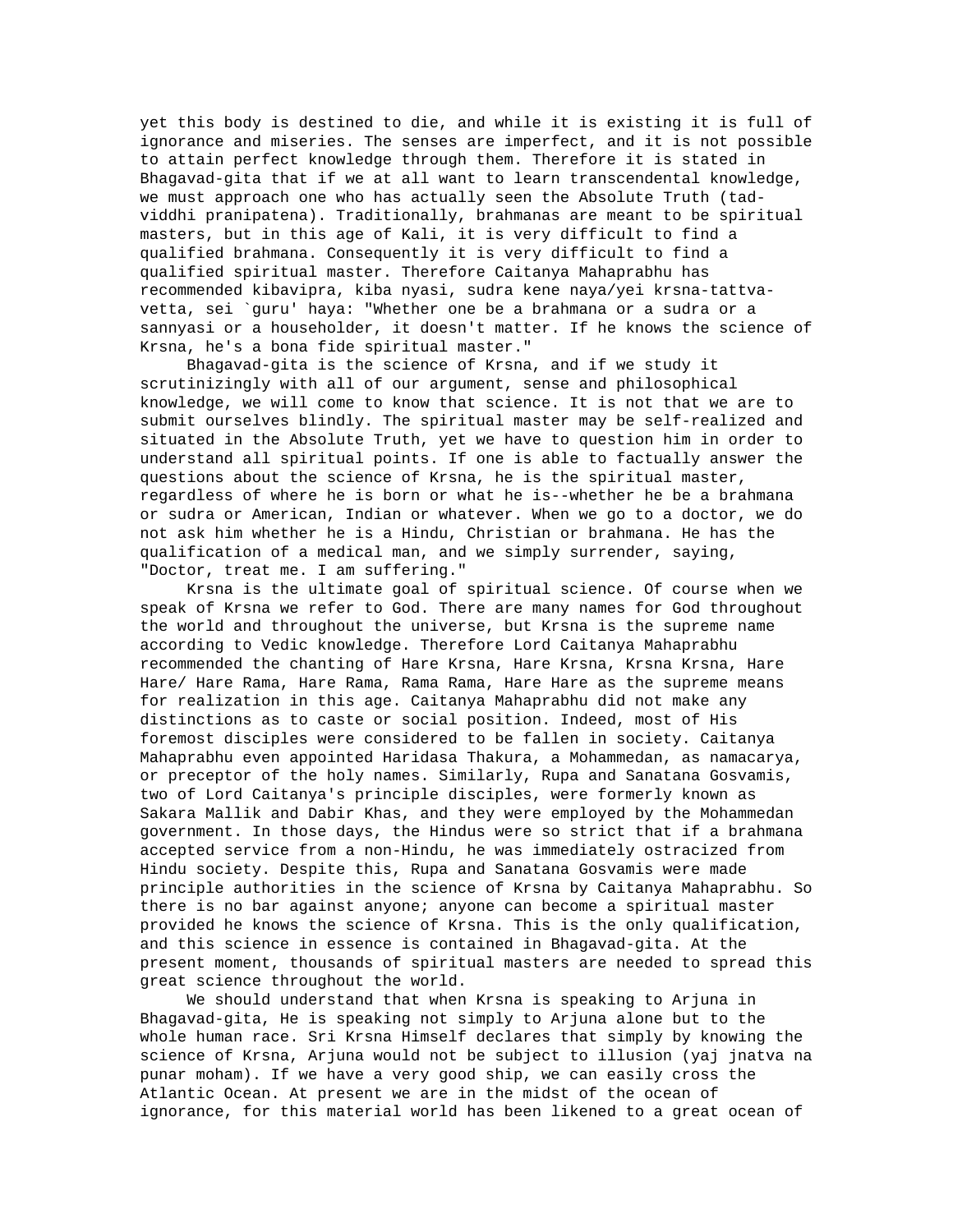nescience. Therefore Lord Caitanya Mahaprabhu prayed to Krsna in this way:

> ayi nandatanuja kinkaram patitam mam visame bhavambudhau krpaya tava pada-pankaja sthita-dhulisadrsam vicintaya

 "O son of Maharaja Nanda, I am Your eternal servitor, and although I am so, somehow or other I have fallen into the ocean of birth and death. Please pick me up from this ocean of death and fix me as one of the atoms at Your lotus feet."(Siksastakam, 5)

 If we have the boat of perfect knowledge, there is no fear, for we can cross the ocean very easily. Even if a person is most sinful, if he receives the boat of the science of Krsna, he can cross the ocean very easily. As stated before (Bg. 4.36), it does not matter what we were in our past lives. Because we were in ignorance, we may have committed so many abominable actions. Indeed, no one can say that he is free from sinful activity. But according to Bhagavad-gita, this does not matter. Just by knowing the science of Krsna, one becomes free.

 It is therefore absolutely necessary that we seek knowledge, and the perfection of knowledge is to understand Krsna. Today there are so many theories, and everyone claims to know the best way to live; therefore so many "ism's" have evolved. Of these, communism has become very prominent in the world. But in Srimad-Bhagavatam we find the seed for spiritual communism. There Narada Muni explains that in this material universe--whether one be in a lower, middle or higher planetary system or even in outer space--all natural resources are manifested by the Supreme Lord. We must understand that whatever exists in this world was not produced by any human being, but everything was created by God. No sane man can deny this. Sri Isopanisad enjoins:

> isavasyam idam sarvam yat kinca jagatyam jagat tena tyaktena bhunjitha ma grdhah kasya svid dhanam

 "Everything animate or inanimate that is within the universe is controlled and owned by the Lord. One must therefore accept only those things necessary for himself, which are set aside as his quota, and one must not accept other things, knowing well to whom they belong." (Sri Isopanisad, Mantra 1)

 Consequently all living entities, beginning from Brahma, the highest demigod, down to the lowest ant, have the right to use natural resources. Narada Muni points out that we can use these resources as much as we require, but if we take more than required, we become thieves. Unfortunately everyone is trying to conquer and predominate. Countries race to the moon in order to put up their flags and claim that planet. When Europeans came to America, they put up their flag and claimed it for their nation. This flag planting and flag waving is all due to ignorance. We do not stop to think where we are putting our flag. It is not our property, but God's. Knowing this is knowledge, and thinking that it is my property is ignorance. We have the right to utilize but not to claim or hoard.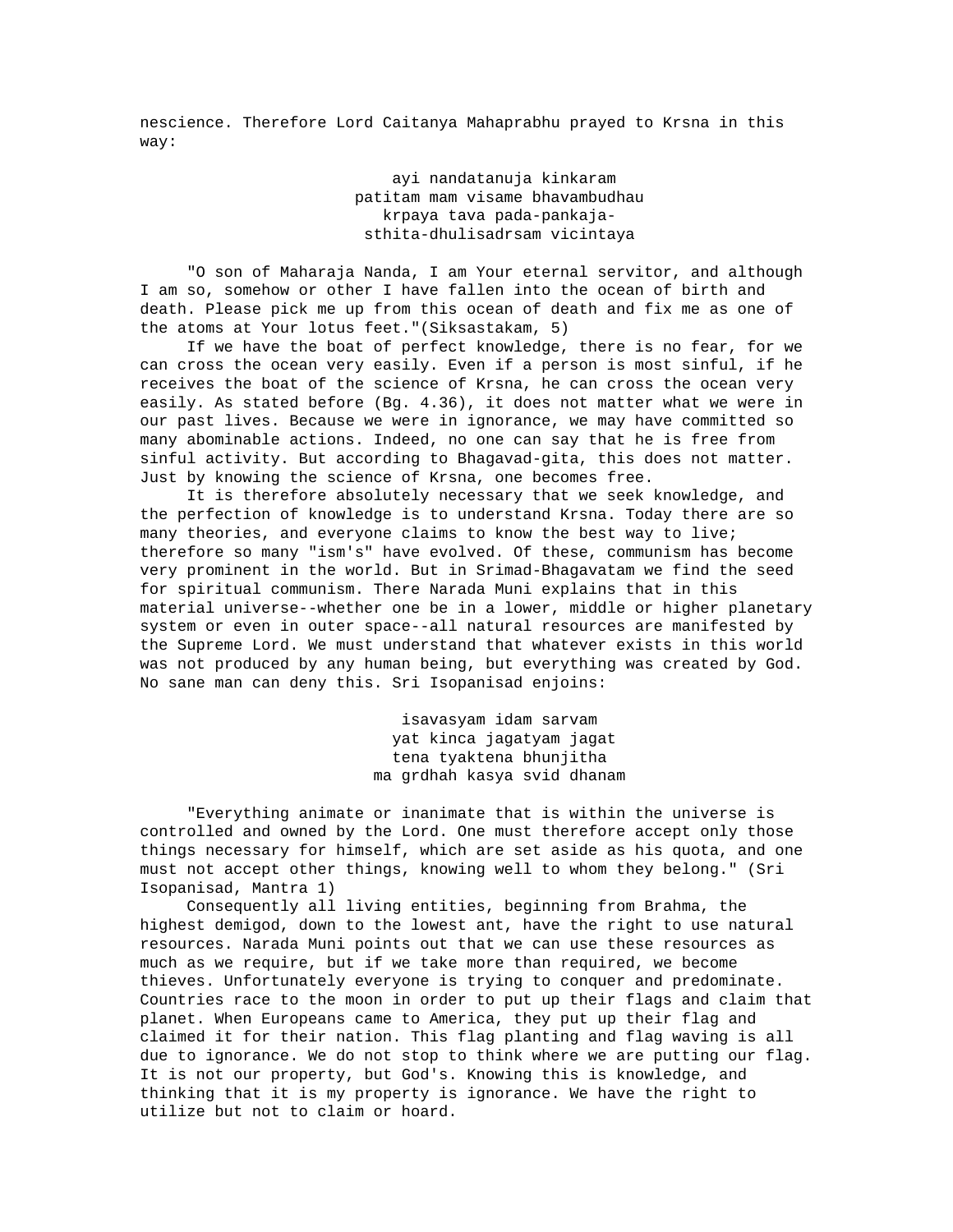If we throw a bag of grain into the street, pigeons may come and eat four or five small grains and then go away. They will not take more than they can eat, and having eaten they go freely on their way. But if we were to put many bags of flour on the sidewalk and invite people to come and get them, one man would take ten or twenty bags and another would take fifteen or thirty bags and so on. But those who do not have the means to carry so much away will not be able to take more than a bag or two. Thus the distribution will be uneven. This is called advancement of civilization; we are even lacking in the knowledge which the pigeons, dogs and cats have. Everything belongs to the Supreme Lord, and we can accept whatever we need, but not more. That is knowledge. By the Lord's arrangement the world is so made that there is no scarcity of anything. Everything is sufficient, provided that we know how to distribute it. However, the deplorable condition today is that one is taking more than he needs while another is starving. Consequently the starving masses are revolting and asking, "Why should we starve?" But their methods are imperfect. The perfection of spiritual communism is found in the knowledge that everything belongs to God. By knowing the science of Krsna, we can easily cross over the ignorance of false proprietorship.

 We are actually suffering due to our ignorance. In the law court ignorance is no excuse. If we tell the judge that we are not aware of the law, we will be punished anyway. If one has illegally amassed so much wealth and yet claims ignorance of his transgression, he will be punished nonetheless. The whole world is lacking this knowledge, and therefore thousands of teachers of the science of Krsna are needed. There is a great necessity for this knowledge now. We should not think that because Krsna was born in India that the knowledge of Bhagavad-gita is sectarian or that Krsna is a sectarian God. Indeed, in the Fourteenth Chapter Sri Krsna proclaims Himself to be the father of all beings, as pointed out previously (Bg. 14.4).

 As spirit souls we are part and parcel of the Supreme Spirit, but due to our desire to enjoy this material world, we have been put into material nature. Yet in whatever species of life we may be, Krsna is the Father. Thus Bhagavad-gita is not meant for any particular party or nation but for everyone all over the world--even for the animals. Now that the sons of the Supreme are committing theft due to ignorance, it is the duty of one who is conversant with Bhagavad-gita to spread this supreme knowledge to all beings. In this way people may realize their true spiritual nature and their relationship to the supreme spiritual whole.

Chapter Eight

Action in Knowledge of Krsna

 na mam karmani limpanti na me karma-phale sprha iti mam yo 'bhijanati karmabhir na sa badhyate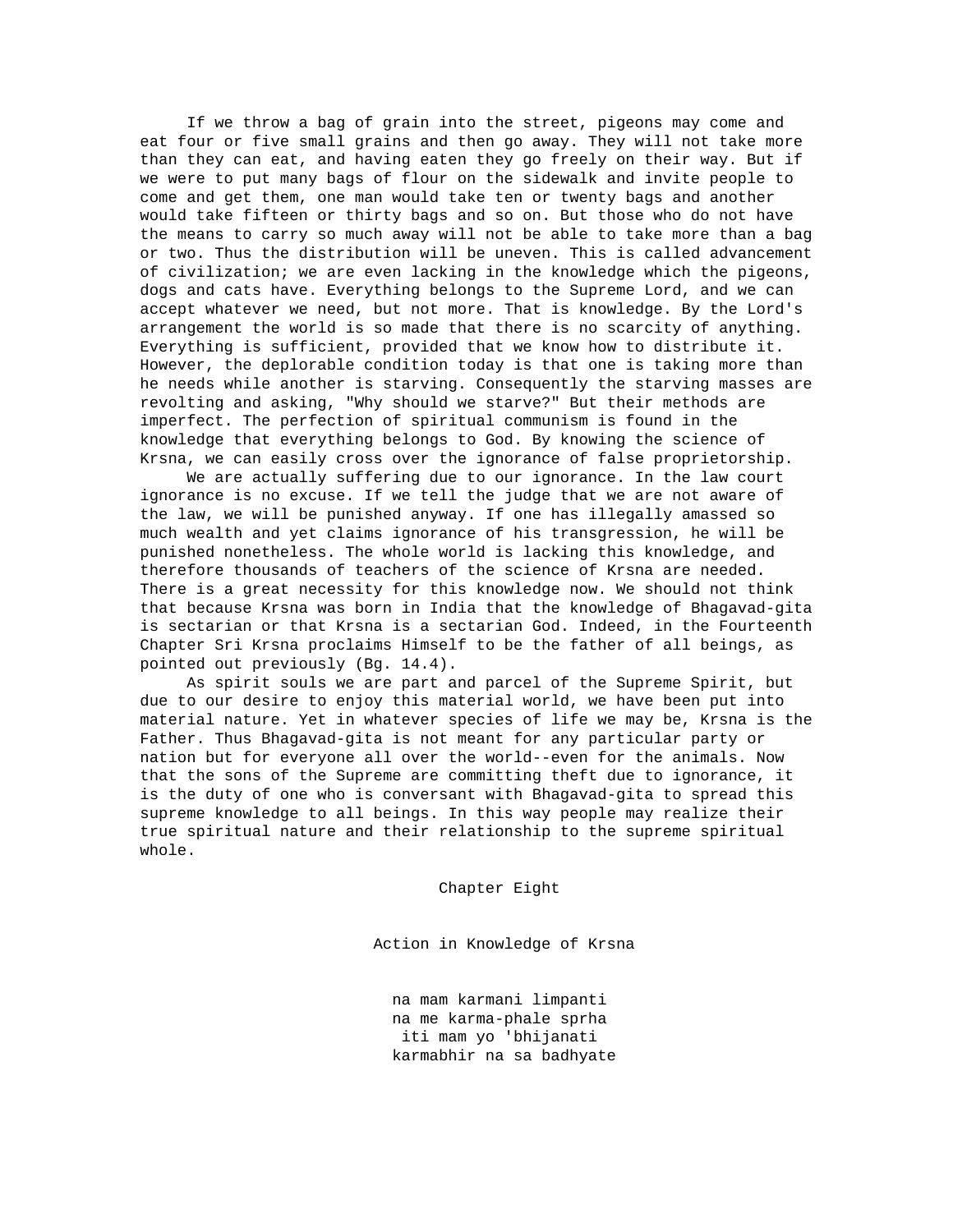"There is no work that affects Me; nor do I aspire for the fruits of action. One who understands this truth about Me also does not become entangled in the fruitive reactions of work."(Bg.4.14)

 The whole world is bound by karma. We all know of the existence of microbes or germs which exist by the million within the measurement of one millimeter. In the Brahma-samhita it is stated that beginning with the microbe, which is called indragopa, up to Indra, the king of the heavenly planets, all are bound by karma, the reaction of work. We all have to suffer or enjoy the reactions of our work, be they good or bad. As long as we have to suffer or enjoy these reactions, we are bound to these material bodies.

 By nature's arrangement the material body is given to the living entity for his suffering or enjoying. Different types of bodies are acquired for different purposes. The body of a tiger is made for killing and eating raw meat. Similarly, the hogs are made in such a way that they can eat stool. And as human beings our teeth are made for eating vegetables and fruits. All of these bodies are made according to the work done in past lives by the living entity. Our next bodies are being prepared according to the work which we are now doing, but in the previously quoted verse Sri Krsna indicates that one who knows the transcendental nature of His activities becomes free from the reactions of activities. Our activities should be such that we will not again become entangled in this material world. This can be made possible if we become Krsna conscious by studying Krsna, learning of the transcendental nature of His activities, and understanding how He behaves in this material world and in the spiritual world.

When Krsna comes on this earth, He is not like us; He is totally transcendental. We desire the fruits of our activities, but Krsna does not desire any fruits, nor are there any reactions to His actions. Nor does He have any desire for fruitive activity (na me karma-phale sprha). When we enter into business, we hope for profit, and with that profit we hope to buy things that will make our life enjoyable. Whenever conditioned souls do something, there is desire for enjoyment behind it. But Krsna has nothing to desire. He is the Supreme Personality of Godhead, and He is full with everything. When Krsna came on this earth He had many girl friends and over 16,000 wives, and some people think that He was very sensual. But this was not the fact.

 We must understand the meaning of relationships with Krsna. In this material world we have many relationships as father, mother, wife or husband. Whatever relationship we find here is but a perverted reflection of the relationship we have with the Supreme Lord. Whatever we find in this material world is born of the Absolute Truth, but here it is pervertedly reflected in time. Whatever relationship we have with Krsna goes on. If we have a relationship in friendship, that friendship is eternal and continues from life to life. In the material world, a friendship exists for a few years and then breaks; therefore it is called perverted, temporal, or unreal. If we make our friendship with Krsna, it will never break. If we make our master Krsna, we will never be cheated. If we love Krsna as our son, He will never die. If we love Krsna as our lover, He will be the best of all, and there will be no separation. Because Krsna is the Supreme Lord, He is unlimited and has an unlimited number of devotees. Some are trying to love Him as lover or husband, and therefore Krsna accepts this role. In whatever way we approach Krsna, He will accept us, as He states in Bhagavad-gita.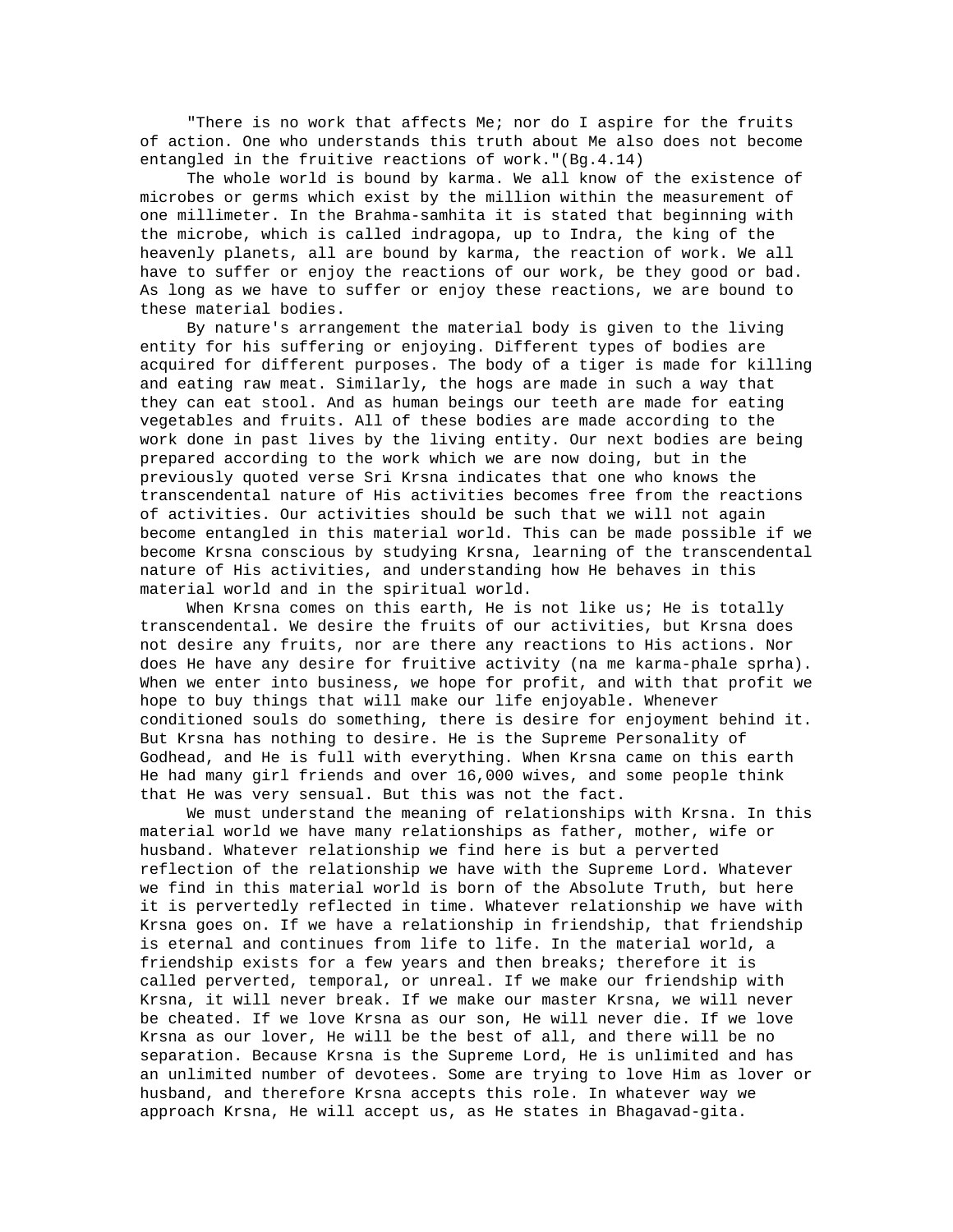ye yatha mam prapadyante tams tathaiva bhajamy aham mama vartmanuvartante manusyah partha sarvasah

"All of them--as they surrender unto Me--I reward accordingly. Everyone follows My path in all respects, O son of Prtha." (Bg. 4.11)

 The gopis or cowherd girl friends of Krsna underwent tremendous penances in their previous lives to attain Krsna as their husband. Similarly, in Srimad-Bhagavatam, Sukadeva Gosvami says that those boys who were playing with Krsna had undergone great penances and austerities in their previous lives in order to acquire Krsna as a playmate. Thus the playmates, associates and wives of Krsna are not ordinary living entities. Because we have no idea of Krsna consciousness, we take His activities as triflings, but actually they are sublime. All perfection of our desires is there; whatever desires we have constitutionally will be perfectly fulfilled when we are in Krsna consciousness.

 Krsna did not need any friends to play with Him, nor did He desire a single wife. We take on a wife because we have some desire to fulfill, but Krsna is complete in Himself (purnam). A poor man may desire to have a thousand dollars in the bank, but a rich man who has millions has no such desire. If Krsna is the Supreme Personality of Godhead, why should He have desires? Rather, He fulfills the desires of others. Man proposes and God disposes. If Krsna had any desire, He would be imperfect, for He would be lacking something. Therefore He says that He has no desire to fulfill. As Yogesvara, or as master of all yogis, whatever He wills is immediately realized. There is no question of desire. He becomes a husband or lover or friend just to fulfill the desires of His devotees. If we accept Krsna as friend, master, son or lover, we will never be frustrated. Every living entity has a specific relationship with Krsna, but at present this relationship is covered. As we advance in Krsna consciousness, it will be revealed.

 Although the Supreme Lord is full and has nothing to do, He works in order to set an example. He is not bound to His activities in the material world, and one who knows this also becomes free from reactional activities.

> evam jnatva krtam karma purvair api mumuksubhih kuru karmaiva tasmat tvam purvaih purvataram krtam

 "All the liberated souls in ancient times acted with this understanding and so attained liberation. Therefore, as the ancients, you should perform your duty in this divine consciousness." (Bg. 4.15)

 The process of Krsna consciousness requires that we follow in the footsteps of the great acaryas who have attained success in spiritual life. If one acts by following the examples set by great acaryas, sages, devotees and enlightened kings who have performed karma-yoga in their lives, he shall also become free.

 On the battlefield of Kuruksetra, Arjuna was very much afraid of being entangled in his activities by engaging in warfare. Krsna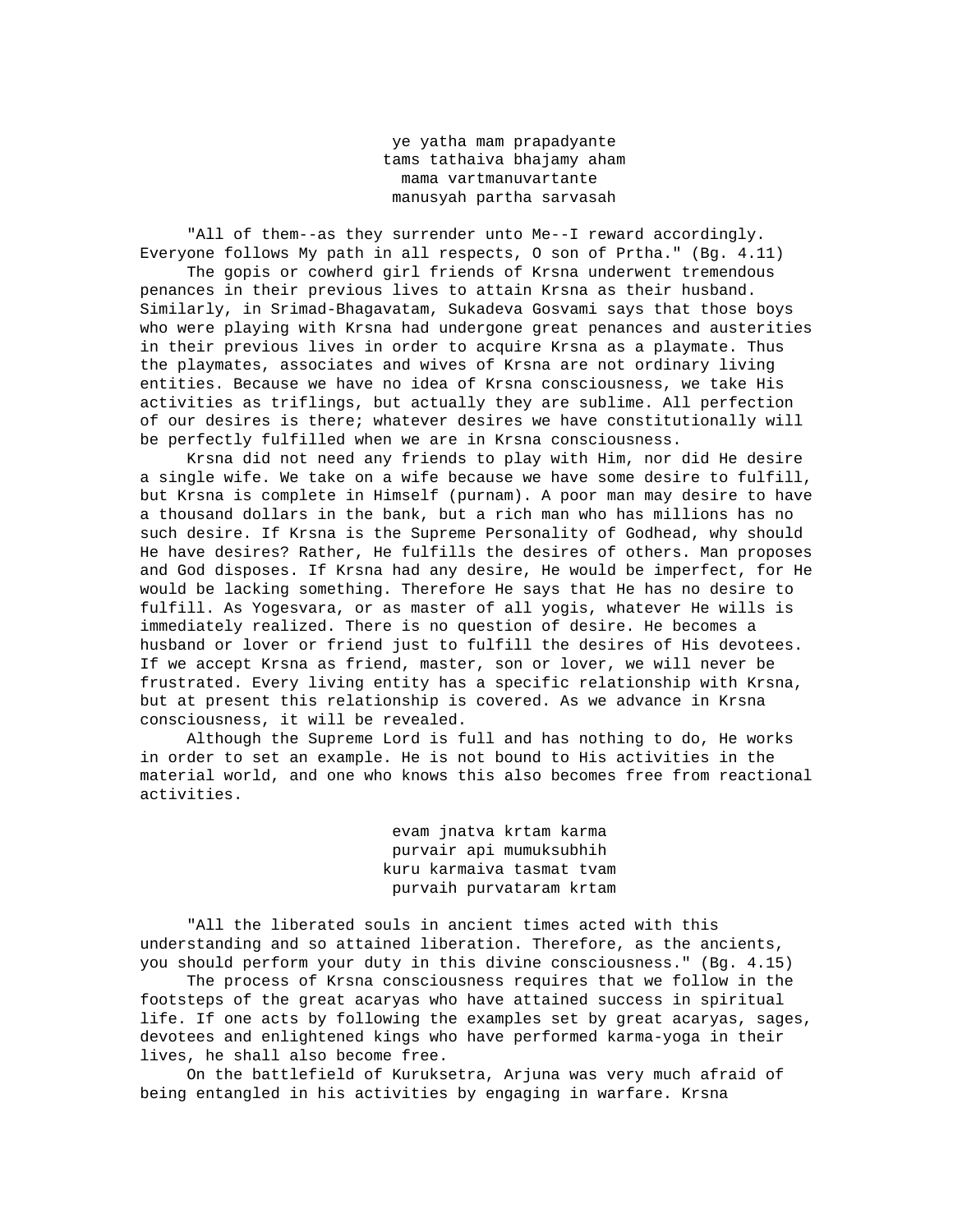therefore assured him that if he fought for His sake there would be no possibility of entanglement.

> kim karma kim akarmeti kavayo 'py atra mohitah tat te karma pravaksyami yaj jnatva moksyase 'subhat

 "Even the intelligent are bewildered in determining what is action and what is inaction. Now I shall explain to you what action is, knowing which you shall be liberated from all sins." (Bg. 4.16)

 People are actually confused as to what is work (karma) and what is not work (akarma). Krsna here indicates that even great scholars (kavayah) are bewildered about the nature of work. It is necessary to know which activities are genuine and which are not, which are bona fide and which are not, which are prohibited and which are not. If we understand the principle of work, we can become free from material bondage. It is therefore necessary to know how to conduct work so that when we leave the material body we will no longer be forced to take another but will be free to enter into the spiritual sky. The principle of proper work is clearly stated by Sri Krsna in the last verse of the Eleventh Chapter:

> mat-karma-krn mat-paramo mad-bhaktah sanga-varjitah nirvairah sarva-bhutesu yah sa mam eti pandava

 "My dear Arjuna, one who is engaged in My pure devotional service, free from the contamination of previous activities and from mental speculation, who is friendly to every living entity, certainly comes to Me." (Bg. 11.55)

 This one verse is sufficient for understanding the essence of Bhagavad-gita. One must be engaged in "My work." And what is this work? It is indicated in the last instruction in Bhagavad-gita in which Krsna tells Arjuna to surrender unto Him (Bg. 18.66).

 By the example of Arjuna we are to learn that we should only perform work which is sanctioned by Krsna. This is the mission of human life, but we do not know it. Because of our ignorance we engage in so much work which is connected with the bodily or material conception of life. Krsna wanted Arjuna to fight, and although Arjuna did not want to fight, he fought because Krsna desired it. We have to learn to follow this example.

 Of course Krsna was present to tell Arjuna what his work was, but what about us? Sri Krsna was personally directing Arjuna to act in such and such a way, but just because Krsna is not personally present before us, we should not assume that there is no direction. Indeed, there is direction. In the last chapter of Bhagavad-gita the proper work which we are to perform is given.

> ya idam paramam guhyam mad-bhaktesv abhidhasyati bhaktim mayi param krtva mam evaisyaty asamsayah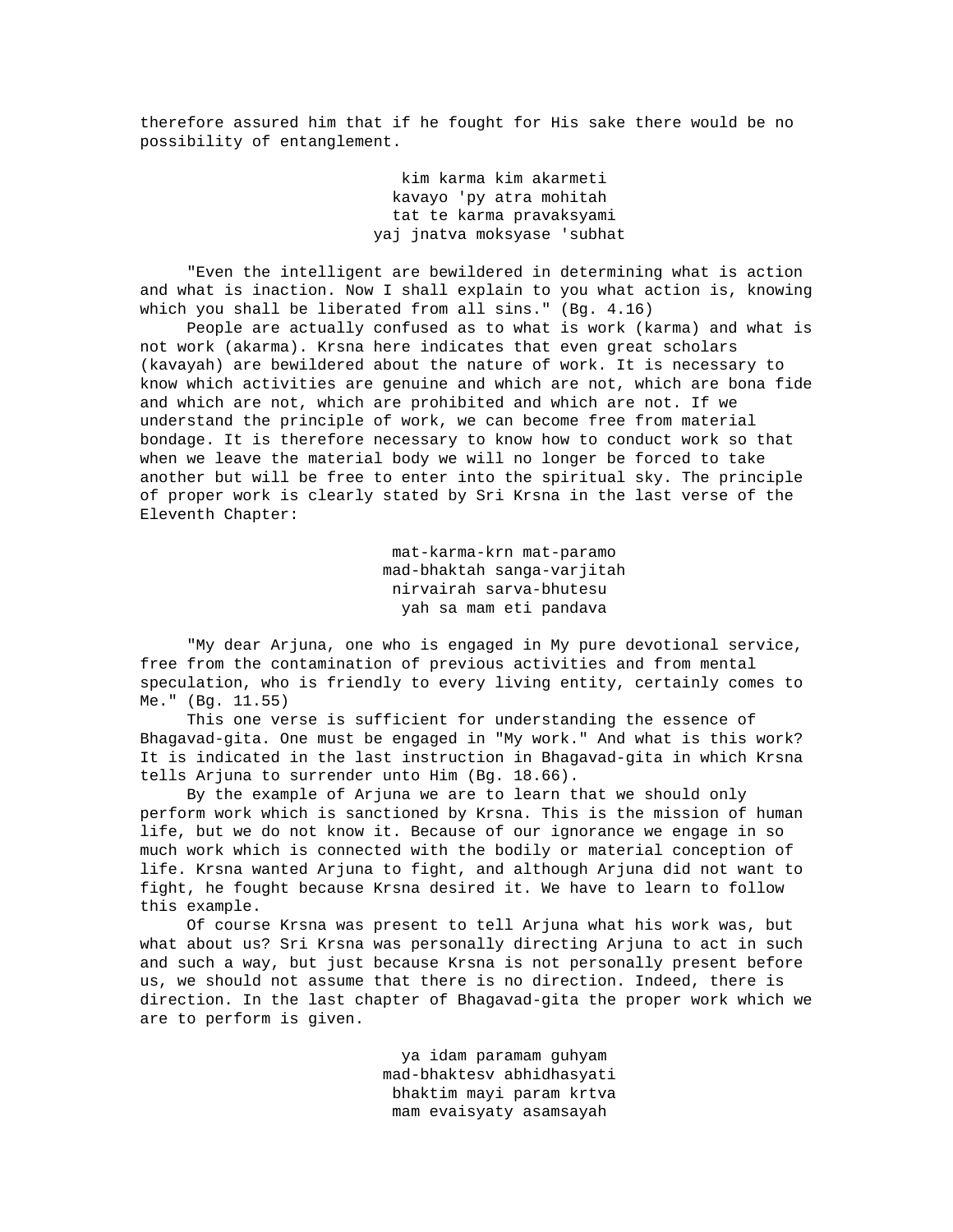na ca tasman manusyesu kascin me priya-krttamah bhavita na ca me tasmad anyah priyataro bhuvi

 "For one who explains the supreme secret to the devotees, devotional service is guaranteed, and at the end he will come back to Me. There is no servant in this world more dear to Me than he, nor will there ever be one more dear." (Bg. 18.68-69)

 It is therefore incumbent upon us to preach the method of Bhagavadgita and make people Krsna conscious. People are actually suffering for want of Krsna consciousness. We should all engage in spreading the science of Krsna for the benefit of the whole world. Lord Caitanya Mahaprabhu came with this mission of teaching Krsna consciousness, and He said that regardless of one's position, if he teaches Krsna consciousness he is to be considered a spiritual master. Both Bhagavadgita and Srimad-Bhagavatam are filled with information on how to become Krsna conscious. Lord Caitanya Mahaprabhu selected these two books and requested that people in all corners of the world spread this science of Krsna in every town and village. Lord Caitanya Mahaprabhu was Krsna Himself, and we should take this to be Krsna's indication of our proper work. But we should be careful to present Bhagavad-gita as it is, without personal interpretation or motivation. Some people present interpretations of Bhagavad-gita, but we should present the words as they are spoken by Sri Krsna.

 One who works for Krsna may appear to be working like anyone else in the material world, but this is not the case. Arjuna may have fought just like an ordinary military man, but because he fought in Krsna consciousness, he was free from the entanglement of his activities. In this way, his work, although appearing material, was not material at all. Any action sanctioned by Krsna--regardless of what it may be--has no reaction. Fighting may not be a very nice thing, but sometimes, as in the case of the Battle of Kuruksetra, it is an absolute necessity. On the other hand, we may perform work which may be very altruistic or humanitarian in the opinion of the world and yet be bound to material activity. So it is not the action itself which is important but the consciousness in which the action is carried out.

> karmano hy api boddhavyam boddhavyam ca vikarmanah akarmanas ca boddhavyam gahana karmano gatih

 "The intricacies of action are very hard to understand. Therefore one should know properly what action is, what forbidden action is, and what inaction is." (Bg. 4.17)

 The path of karma is very intricate; therefore we should understand the distinctions between karma, akarma and vikarma. If we simply engage in Krsna consciousness, everything becomes clear. Otherwise we will have to make distinctions between what we should do and what we should not do in order not to become entangled. In the ordinary course of life we unknowingly break some law and have to suffer the consequences. Similarly, the laws of nature are very strict and stringent, and they accept no excuse. It is a law of nature that fire burns, and even if a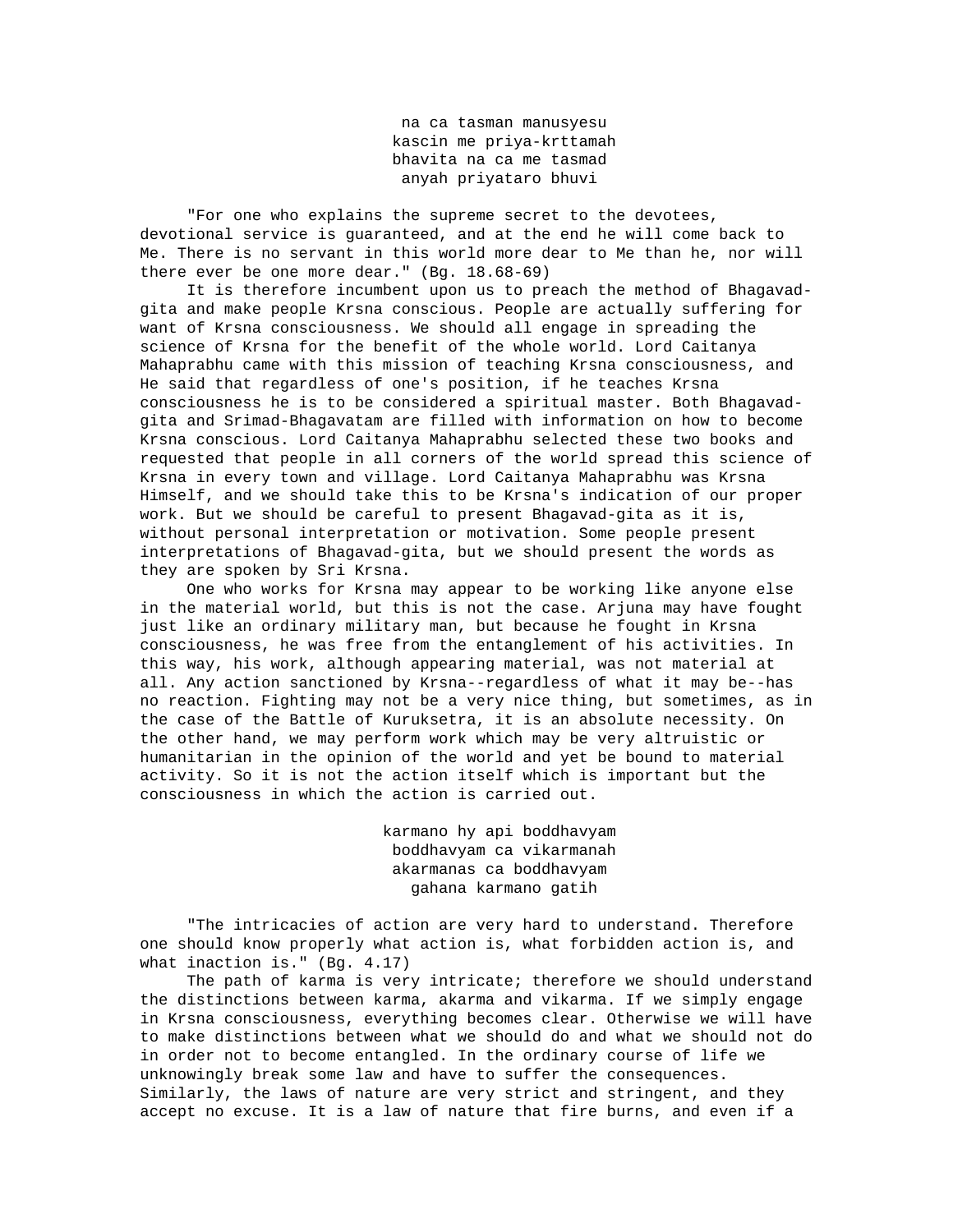child touches it, he will be burned despite his ignorance and innocence. Thus we have to choose our course of action very carefully lest the stringent laws of nature react to bind us to suffering. It is therefore necessary to understand what work to do and what work to avoid.

 The word karma refers to prescribed duties. The word vikarma refers to activities which are against one's prescribed duties. And the word akarma refers to activities which have no reaction at all. In the execution of akarmic activities, there may appear to be some reactions, but in actuality there are not. When we work under the directions of Krsna, this is actually the case--there are no reactions. If we take it upon ourselves to kill someone, we are subject to capital punishment by the state government. Our actions are then called vikarma, for they are against prescribed actions. If, however, the government drafts us into the army, and we engage in battle and kill someone, we do not suffer the reactions, and this is called akarma. In the one case we are acting according to our own whims, and in the other we are acting under the direction of the government. Similarly, when we act under the direction of Krsna, our actions performed are called akarma, for that kind of activity has no reaction.

> karmany akarma yah pasyed akarmani ca karma yah sa buddhiman manusyesu sa yuktah krtsna-karma-krt

 "One who sees inaction in action, and action in inaction, is intelligent among men, and he is in the transcendental position, although engaged in all sorts of activities." (Bg. 4.18)

 One who can actually see that despite activities there are no karmic reactions, who understands the nature of akarma actually sees things as they are. The word akarmani refers to one who is trying to avoid the reactions of karma. By dovetailing his activities in Krsna consciousness, although one may perform all kinds of activities, he is free. On the Battlefield of Kuruksetra, Arjuna engaged in fighting, and those on the side of Duryodhana also engaged in fighting. We must understand how it is that Arjuna is free from reaction whereas Duryodhana is not. Externally we can see that both parties are engaged in fighting, but we should understand that Arjuna is not bound by reactions because he is fighting under the order of Krsna. Thus when we see someone working in Krsna consciousness, we should understand that his work does not carry any reaction. One who can see such work and understand it is to be considered very intelligent (sa buddhiman). The technique is not so much in seeing what a person is doing but in understanding why he is doing it.

 Actually Arjuna was engaged in very unpleasant activity on the battlefield, but because he was in Krsna consciousness, he suffered no reaction. We may be performing some action which we may consider to be very good work, but if we do not perform it in Krsna consciousness we have to suffer the reactions. From the material point of view, Arjuna's initial decision not to fight was a good one, but from the spiritual point of view it was not. When we do pious work, we get certain results. We may take a birth in a very good family, in the family of a brahmana or a wealthy man, we may become very rich or very learned, or we may become very beautiful. On the other hand, if we do impious work, we may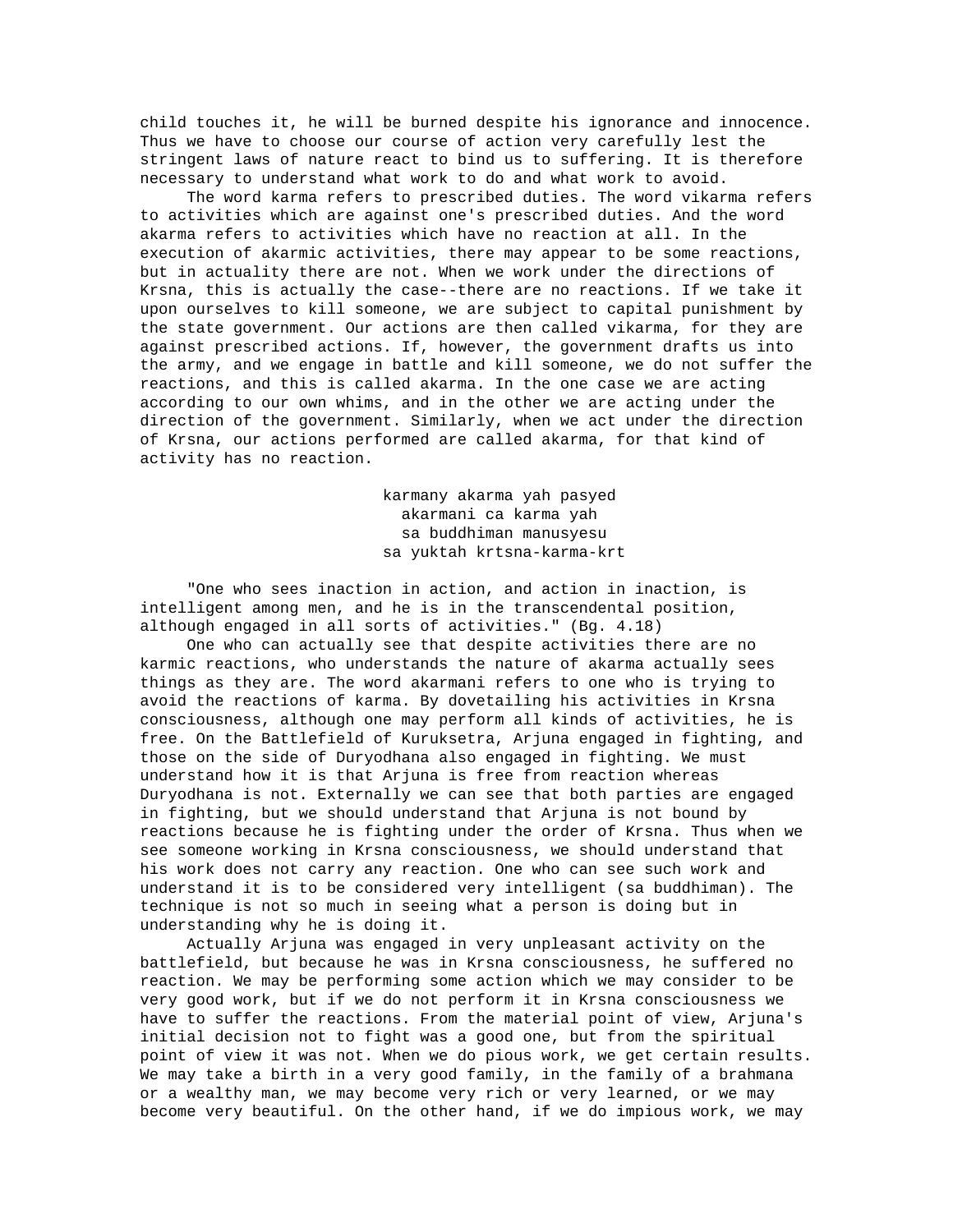have to take birth in a low class family or animal family, or become illiterate or foolish, or very ugly. Although we engage in very pious work and take a good birth, we will still be subject to the stringent laws of action and reaction. Our principal aim should be to escape the laws of this material world. If we don't understand this, we will become attracted by aristocratic families, wealth, or a good education or a beautiful body. We should come to understand that despite having all these facilities for material life, we are not free from birth, old age, disease and death. To caution us of this, Sri Krsna warns in Bhagavadgita:

> abrahma-bhuvanal lokah punar avartino 'rjuna mam upetya tu kaunteya punar janma na vidyate

 "From the highest planet in the material world down to the lowest, all are places of misery wherein repeated birth and death take place." (Bg. 8.16)

 Even on Brahmaloka, the highest planet in the material universe, repetition of birth and death are also present. We have to go to Krsna's planet in order to be free from this. It may be very nice to be a rich man or a beautiful man, but how long shall we remain such? That is not our permanent life. We may remain learned, rich and beautiful for fifty, sixty or at most a hundred years, but real life is not for fifty or a hundred years, nor a thousand years nor even a million years. We are eternal, and we have to attain our eternal life. That we have not attained it is our whole problem. That problem can be solved when we are Krsna conscious.

 If we leave this material body in Krsna consciousness, we will no longer have to return to the material world. The point is to avoid this material existence altogether. It is not a question of improving our condition in the material world. In prison a man may want to improve his condition to become a first class prisoner, and the government may give him A-status, but no sane man will become satisfied by becoming an Aclass prisoner. He should desire to get out of the prison altogether. In the material world some of us are A-class, B-class or C-class prisoners, but in any case we are all prisoners. Real knowledge does not consist in simply getting an MA or PhD but in understanding these basic problems of existence.

> yasya sarve samarambhah kama-sankalpa-varjitah jnanagni-dagdha-karmanam tam ahuh panditam budhah

 "One is understood to be in full knowledge whose every act is devoid of desire for sense gratification. He is said by sages to be a worker whose fruitive action is burned up by the fire of perfect knowledge." (Bg. 4.19)

 The word panditam means learned, and budhah means well-versed. In the Tenth Chapter we also find the word budhah in the verse budha bhavasamanvitah (Bg. 10.8). According to Bhagavad-gita, one may not be a learned man just because he has received a lot of education from a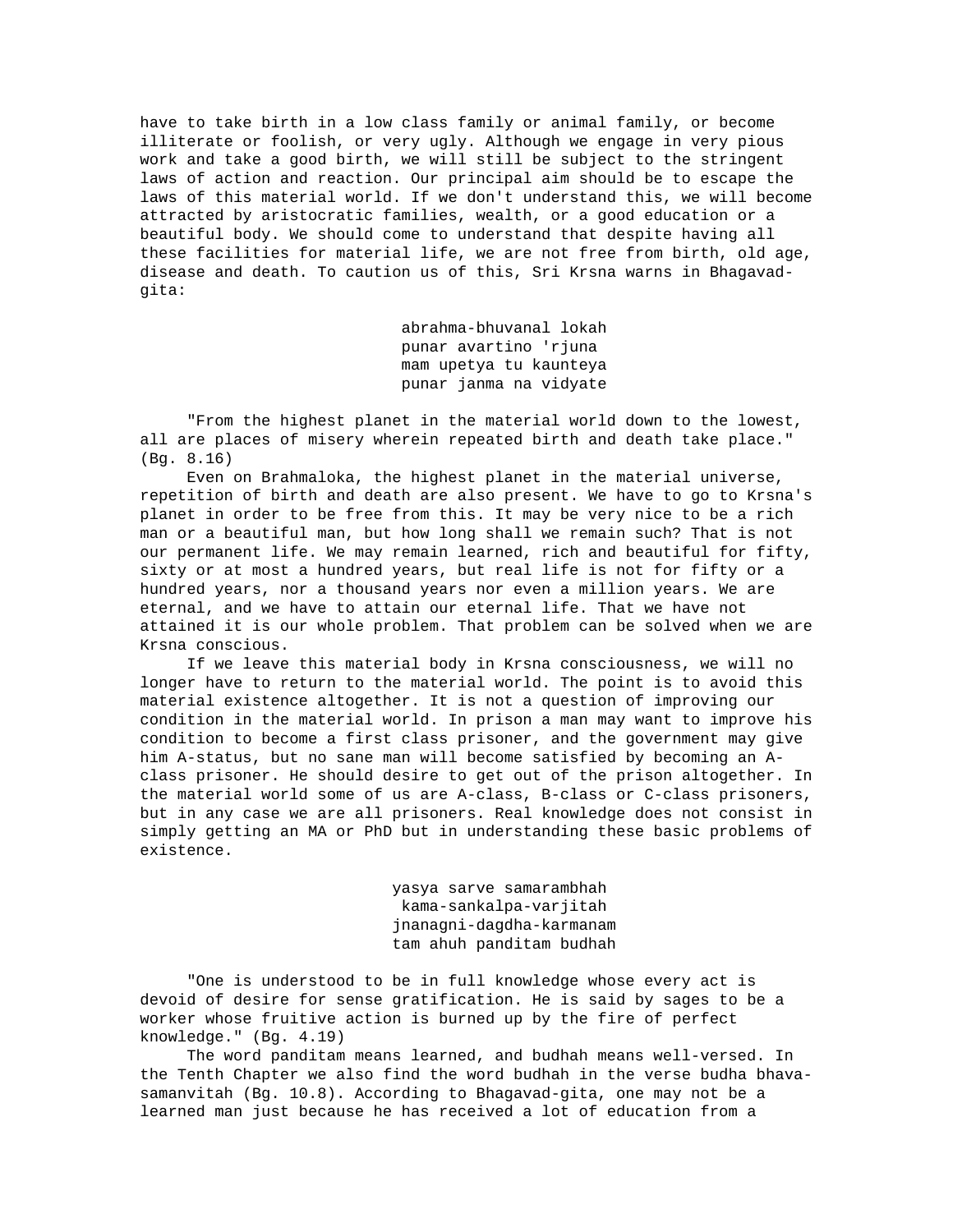university. Bhagavad-gita says that he is a learned man who can see everything on an equal level.

> vidya-vinaya-sampanne brahmane gavi hastini suni caiva sva-pake ca panditah sama-darsinah

 "The humble sage, by virtue of true knowledge, sees with equal vision a learned and gentle brahmana, a cow, an elephant, a dog and a dog-eater (outcaste)." (Bg. 5.18)

 In India, according to Vedic civilization, a brahmana who is learned is considered to be the topmost man in human society. The pandita, who is learned and gentle, sees such a brahmana on the same level with a dog or an outcaste who eats dogs. In other words, he sees no distinctions between the highest and the lowest. Is this to say that being a learned brahmana is no better than being a dog? No, that is not so. But the pandita sees them as the same because he does not see the skin but the spirit. One who has learned the art of seeing the same spirit soul within every living being is considered to be a pandita, for in actuality every living being is a spiritual spark, part and parcel of the complete spirit whole. The spiritual spark is the same in all, but it is covered by different dresses. An honored man may come in a very shabby dress, but this does not mean that he should be dishonored. In Bhagavad-gita these material bodies are likened unto dresses which are worn by the spirit soul.

> vasamsi jirnani yatha vihaya navani grhnati naro parani tatha sarirani vihaya jirnany anyani samyati navani dehi

 "As a person puts on new garments, giving up old ones, similarly, the soul accepts new material bodies, giving up the old and useless ones." (Bg. 2.22)

 Whenever we see any living entity we should think, "Here is a spirit soul." Anyone who can understand such a spiritual vision of life is pandita. Canakya Pandit gives the standard for education or the qualification for a pandita in this way: "The learned man sees all women, with the exception of his wife, as his mother; he sees all material possessions as garbage in the street, and he looks on the sufferings of others as he would look on them in himself." Lord Buddha taught that we should not even hurt animals by word or deed. This is the qualification for a pandita, and this should be the standard of life. It is therefore to be understood that one is to be considered educated in accordance with his vision of life and his activity in accordance with that vision, not by his academic degrees. This is the understanding of the word pandita from Bhagavad-gita. Similarly, the word budhah specifically refers to one who is well-versed in the study of scripture. The results of such realization and scriptural learning are thus described in Bhagavad-gita:

> aham sarvasya prabhavo mattah sarvam pravartate iti matva bhajante mam